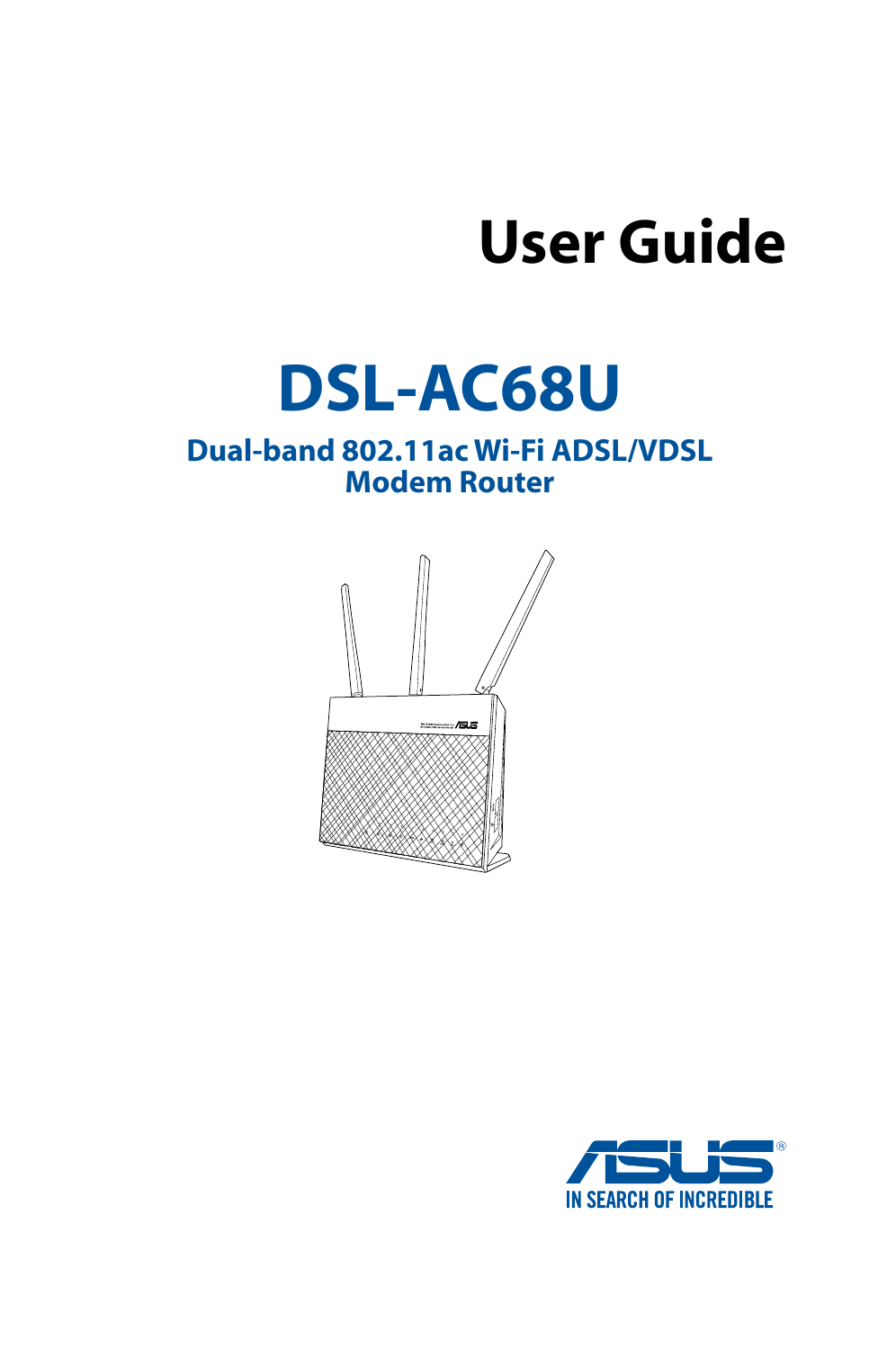E8891 First Edition December 2013

#### **Copyright © 2013 ASUSTeK Computer Inc. All Rights Reserved.**

No part of this manual, including the products and software described in it, may be reproduced, transmitted, transcribed, stored in a retrieval system, or translated into any language in any form or by any means, except documentation kept by the purchaser for backup purposes, without the express written permission of ASUSTeK Computer Inc. ("ASUS").

Product warranty or service will not be extended if: (1) the product is repaired, modified or altered, unless such repair, modification of alteration is authorized in writing by ASUS; or (2) the serial number of the product is defaced or missing.

ASUS PROVIDES THIS MANUAL "AS IS" WITHOUT WARRANTY OF ANY KIND, EITHER EXPRESS OR IMPLIED, INCLUDING BUT NOT LIMITED TO THE IMPLIED WARRANTIES OR CONDITIONS OF MERCHANTABILITY OR FITNESS FOR A PARTICULAR PURPOSE. IN NO EVENT SHALL ASUS, ITS DIRECTORS, OFFICERS, EMPLOYEES OR AGENTS BE LIABLE FOR ANY INDIRECT, SPECIAL, INCIDENTAL, OR CONSEQUENTIAL DAMAGES (INCLUDING DAMAGES FOR LOSS OF PROFITS, LOSS OF BUSINESS, LOSS OF USE OR DATA, INTERRUPTION OF BUSINESS AND THE LIKE), EVEN IF ASUS HAS BEEN ADVISED OF THE POSSIBILITY OF SUCH DAMAGES ARISING FROM ANY DEFECT OR ERROR IN THIS MANUAL OR PRODUCT.

SPECIFICATIONS AND INFORMATION CONTAINED IN THIS MANUAL ARE FURNISHED FOR INFORMATIONAL USE ONLY, AND ARE SUBJECT TO CHANGE AT ANY TIME WITHOUT NOTICE, AND SHOULD NOT BE CONSTRUED AS A COMMITMENT BY ASUS. ASUS ASSUMES NO RESPONSIBILITY OR LIABILITY FOR ANY ERRORS OR INACCURACIES THAT MAY APPEAR IN THIS MANUAL, INCLUDING THE PRODUCTS AND SOFTWARE DESCRIBED IN IT.

Products and corporate names appearing in this manual may or may not be registered trademarks or copyrights of their respective companies, and are used only for identification or explanation and to the owners' benefit, without intent to infringe.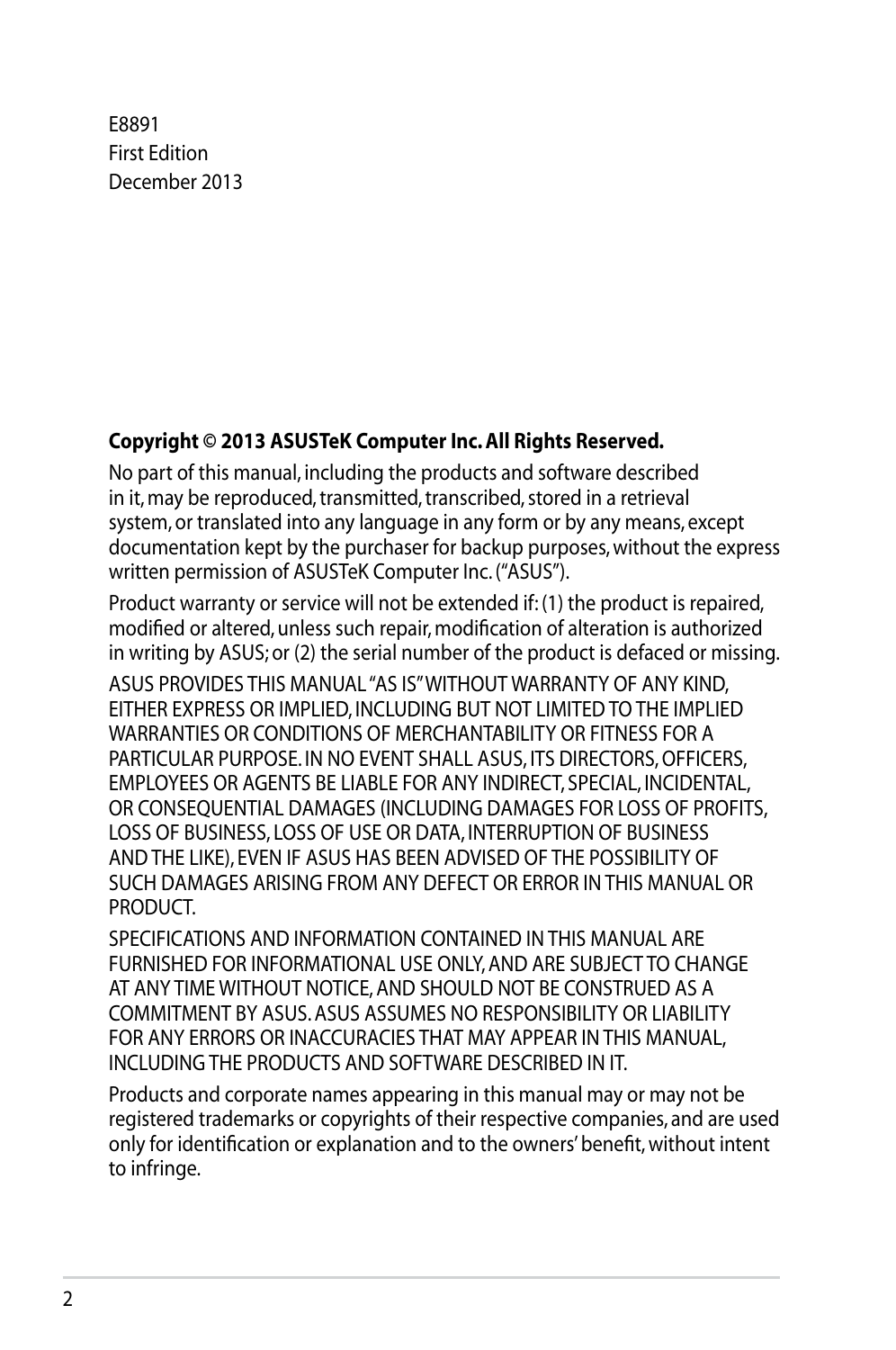# **Table of contents**

| 1            | Getting to know your wireless router              | 5  |
|--------------|---------------------------------------------------|----|
|              |                                                   |    |
|              |                                                   |    |
| $\mathbf{2}$ | <b>Creating your network</b>                      | 9  |
|              |                                                   |    |
|              |                                                   |    |
|              |                                                   |    |
|              |                                                   |    |
| 3            | Network configuration using the web GUI           | 21 |
|              |                                                   |    |
|              |                                                   |    |
|              |                                                   |    |
|              |                                                   |    |
|              |                                                   |    |
|              |                                                   |    |
|              | Managing QoS (Quality of Service) Bandwidth 29    |    |
|              |                                                   |    |
|              |                                                   |    |
|              |                                                   |    |
|              |                                                   |    |
|              | Using the Network Place (Samba) Share service  34 |    |
|              |                                                   |    |
|              |                                                   |    |
|              |                                                   |    |
|              |                                                   |    |
|              |                                                   |    |
|              |                                                   |    |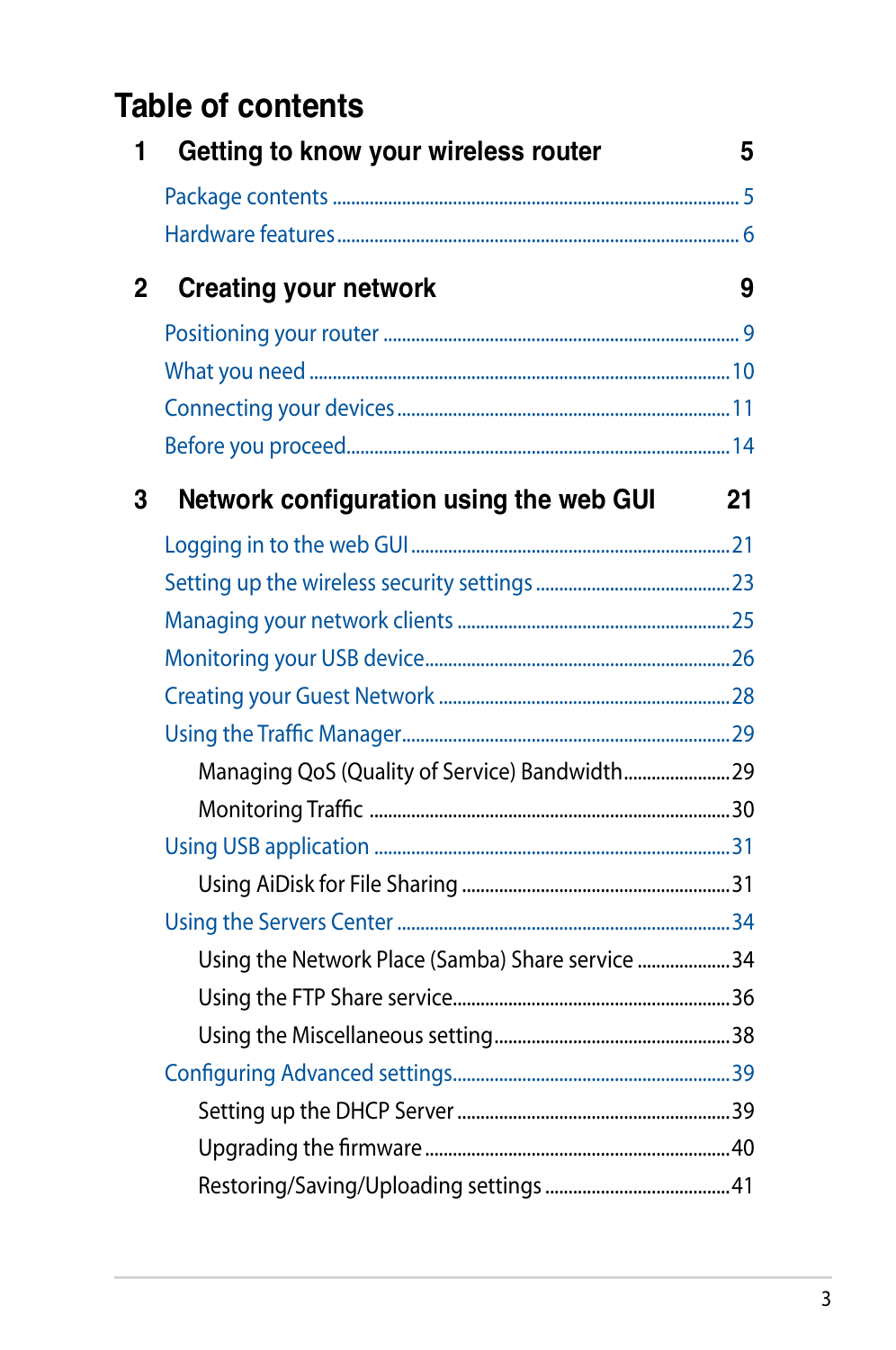| 4 | Using the utilities | 45 |
|---|---------------------|----|
|   |                     |    |
|   |                     |    |
|   | 5 Troubleshooting   | 47 |
|   |                     |    |
|   |                     |    |
|   | <b>Appendices</b>   | 53 |
|   |                     |    |
|   |                     |    |
|   |                     |    |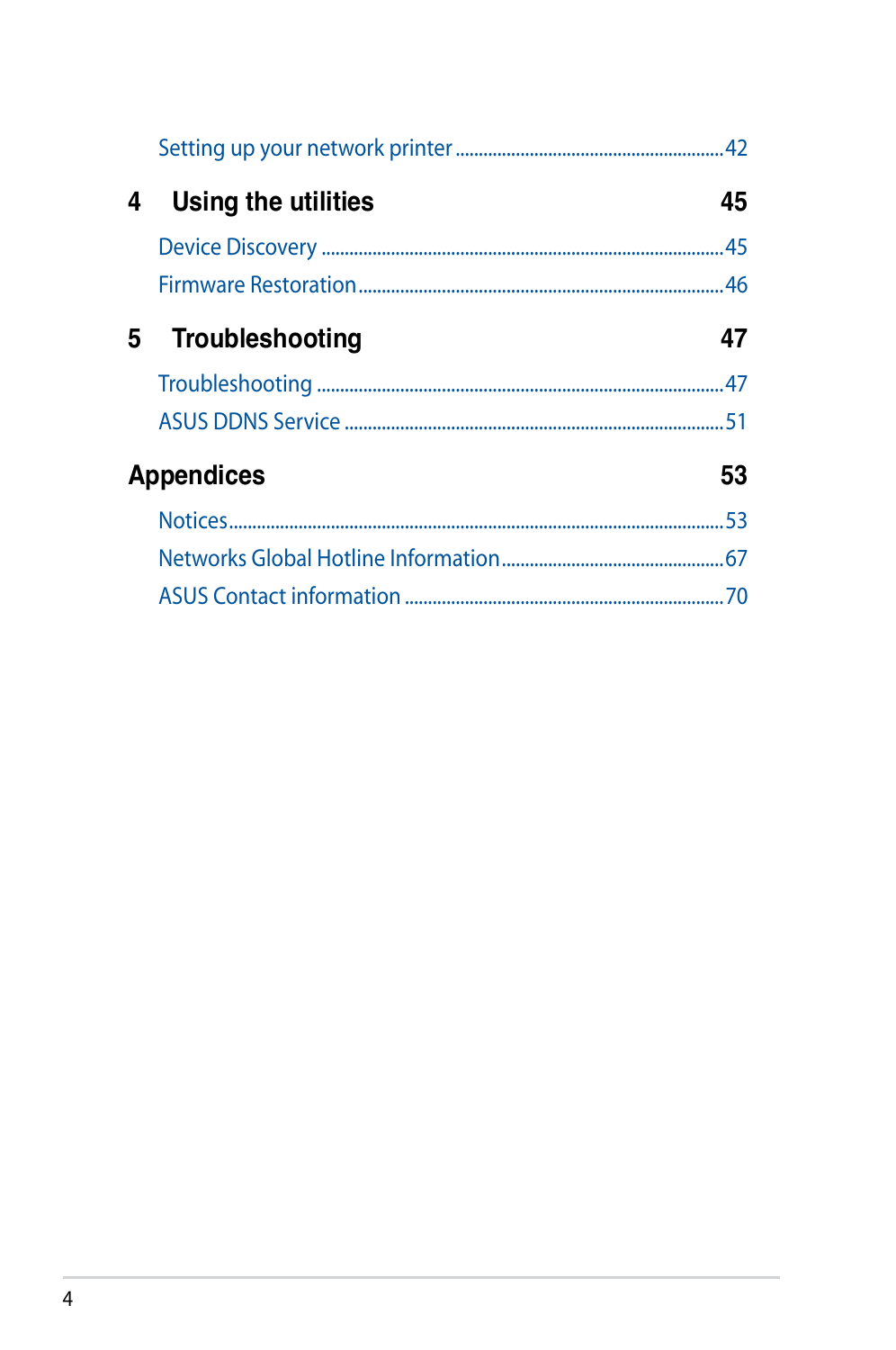# <span id="page-4-0"></span>**1 Getting to know your wireless router**

# **Package contents**

- **M** ADSL/VDSL WiFi modem router
- **☑** Network cable
- **☑** AC adapter
- Phone cable
- **☑** Ouick Start Guide
- Warranty card
- $\boxtimes$  Support CD (User Manual/utilities)
- $\boxtimes$  Splitter (varies with regions)



- If any of the items is damaged or missing, contact ASUS for technical inquiries and support. Refer to the ASUS Support Hotline list at the back of this user manual.
- Keep the original packaging material in case you would need future warranty services such as repair or replacement.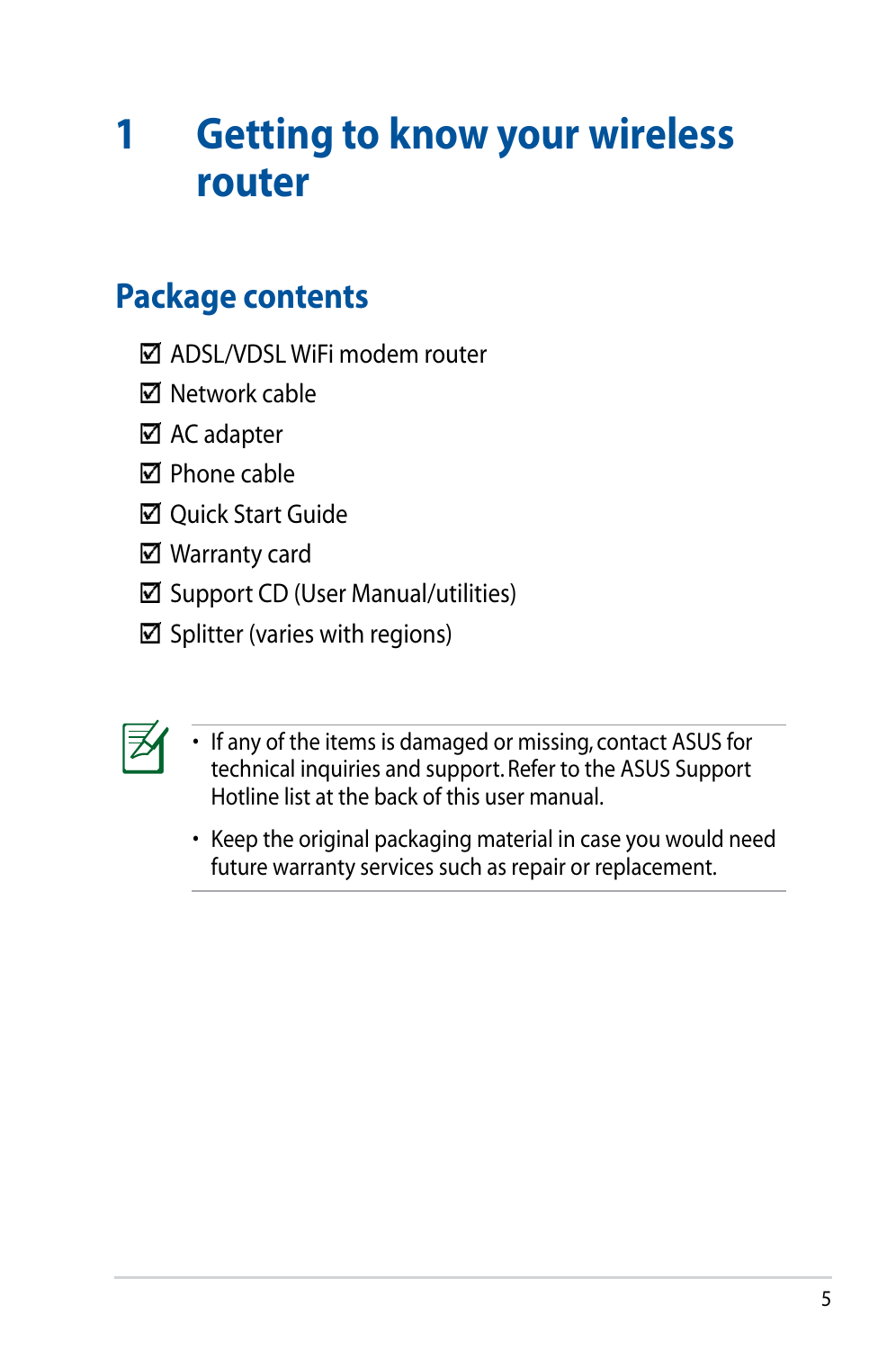# <span id="page-5-0"></span>**Hardware features**

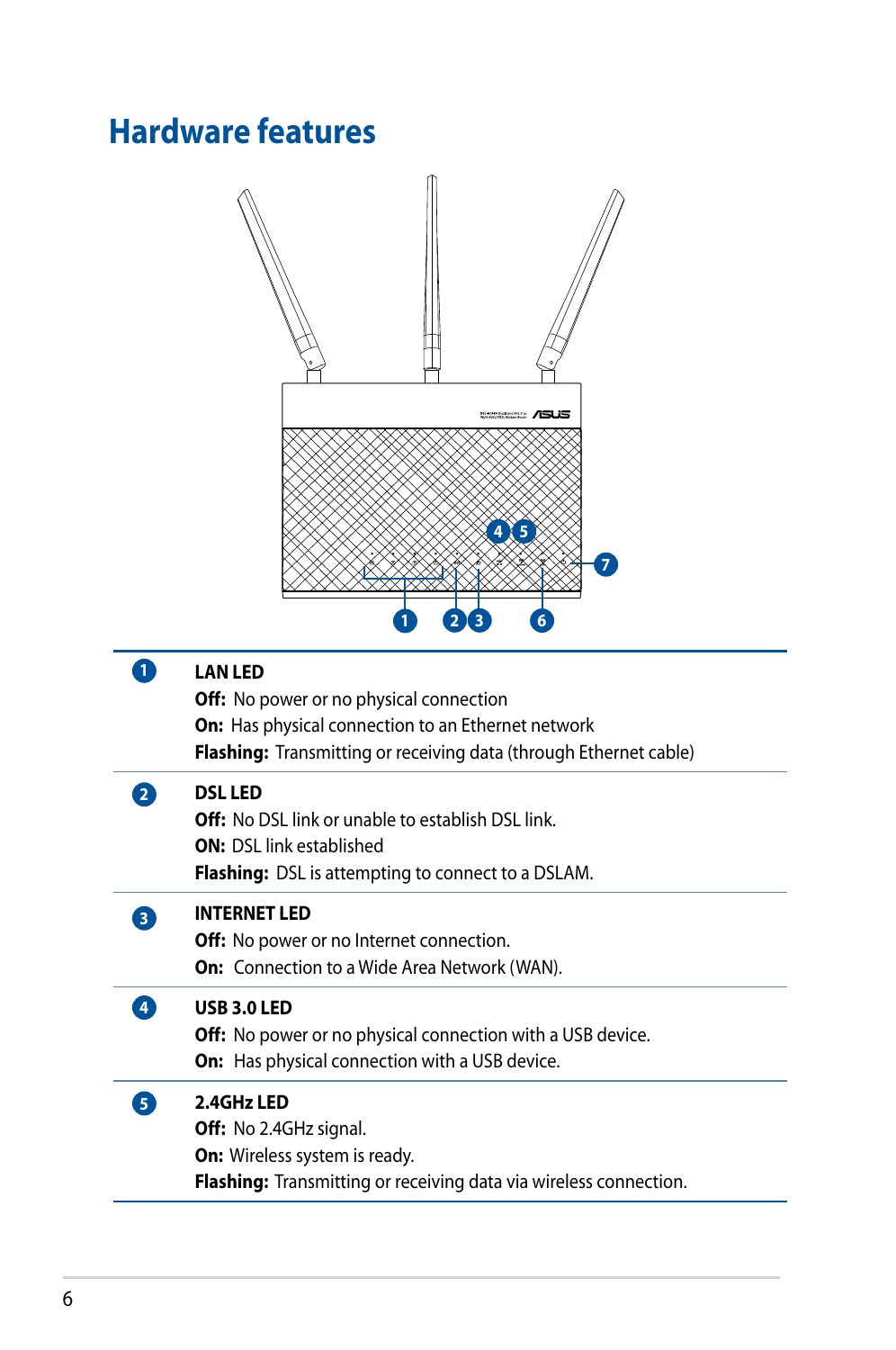

**7**

#### **5GHz LED**

**Off:** No 5GHz signal. **On:** Wireless system is ready. **Flashing:** Transmitting or receiving data via wireless connection.

#### **Power LED**

**Off:** No power. **On:** Device is ready. **Flashing slowly:** Rescue mode **Flashing quickly:** WPS in progress.

### **Power adapter specifications:**

| <b>DC Power adapter</b>                | DC output 19V with max. 1.75A current |                                      |             |
|----------------------------------------|---------------------------------------|--------------------------------------|-------------|
| <b>Operating</b><br><b>Temperature</b> | $0 - 40$ °C                           | <b>Storage</b><br><b>Temperature</b> | $0 - 70$ °C |
| <b>Operating</b><br><b>Humidity</b>    | $50 - 90%$                            | <b>Storage</b><br><b>Humidity</b>    | $20 - 90%$  |



Use only the power adapter that came with your package. Using other adapters may damage the device.





#### **Wi-Fi switch**

Switch to turn the WiFi feature on/off.



#### **WPS button**

This button launches a WPS session.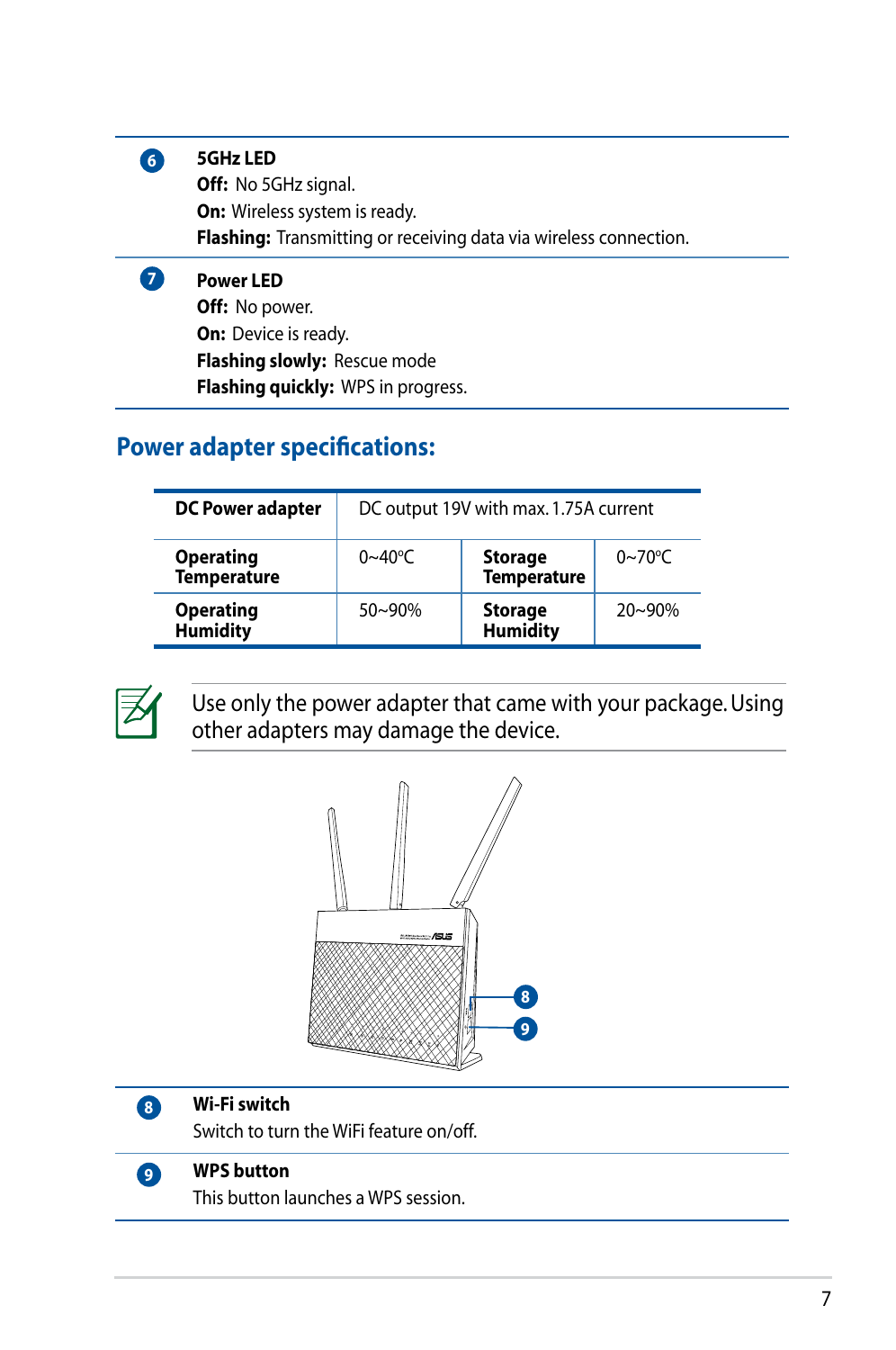|            | $\boldsymbol{\Phi}$<br>$\bf \Phi$<br>÷õË<br>eeee<br>I<br>®<br>/sus<br>15<br>.14<br>13                            |
|------------|------------------------------------------------------------------------------------------------------------------|
| $\bf \Phi$ | <b>Reset button</b><br>This button resets or restores the system to its factory default settings.                |
| ⊕          | <b>Power button</b><br>This button powers on or powers off the router.                                           |
| $\bf{D}$   | Power (DC-IN) port<br>Insert the bundled AC adapter into this port and connect your router to a<br>power source. |
| ®          | RJ-11 port<br>Connect to a splitter or to a telephone outlet via an RJ-11 cable.                                 |
| ◐          | USB 3.0 port<br>Insert USB 3.0 devices such as USB hard disks or USB flash drives into this<br>port              |
| ß          | LAN 1 $\sim$ 4 ports<br>Connect network cables into these ports to establish LAN connection.                     |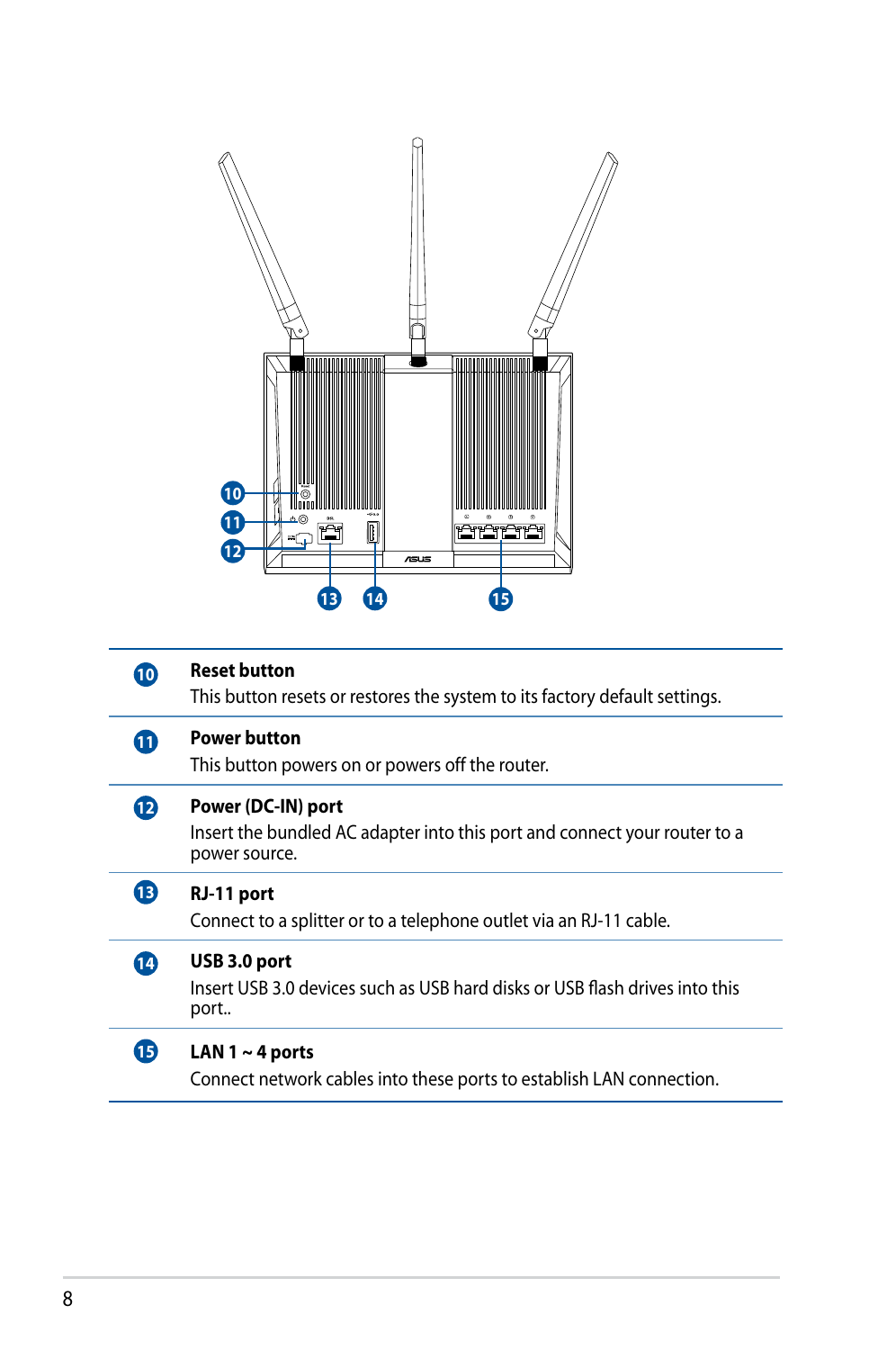# <span id="page-8-0"></span>**2 Creating your network**

# **Positioning your router**

To get the best wireless network performance from your wireless router, follow the recommendations below:

- Place the wireless router at the center of your network for maximum wireless coverage.
- Keep the device away from metal obstructions and away from direct sunlight.
- Keep the device away from 802.11g or 20MHz only Wi-Fi devices, 2.4GHz computer peripherals, Bluetooth devices, cordless phones, transformers, heavy-duty motors, fluorescent lights, microwave ovens, refrigerators, and other industrial equipment to prevent signal interference or loss.

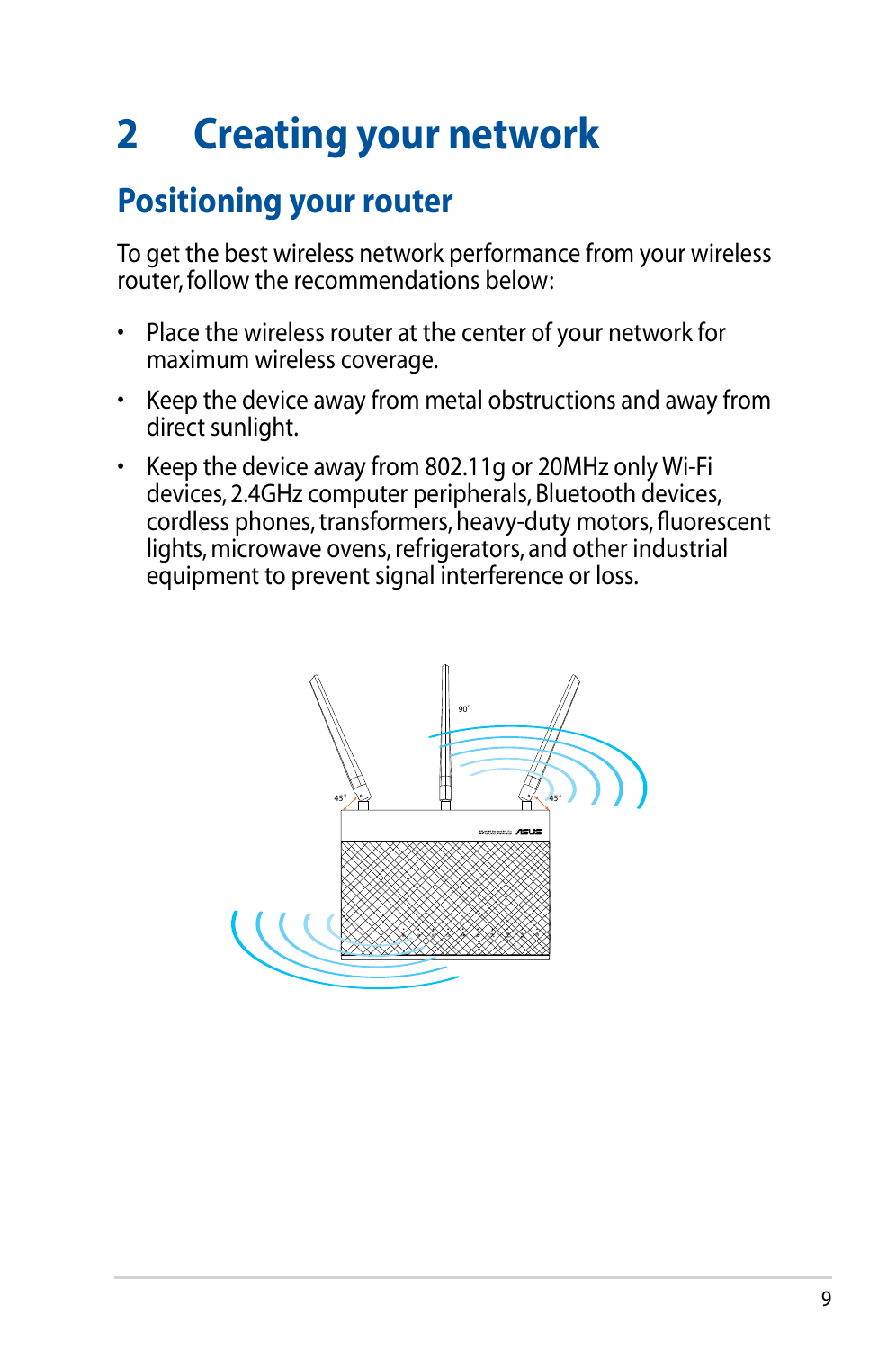# <span id="page-9-0"></span>**What you need**

To set up your network, you need one or two computers that meet the following system requirements:

- Ethernet RJ-45 (LAN) port (10Base-T/100Base-TX/1000Base-T)
- IEEE 802.11a/b/g/n/ac wireless capability
- An installed TCP/IP service
- Web browser such as Microsoft Internet Explorer, Mozilla Firefox, Apple Safari, or Google Chrome



- If your computer does not have built-in wireless capabilities, install an IEEE 802.11a/b/g/n/ac WLAN adapter to your computer to connect to the network.
- With its dual band technology, your ADSL/VDSL router supports 2.4GHz and 5GHz wireless signals simultaneously. This allows you to browse the Internet or access e-mail messages using the 2.4GHz band while streaming highdefinition audio/video files such as movies or music using the 5GHz band.
- If you are using only one computer with a single band IEEE 802.11a/b/g/n/ac WLAN adapter, you will only be able to use the 2.4GHz band.
- If you are using only one computer with a dual band IEEE 802.11a/b/g/n/ac WLAN adapter, you will be able to use the 2.4GHz or 5GHz band.
- If you are using two computers with both IEEE 802.11a/b/g/ n/ac WLAN adapters, you will be able to use both 2.4GHz and 5GHz bands simultaneously.
- The Ethernet RJ-45 cables used to connect the network devices should not exceed 100 meters.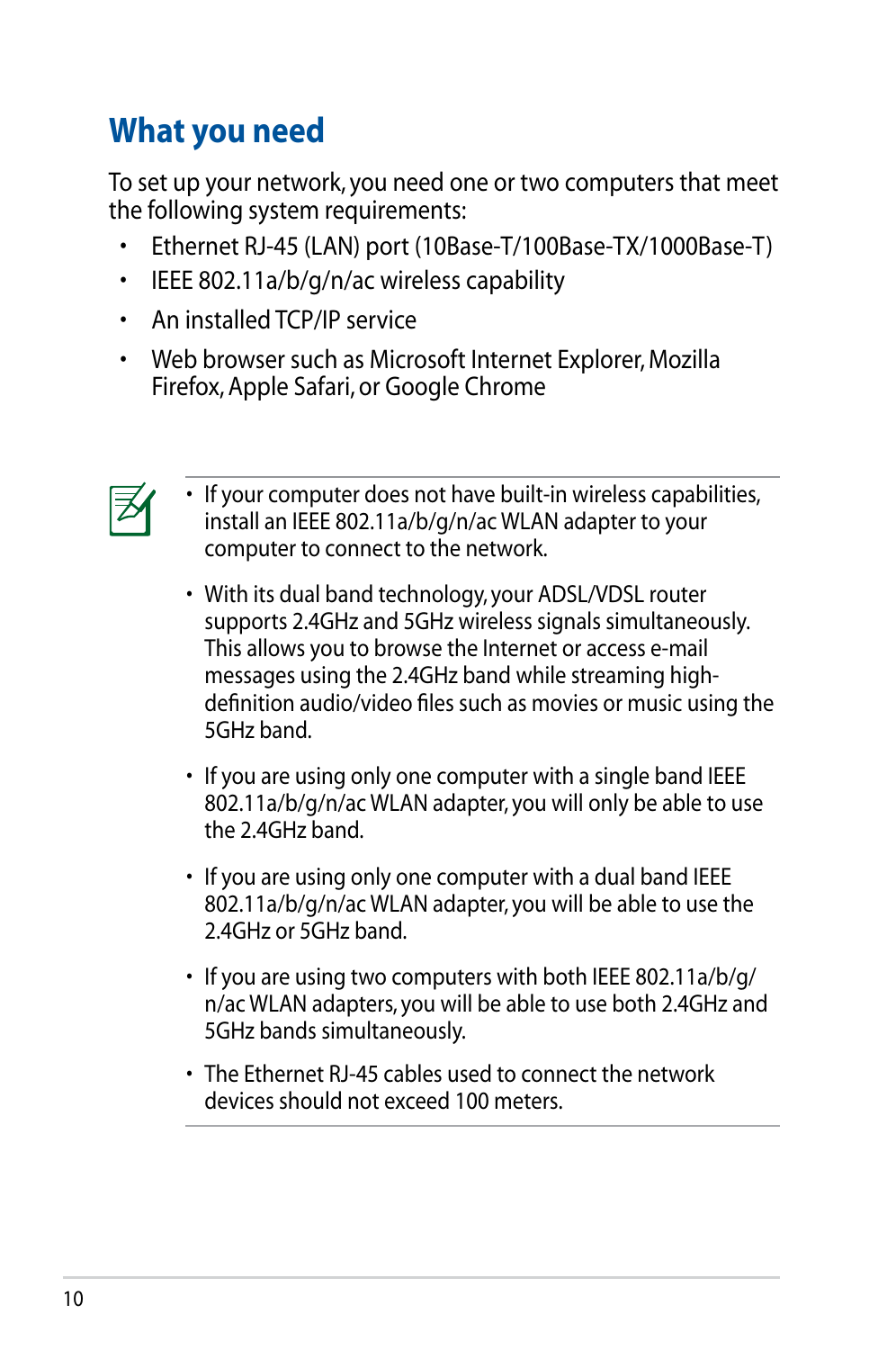# <span id="page-10-0"></span>**Connecting your devices**



• Use a wired connection when setting up your wireless router to avoid possible wireless setup issues.

- Before setting up your ASUS wireless router, do the following:
	- If you are replacing an existing router, disconnect it from your network.
	- Disconnect the cables/wires from your existing modem. If your modem has a backup battery, remove it as well.
	- Reboot your computer (recommended).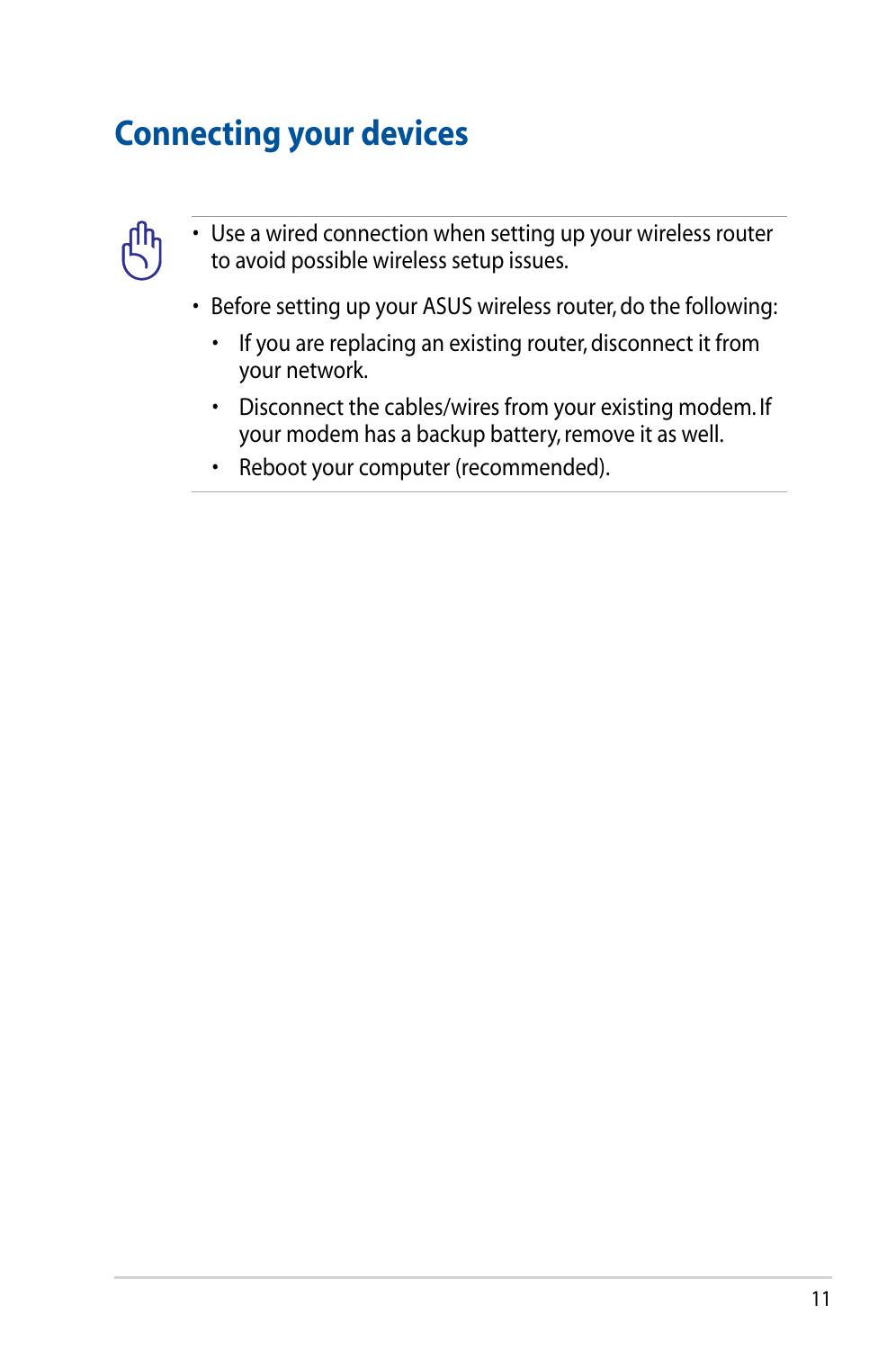## **Wired connection**



### **To set up your ADSL/VDSL router using a wired connection:**

- 1. Insert the splitter's line connector to the phone outlet and connect your phone into the phone port.
- 2. Using the bundled phone cable, connect your DSL-AC68U's DSL port to the splitter's DSL port.
- 3. Using the bundled network cable, connect your computer to the ADSL/VDSL modem router's LAN port.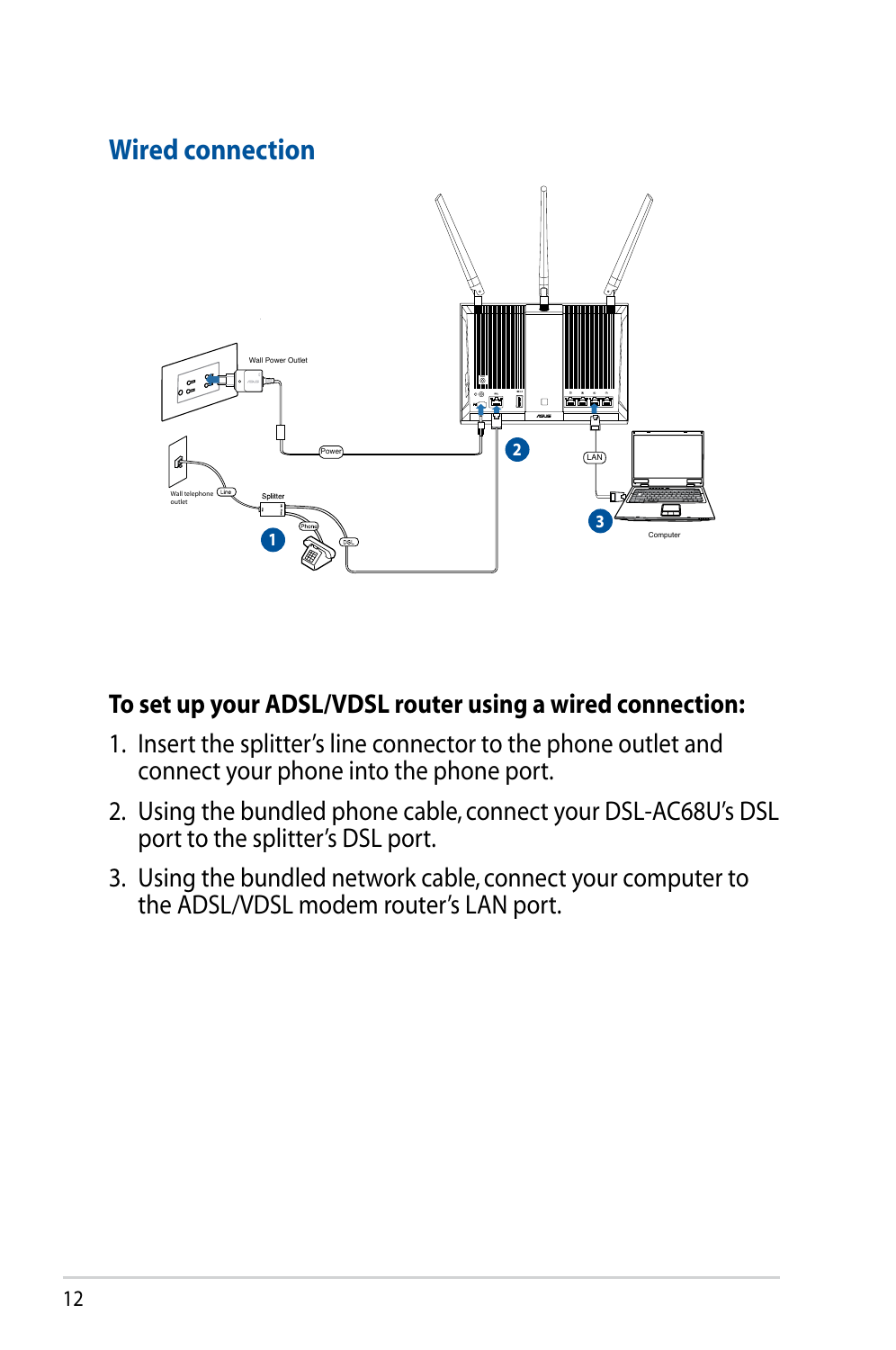## **Wireless connection**



### **To set up your ADSL/VDSL router using a wireless connection:**

- 1. Insert your wireless modem router's AC adapter into the DC-IN port and plug it to a power outlet.
- 2. Using the bundled phone cable, connect your DSL-AC68U's DSL port to the splitter's DSL port.
- 3. Install an IEEE 802.11 a/b/g/n/ac WLAN adapter to your computer to connect to the wireless network.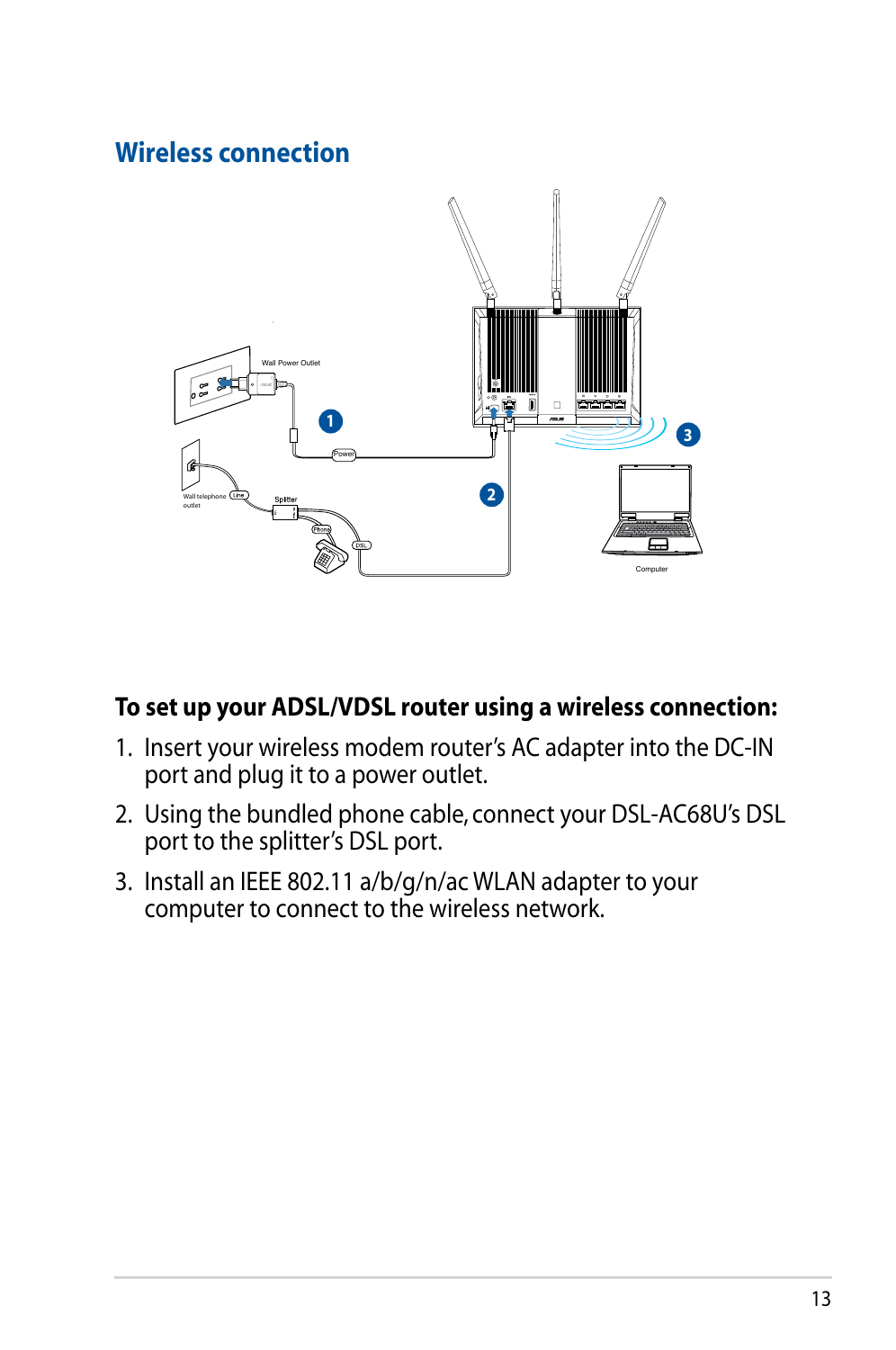# <span id="page-13-0"></span>**Before you proceed**



Before configuring your wireless router, apply the steps described in this section to each computer on the network to avoid problems connecting to the wireless network.

# **A. Disable any configured proxy servers.**

## **Windows® 7 / 8\***



The screenshots provided are for Windows® 7 only. The steps and options may be different for Windows® 8 and Windows® 8.1.

- 1. Click **Start > Internet Explorer**.
- 2. Click **Tools > Internet options > Connections tab > LAN settings.**

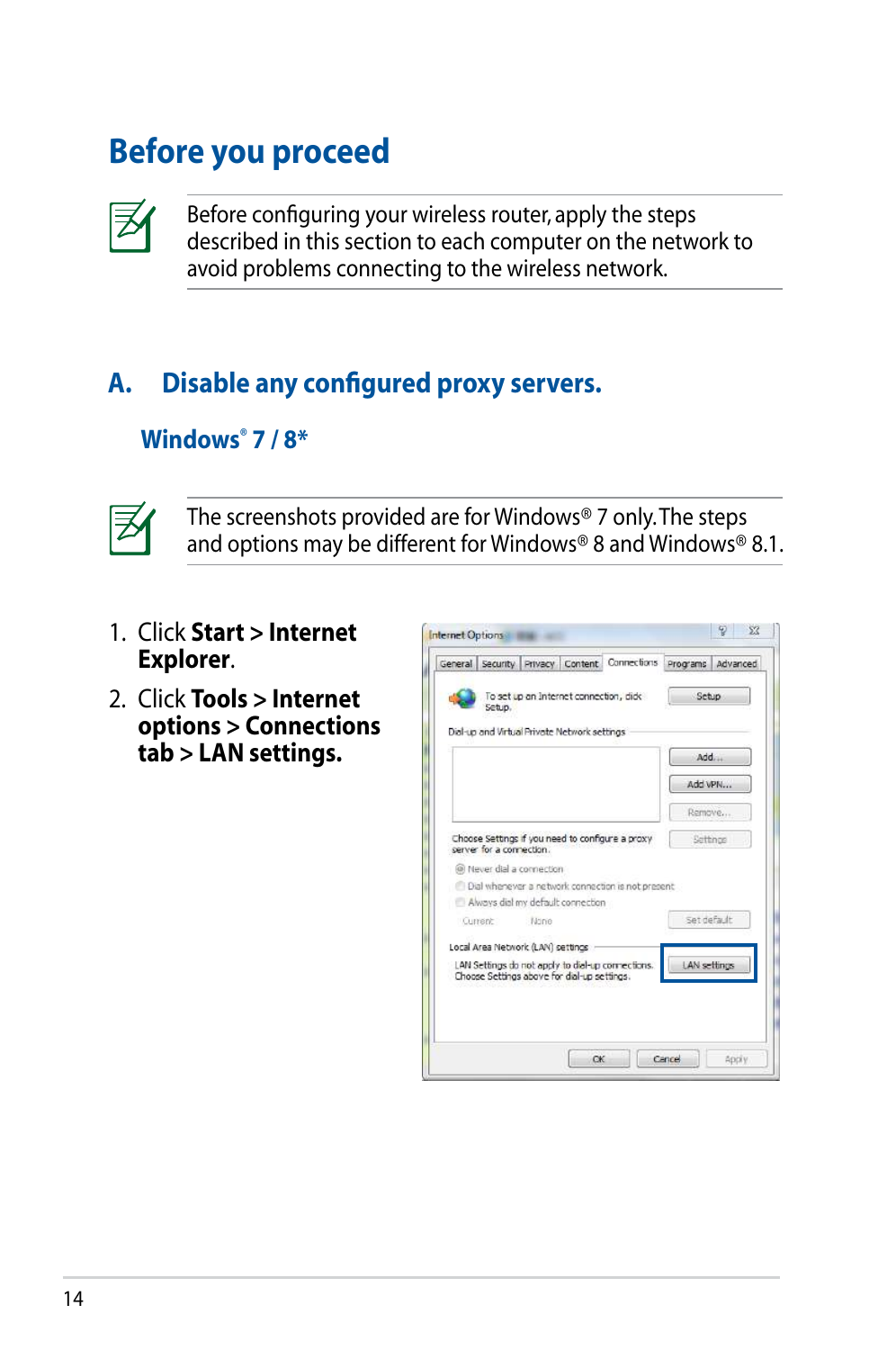- 3. From the Local Area Network (LAN) Settings window, uncheck **Use a proxy server for your LAN**.
- 4. Click **OK** then **Apply**.

| Automatic configuration            |                               | use of manual settings, dsable automatic configuration. | Automatic configuration may override manual settings. To ensure the              |
|------------------------------------|-------------------------------|---------------------------------------------------------|----------------------------------------------------------------------------------|
|                                    | Automotically detect settings |                                                         |                                                                                  |
| Use automatic configuration script |                               |                                                         |                                                                                  |
| Ackless                            |                               |                                                         |                                                                                  |
| Proxy server                       |                               |                                                         |                                                                                  |
|                                    | cial-up or VPN connections).  |                                                         |                                                                                  |
| Acidress:                          |                               | Paris                                                   | Use a proxy server for your LAN (These settings will not apply to !<br>Arlyanced |
|                                    |                               | Bypass proxy server for local addresses.                |                                                                                  |

### **MAC OSX**

1. From your **Apple Safari** browser, click **Safari** > **Preferences** > **Advanced**. On the **Proxies** item, click **Change Settings**...



- 2. From the **Network** screen, uncheck **FTP Proxy** and **Web Proxy (HTTP)**.
- 3. Click **OK** then **Apply**.

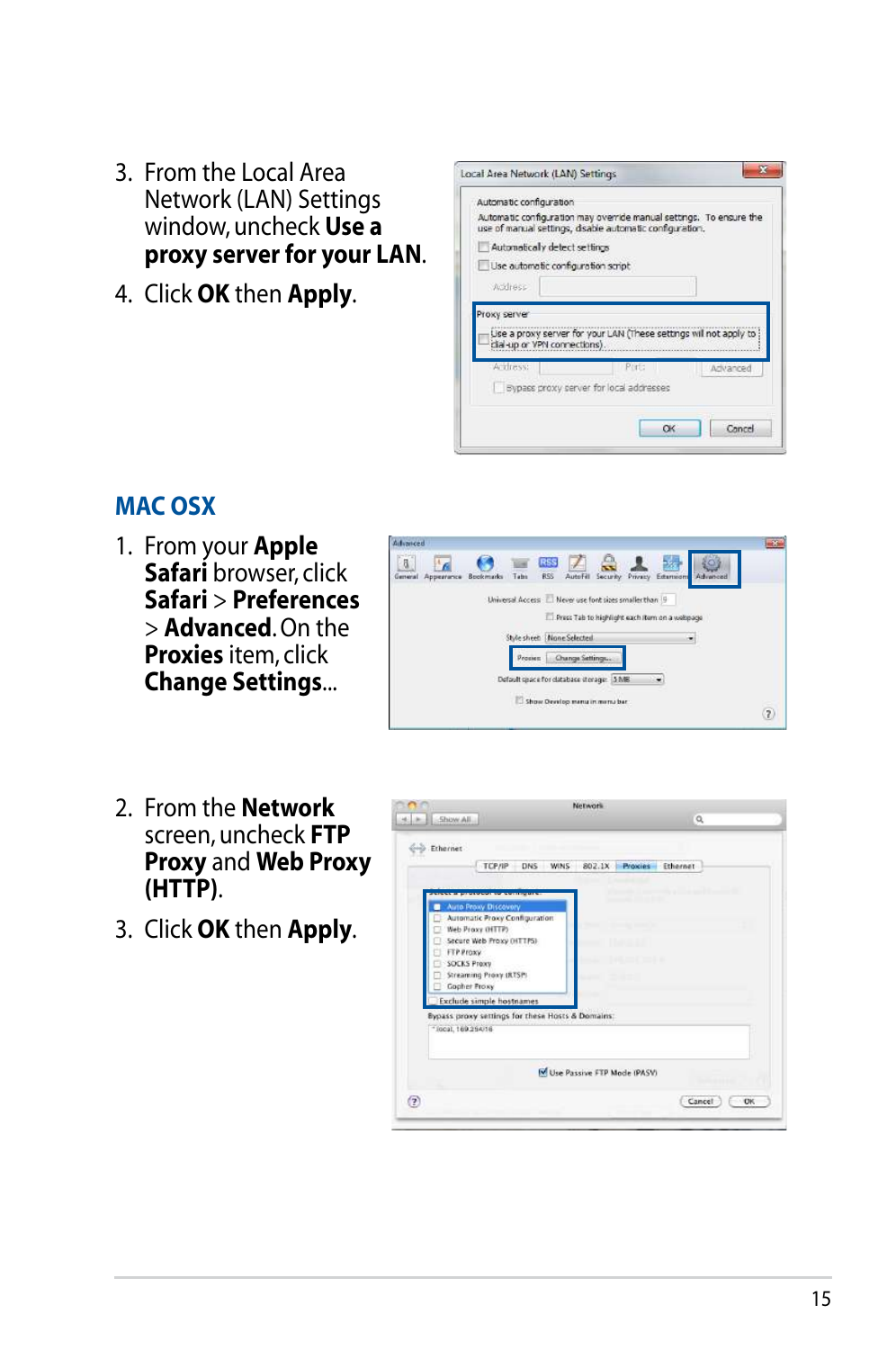# **B. Configure TCP/IP settings to automatically obtain an IP address.**

## **Windows® 7 / 8**



The screenshots provided are for Windows® 7 only. The steps and options may be different for Windows® 8 and Windows® 8.1.

- 1. Click **Start > Control Panel > Network and Internet > Network and Sharing Center > Change adapter settings**.
- 2. On the Network Connections window, click on **Local Area Connection**.
- 3. On the Local Area Connection Network Status window, click **Properties**.



| General            |               |                   |
|--------------------|---------------|-------------------|
| Connection         |               |                   |
| IPv4 Connectivity: |               | Internet          |
| IPv6 Cannectivity: |               | No network access |
| Media State:       |               | Enabled           |
| Duration:          |               | 12:17:04          |
| Speed:             |               | 100.0 Mbos        |
| Details            |               |                   |
| Activity           |               |                   |
|                    |               | Received          |
| Bytes:             | 6,109,137,562 | 15,991,232,073    |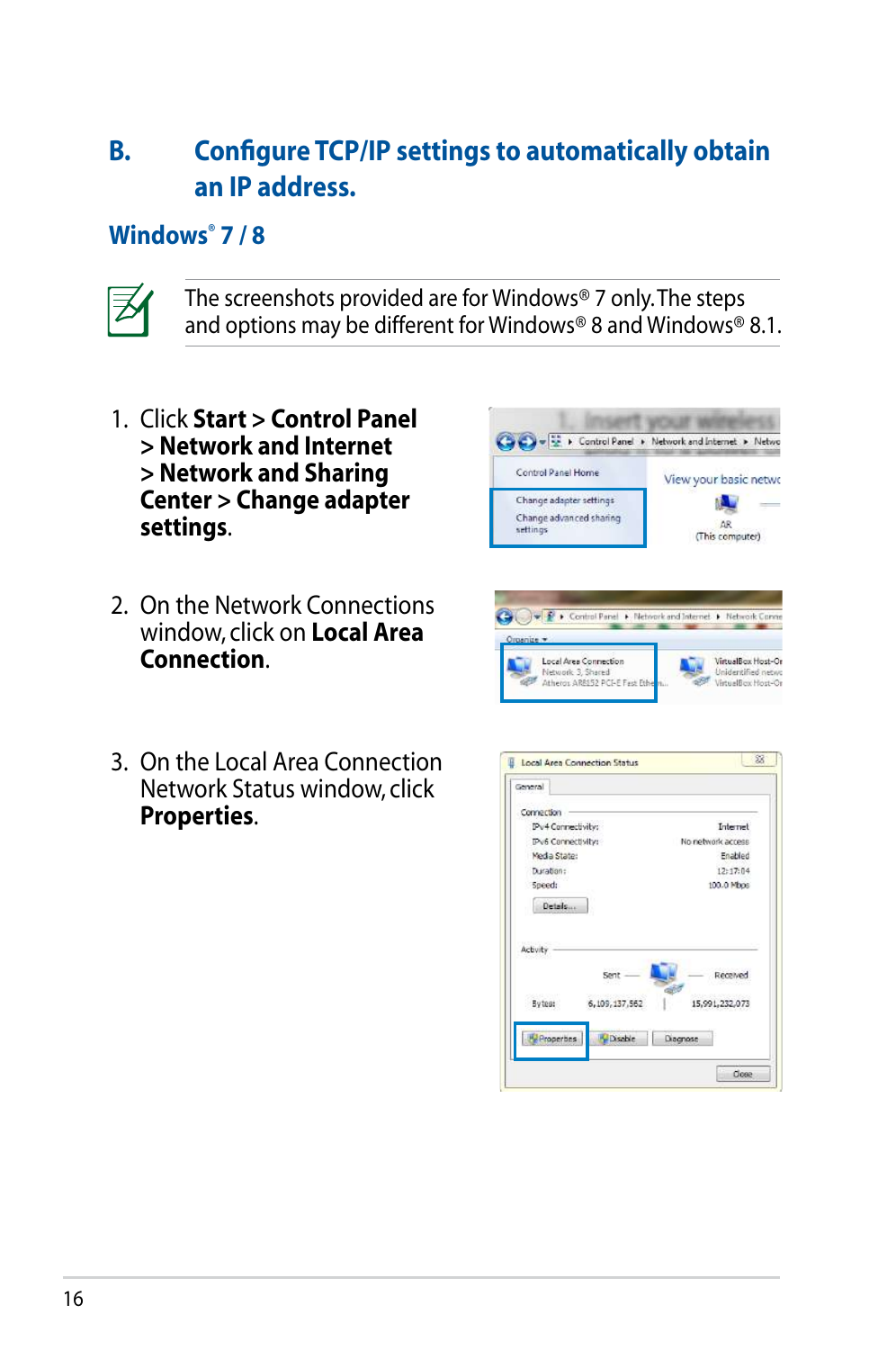4. Select Internet Protocol Version 4 (TCP/IPv4) or Internet Protocol Version 6 (TCP/IPv6), then click **Properties**.



### 6. Tick **Obtain an IP address automatically.**

7. Click **OK**.

| General Alternate Configuration<br>You can get IP settings assumed automatically if your network supports.<br>this capability. Otherwise, you need to ask your network administrator<br>for the appropriate IP settings. |  |                          |          |
|--------------------------------------------------------------------------------------------------------------------------------------------------------------------------------------------------------------------------|--|--------------------------|----------|
| @ Obtain an IP address automatically<br>Use the following DP address:                                                                                                                                                    |  |                          |          |
| IF address:                                                                                                                                                                                                              |  |                          |          |
| S cent mad.                                                                                                                                                                                                              |  |                          |          |
| Default asteviant                                                                                                                                                                                                        |  | The Story of the Control |          |
| ici Obtain DNS server address automatically                                                                                                                                                                              |  |                          |          |
| (f) Use the following DNS server addresses:                                                                                                                                                                              |  |                          |          |
| Preferred CAIS server:                                                                                                                                                                                                   |  |                          |          |
| Morrate DNS servers.                                                                                                                                                                                                     |  | $1 - i - i - i$          |          |
| Validate settings upon ealt                                                                                                                                                                                              |  |                          | Advanced |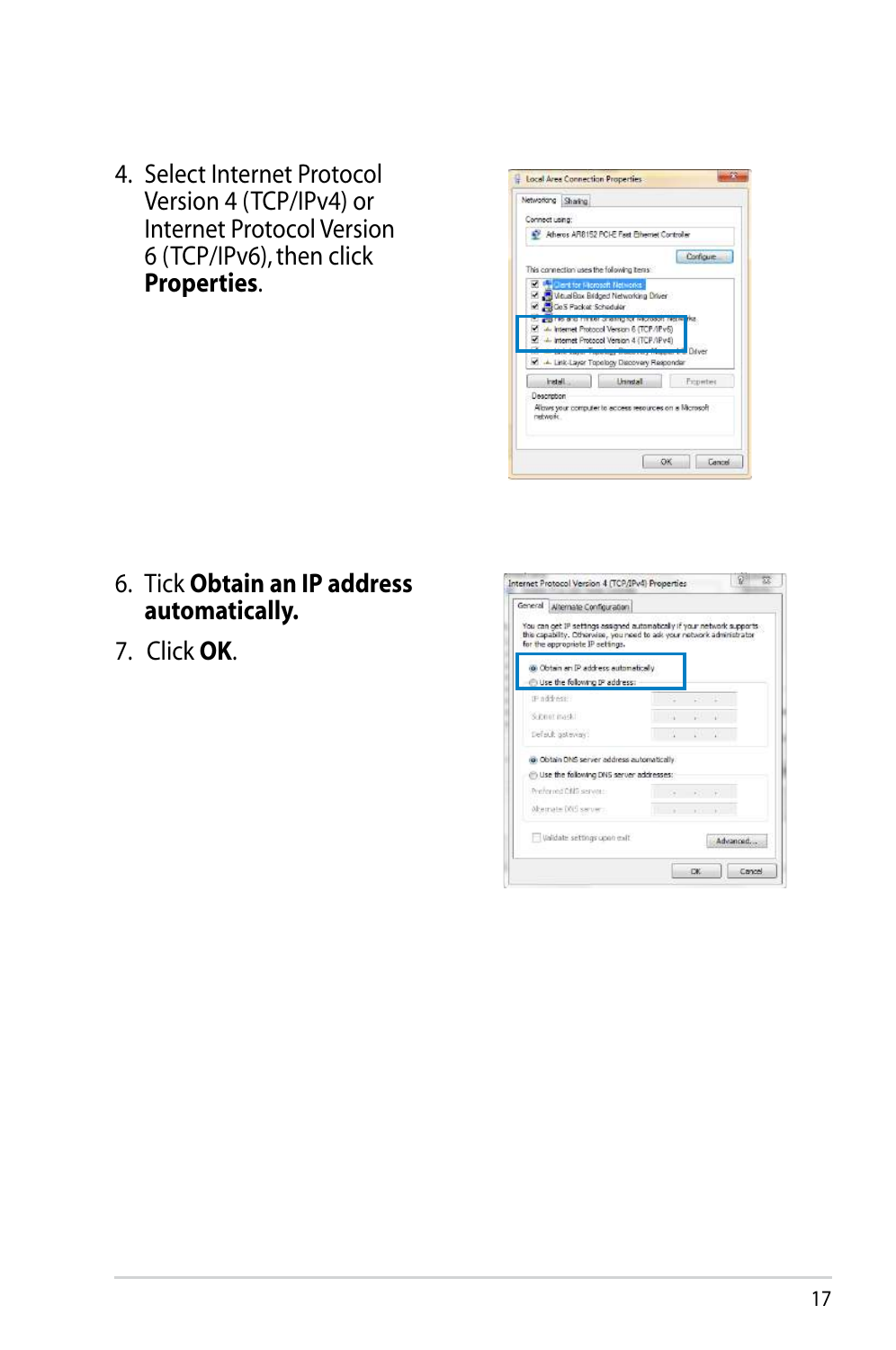### **MAC OSX**

1. Click **Apple Menu**  >**System Preferences > Network**



- 2. Click **Ethernet** on the left panel.
- 3. On the Configure IPv4, item select **Using DHCP**.
- 4. Cllick **Apply**.

| Location: zhel connection | P.                                                                                    |
|---------------------------|---------------------------------------------------------------------------------------|
|                           | Status: Connected<br>Dihomet to corrently active and has the IP.<br>address 10.0.2.15 |
|                           | e.                                                                                    |
| <b>PERMITTENS</b>         | <b>ELLEN FREE DIE</b>                                                                 |
|                           | Subnet Mask: 255.255.255.0                                                            |
|                           | Router: 10.0.2.2                                                                      |
| DNS Server                |                                                                                       |
| Search Damston:           |                                                                                       |
|                           | Advanced                                                                              |
|                           | Configure Pv4 Using DHCP                                                              |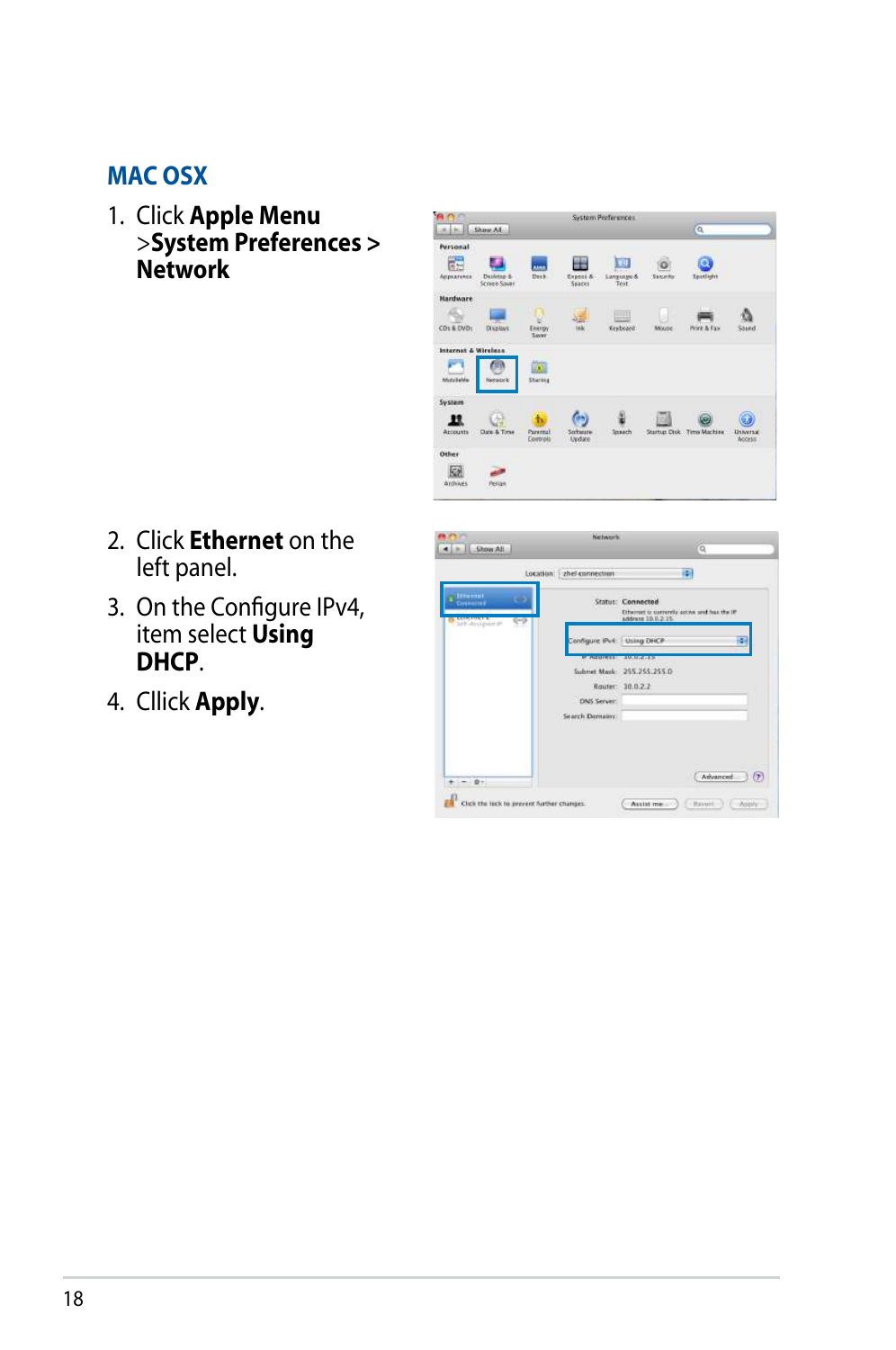# **Setting up your ADSL/VDSL router**

1. Ensure that the DSL LED on the DSL-AC68U front panel is on and not flashing.

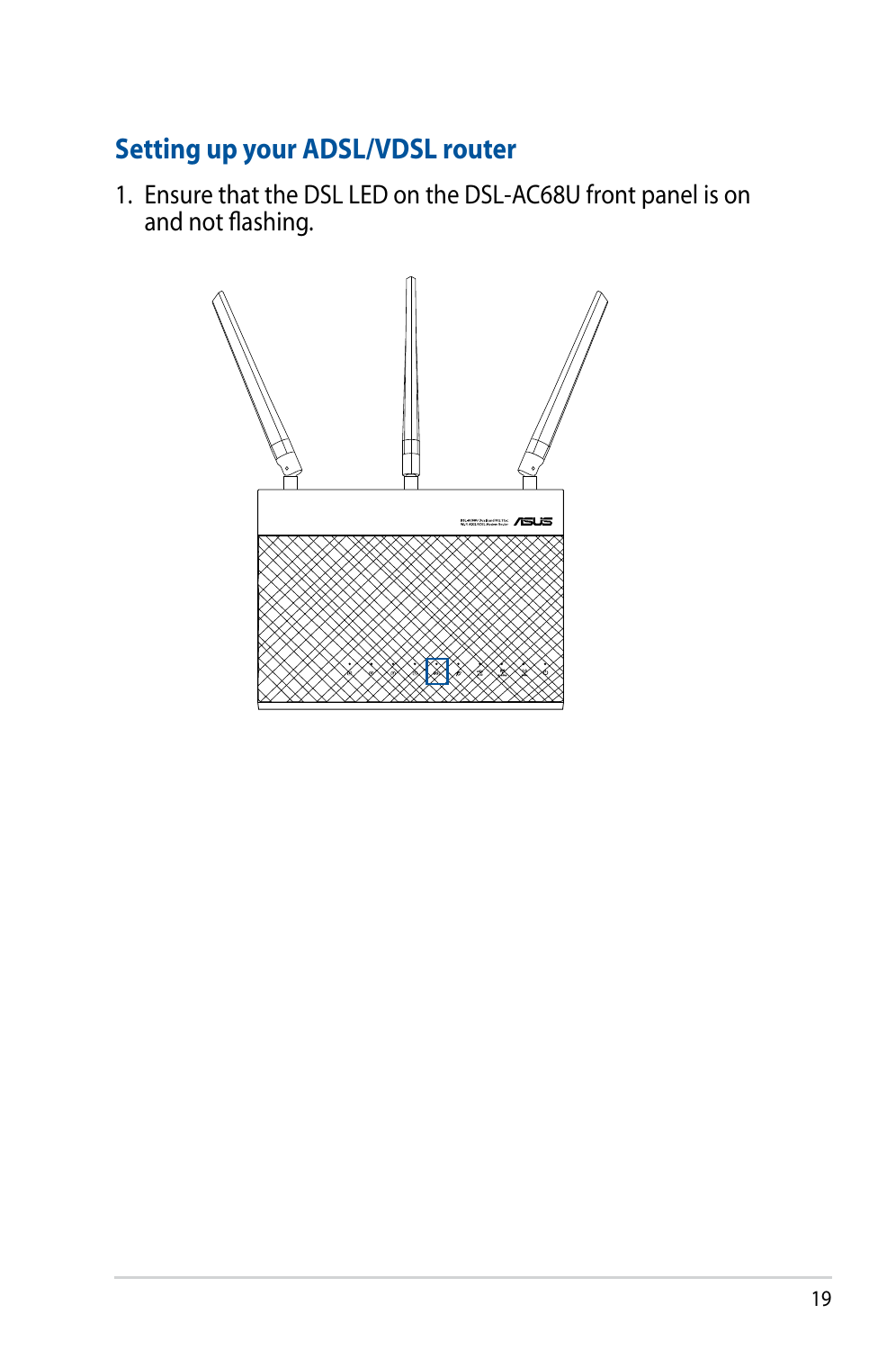2. Launch your web browser. The QIS web page appears automatically and starts detecting your connection type, VPI/VCI value and encapsulation mode.



If the QIS web page does not appear after you launched your web browser, disable the proxy settings on your web browser.

| $\overline{S}$                                  |                      |                                                                                                                                   |                                                                                                                                                                                |  |
|-------------------------------------------------|----------------------|-----------------------------------------------------------------------------------------------------------------------------------|--------------------------------------------------------------------------------------------------------------------------------------------------------------------------------|--|
| <b>Quick Internet Setup</b><br>Check Connection | Quick Manual Setting |                                                                                                                                   |                                                                                                                                                                                |  |
| 2 Internet Setup<br><b>B</b> Router Setup       | Quick Manual Setting | select your country and ISP name from the dropdown list, click Ned, and eater the<br>your ADGL connection neltings, if necessary. | This Quick Satus quicks you to quickly configure the DSL-AC68U WAN settings, please<br>necessary informator: Contact your triumet Service Provider (ISP) for information about |  |
|                                                 | Country.<br>ISP:     | Australia<br>AAPT                                                                                                                 | $\overline{\phantom{a}}$<br>$\star$                                                                                                                                            |  |
|                                                 |                      | Next                                                                                                                              |                                                                                                                                                                                |  |
|                                                 |                      |                                                                                                                                   |                                                                                                                                                                                |  |
|                                                 |                      |                                                                                                                                   |                                                                                                                                                                                |  |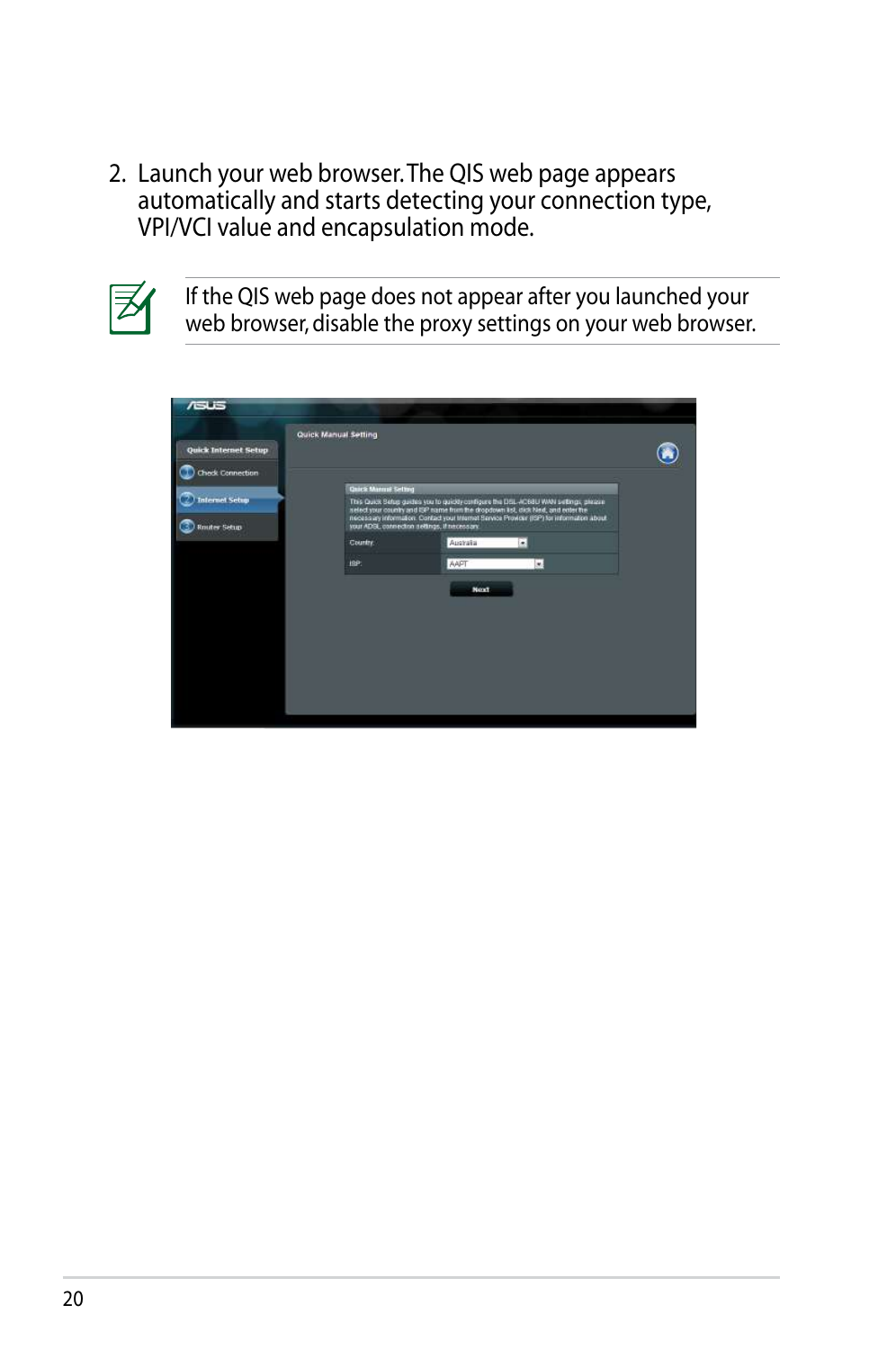# <span id="page-20-0"></span>**3 Network configuration using the web GUI**

# **Logging in to the web GUI**

Your ASUS Wireless Router uses a web-based user interface that allows you to configure the router using any web browser such as Internet Explorer, Mozilla Firefox, Apple Safari, or Google Chrome.

### **To log in to the web GUI:**

- 1. Launch your web browser and manually key in the wireless router's default IP address: **192.168.1.1** or **http://router.asus.com**
- 2. On the login page, key in the default user name (**admin**) and password (**admin**).

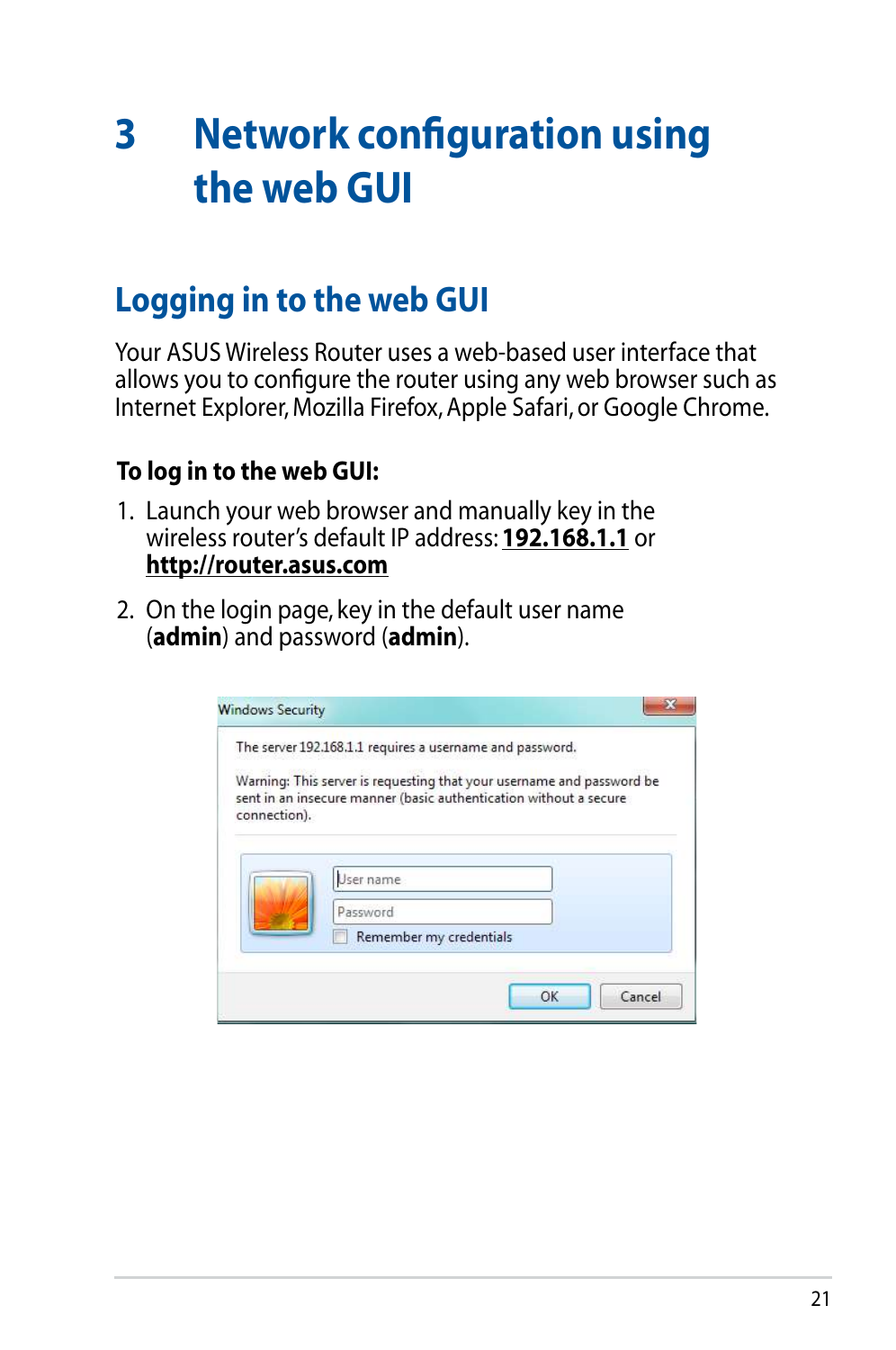3. The wireless router GUI provides access to various configuration settings.

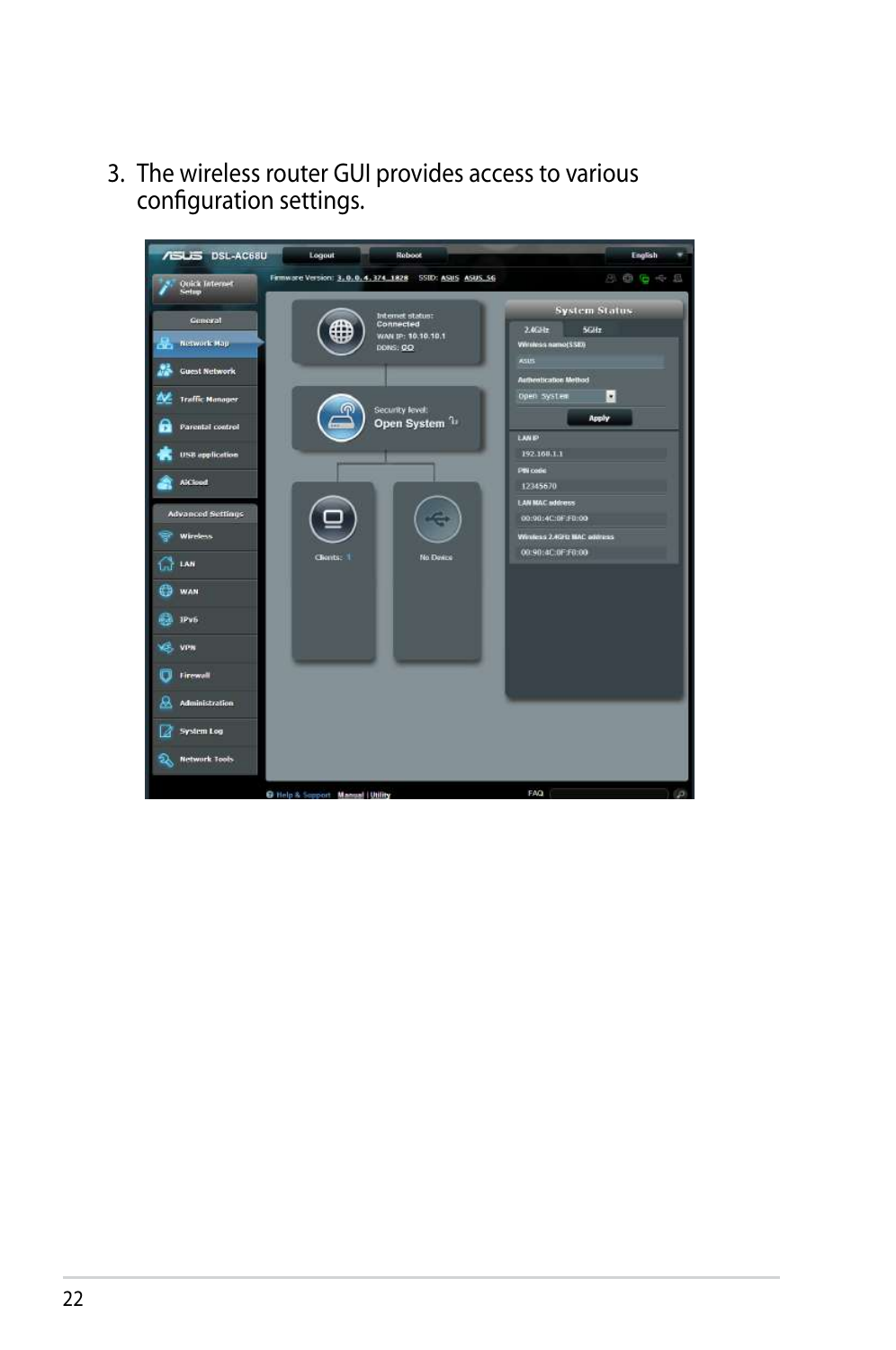# <span id="page-22-0"></span>**Setting up the wireless security settings**

To protect your wireless network from unauthorized access, you need to configure its security settings.

### **To set up the wireless security settings:**

- 1. Key in **http://router.asus.com** or **http://192.168.1.1** on your web browser.
- 2. On the login screen, key in the default user name (**admin**) and password (**admin**), then click **OK**. The wireless router's web GUI launches.
- 3. On the Network Map screen, the **System status** area displays the wireless security settings such as SSID, security level, and encryption settings.



You can set up different wireless security settings for 2.4GHz and 5GHz bands.

|                              | <b>System Status</b>        |
|------------------------------|-----------------------------|
| 2.4GHz                       | 5GHz                        |
| Wireless name(SSID)          |                             |
| <b>ASUS</b>                  |                             |
| <b>Authentication Method</b> |                             |
| Open System                  | $\overline{\phantom{0}}$    |
|                              | <b>Apply</b>                |
| <b>LAN IP</b>                |                             |
| 192.168.1.1                  |                             |
| <b>PIN code</b>              |                             |
| 12345670                     |                             |
| <b>LAN MAC address</b>       |                             |
| 00:90:4C:0F:F0:00            |                             |
|                              | Wireless 2.4GHz MAC address |
| 00:90:4C:0F:F0:00            |                             |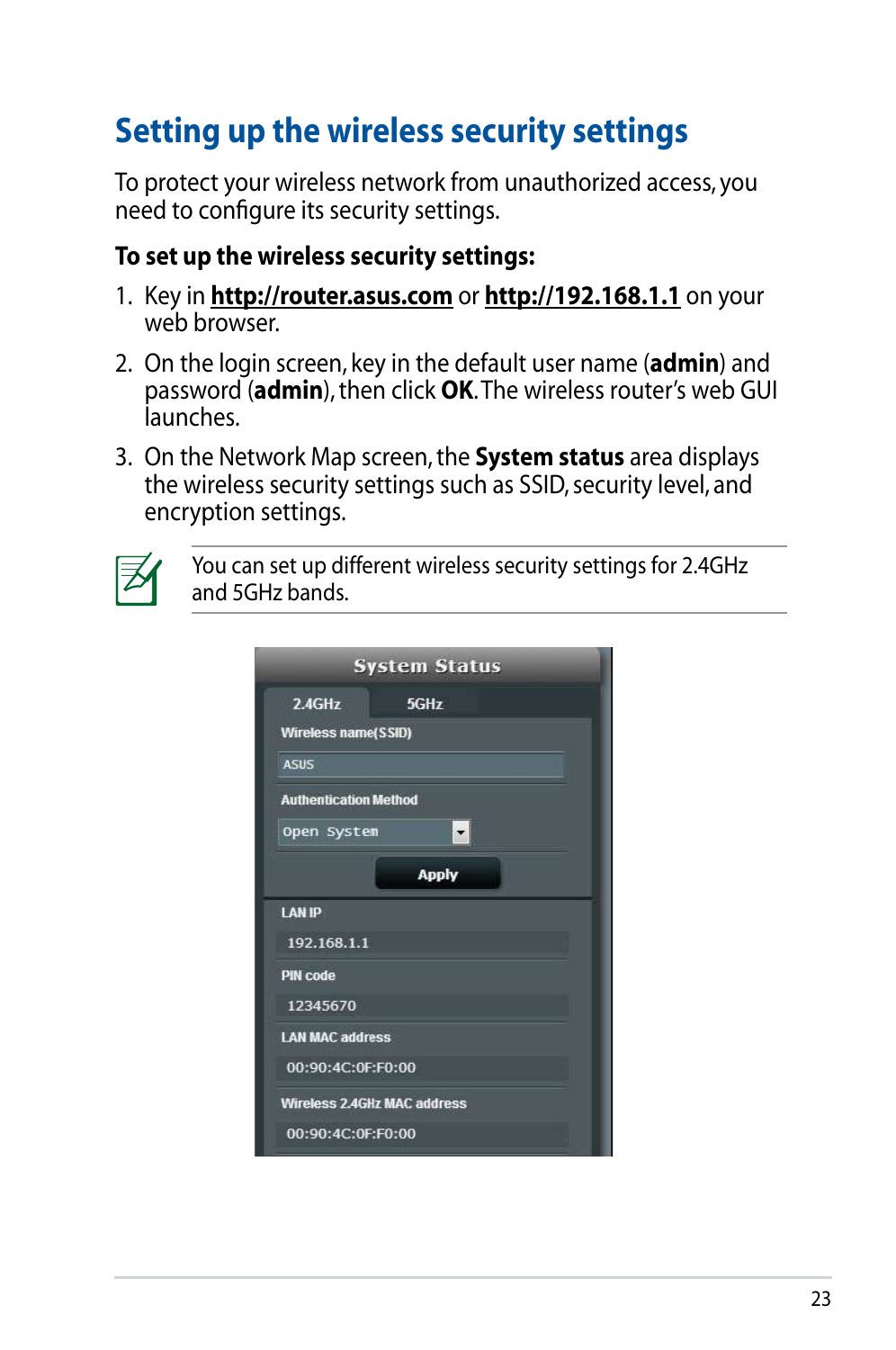- 4. On the **Wireless name (SSID)** field, key in a unique name for your wireless network.
- 5. From the **Authentication Method** dropdown list, select the encryption method for your wireless network.
- 6. Key in your security passkey.
- 7. Click **Apply**.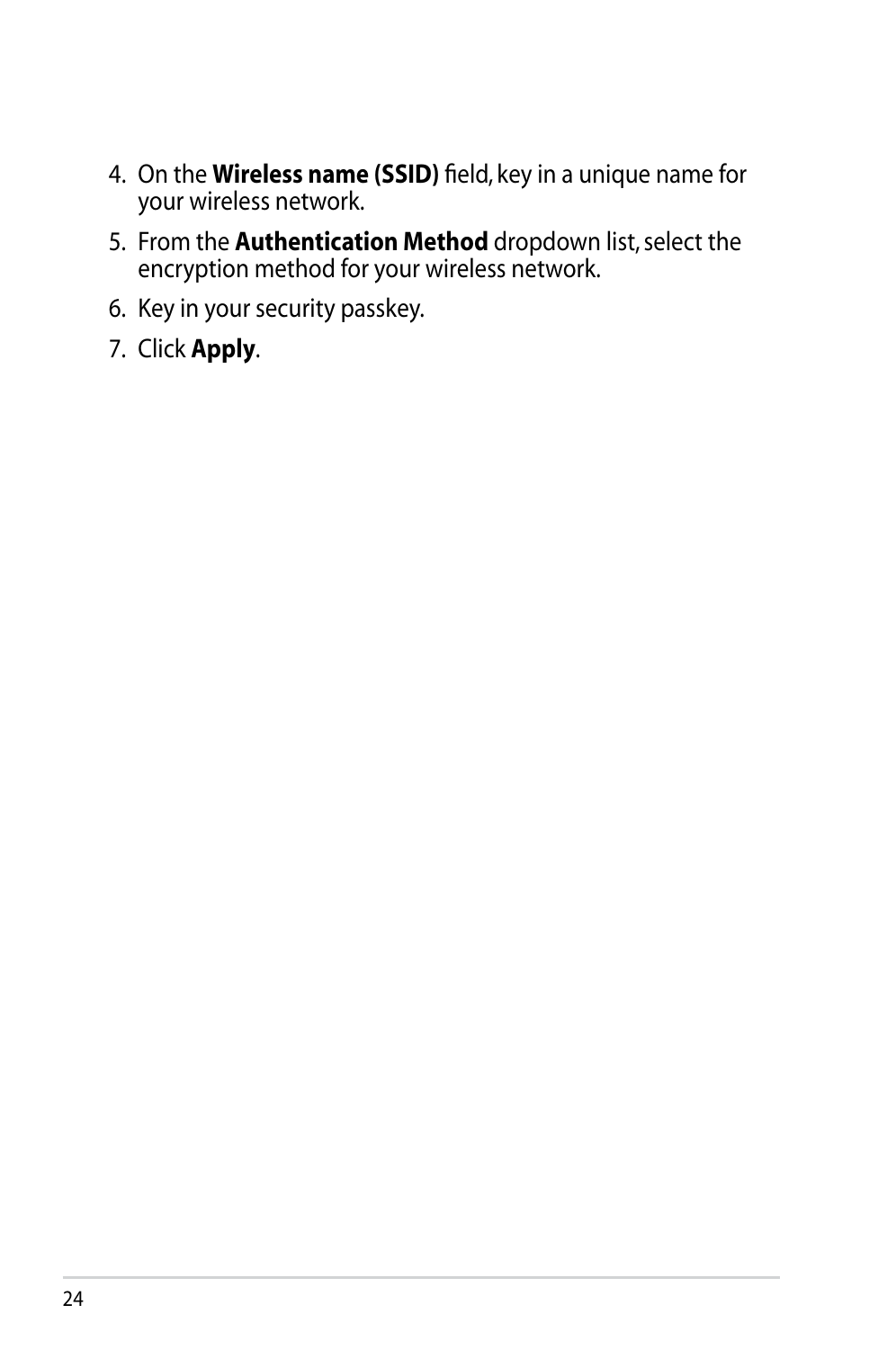# <span id="page-24-0"></span>**Managing your network clients**

## **To manage your network clients:**

- 1. Launch the wireless router's web GUI.
- 2. On the Network Map screen, click the **Clients** icon to display information about your network clients.

| <b>/ISLIS DSL-AC68U</b>     | Reboot<br>Logout                                       | English                                 |
|-----------------------------|--------------------------------------------------------|-----------------------------------------|
| Quick Internet<br>Setup     | Firmware Version: 3.0.0.4.374_1828  SSID: ASUS ASUS_56 | 6 6 6 6 2                               |
| General                     | Internet status:<br>Connected                          | <b>Client status</b>                    |
| <b>Network Map</b><br>άō    | WAN IP: 10.10.10.1<br><b>DONS: 00</b>                  | B<br>192, 161, 1, 2<br>android-20f2a    |
| <b>Guest Network</b>        |                                                        | 192.168.1.8<br>э<br><b>RENTE LEE-NO</b> |
| <b>Traffic Manager</b><br>۵ |                                                        | 192.163.1.30<br>ANNE1 CHEN-NB1<br>ш     |
| <b>Parental control</b>     | Security level:<br>Open System <sup>1</sup><br>m       | Refresh                                 |
| <b>USB</b> application      |                                                        |                                         |
| AiCloud                     |                                                        |                                         |
| <b>Advanced Settings</b>    |                                                        |                                         |
| Wireless                    |                                                        |                                         |
| LAN                         | <b>No Device</b><br>Chents: 1                          |                                         |
| <b>WAN</b><br>Œ.            |                                                        |                                         |
| IPv6                        |                                                        |                                         |
| <b>VPN</b><br>ò.            |                                                        |                                         |
| Firewall                    |                                                        |                                         |
| ₽<br><b>Administration</b>  |                                                        |                                         |
| П<br>System Log             |                                                        |                                         |
| 戛<br><b>Network Tools</b>   |                                                        |                                         |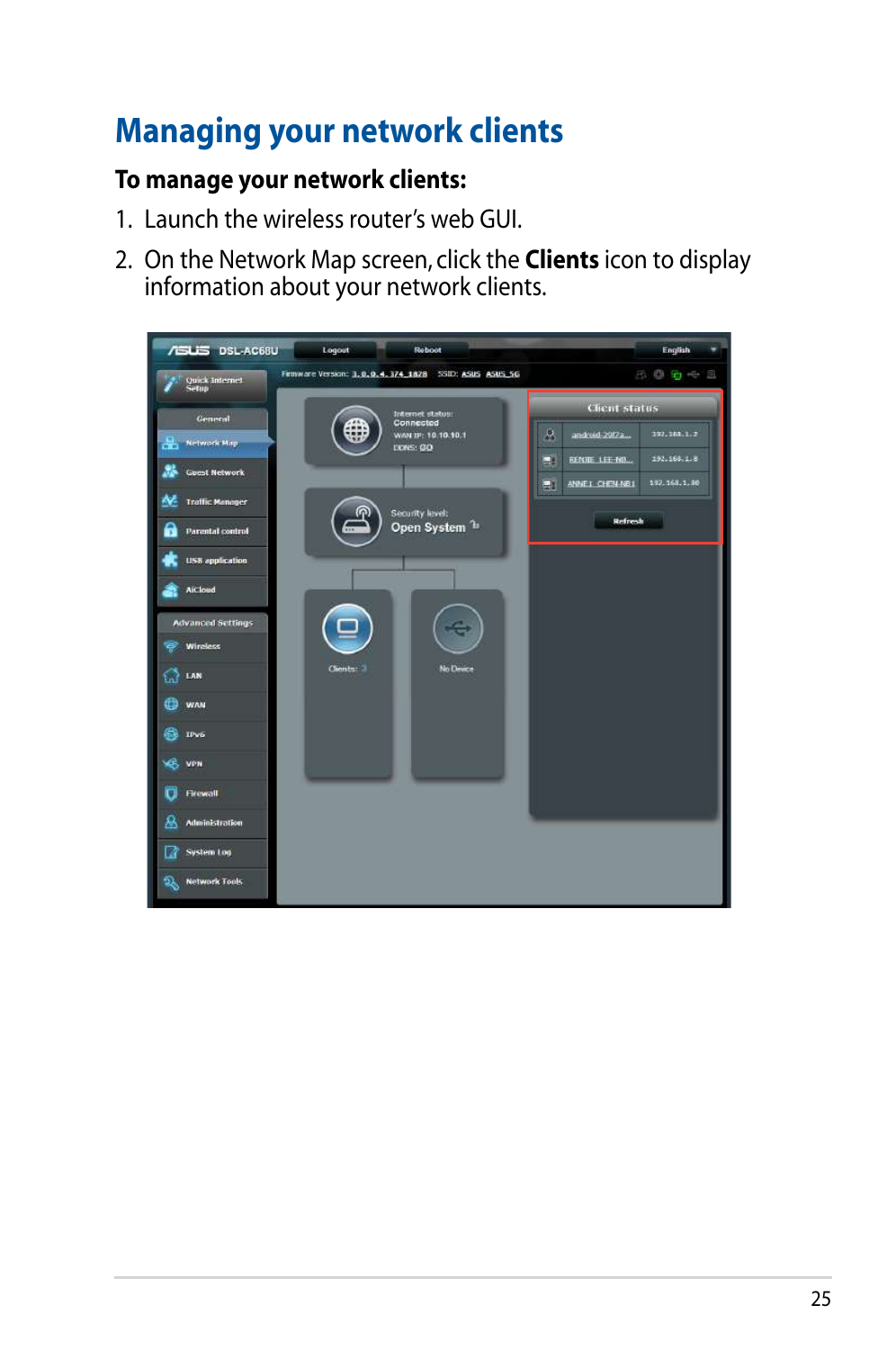# <span id="page-25-0"></span>**Monitoring your USB device**

The ASUS Wireless Router provides one USB 3.0 port for connecting USB devices such as a USB storage device and USB printer.

- To use this feature, you need to plug a USB storage device, such as a USB hard disk or USB flash drive, to the USB 3.0 port on the rear panel of your wireless router. Ensure that the USB storage device is formatted and partitioned properly.
	- Refer to the Plug-n-Share Disk Support List at http://event.asus.com/networks/disksupport



You first need to create a user account to allow other network clients to access the USB device. For more details, refer to the section **Using AiDisk for sharing files** in this user manual.

# **To monitor your USB device:**

- 1. Launch the wireless router's web GUI.
- 2. On the Network Map screen, select the **USB Disk Status** icon to display information about your USB device.

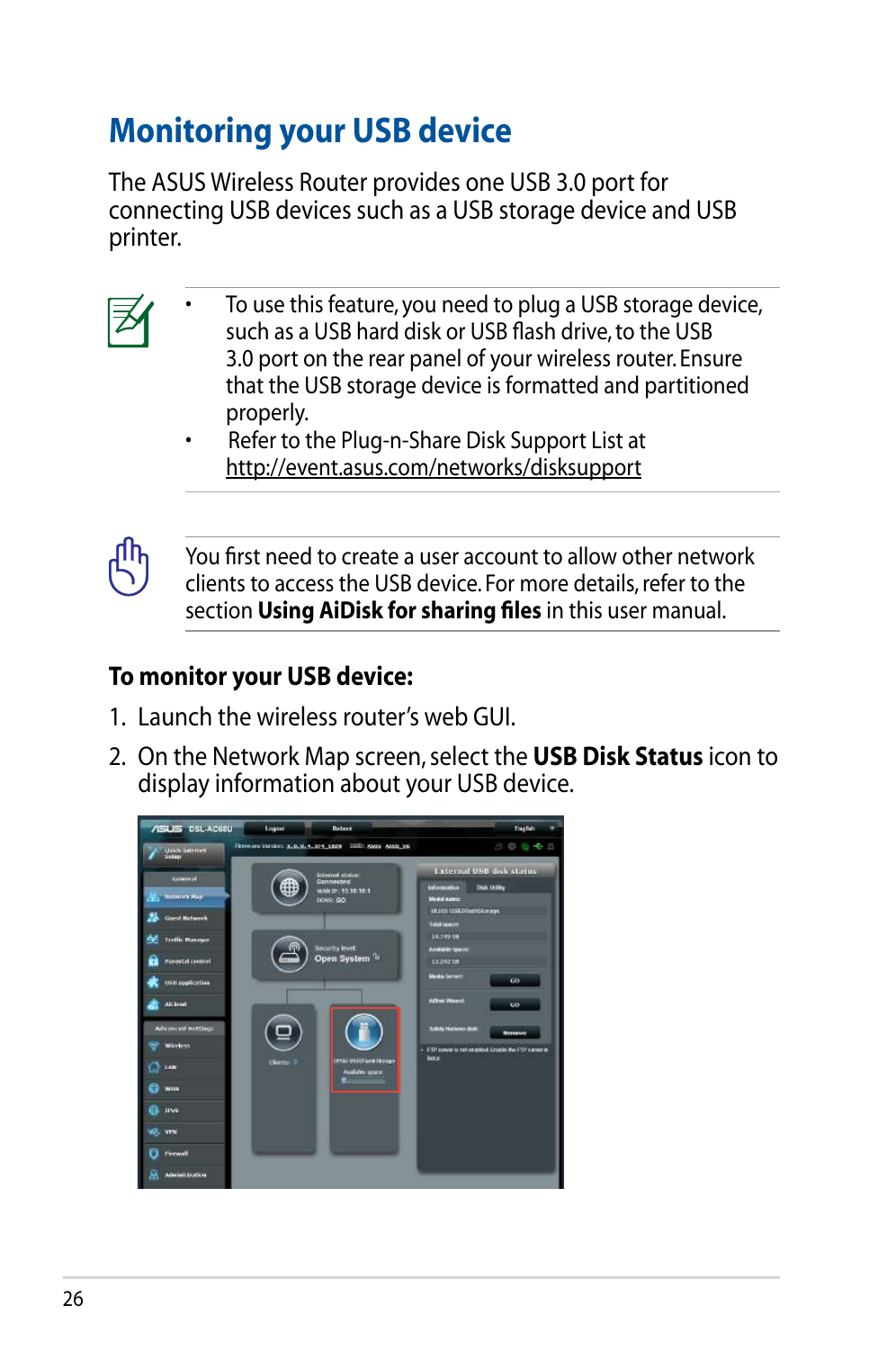3. On the AiDisk Wizard item, click **GO** to set up an FTP server for Internet file sharing.





- For more details on setting up AiDisk, refer to the section **Using the Network Place (Samba) Share service** and **Using the FTP Share service** in this user manual.
- This router works with most USB HDDs/Flash disks (up to 2TB size) and supports read-write access for FAT16, FAT32, EXT2, EXT3, and NTFS.
- To safely remove the USB disk, launch the web GUI (**http:// router.asus.com** or **http://192.168.1.1**), then in the **Network Map** page, click the USB icon > Eject **USB disk**.
- Incorrect removal of the USB disk may cause data corruption.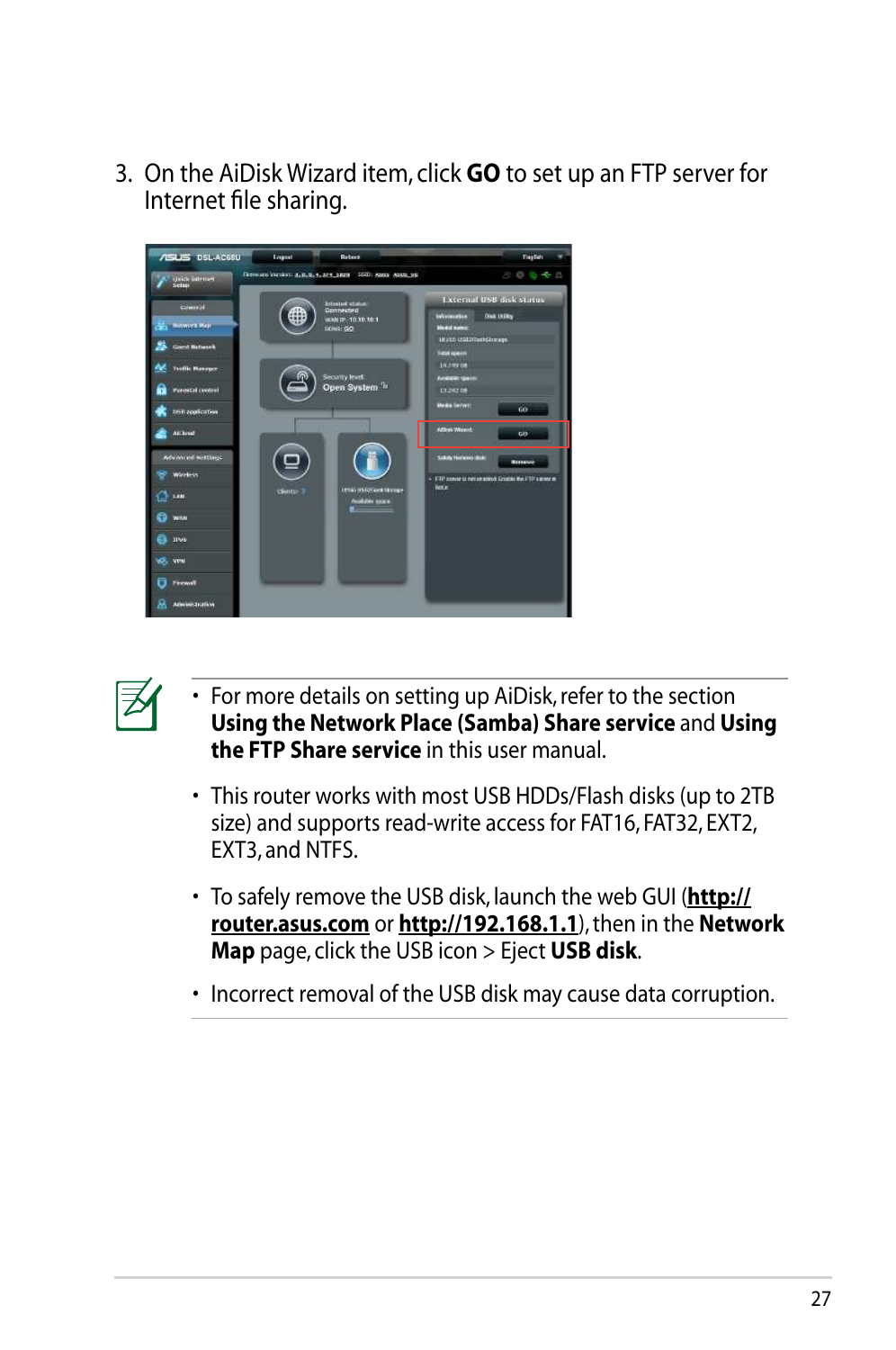# <span id="page-27-0"></span>**Creating your Guest Network**

Setting up a Guest Network provides wireless Internet connectivity for temporary visitors while restricting access to your private network.

### **To create your guest network:**

- 1. Click **Guest Network** on the left navigation panel.
- 2. Click **Enable**.
- 3. To configure additional options, click any of the items listed.



- 4. Assign a wireless name for your temporary network on the **SSID** field.
- 5. Select an **Authentication Method**.
- 6. Select a **WEP Encryption** method.
- 7. Specify the **Access time** or click **Limitless**.
- 8. Select Disable or Enable on the **Access Intranet** item.
- 9. Click **Apply**.

| <b>Trelle Manipir</b>   | <b>Quest Fletwork ricks</b> | W                                 |  |
|-------------------------|-----------------------------|-----------------------------------|--|
| Family control          | $\equiv$                    | ASUL Genti                        |  |
| <b>UIB</b> opptication  | Authorization Method        | WHO Personal Co.                  |  |
| <b>Artistal</b>         | <b>WPA Encryation</b>       | ABS #                             |  |
|                         | <b>WPA Fre-Shared Key</b>   | analysis 2014                     |  |
| <b>Advanced Sentage</b> | <b>Access time</b>          | H<br><b>Ltr. O Linitians</b><br>о |  |
| Winks                   | Access Interest             | Days -                            |  |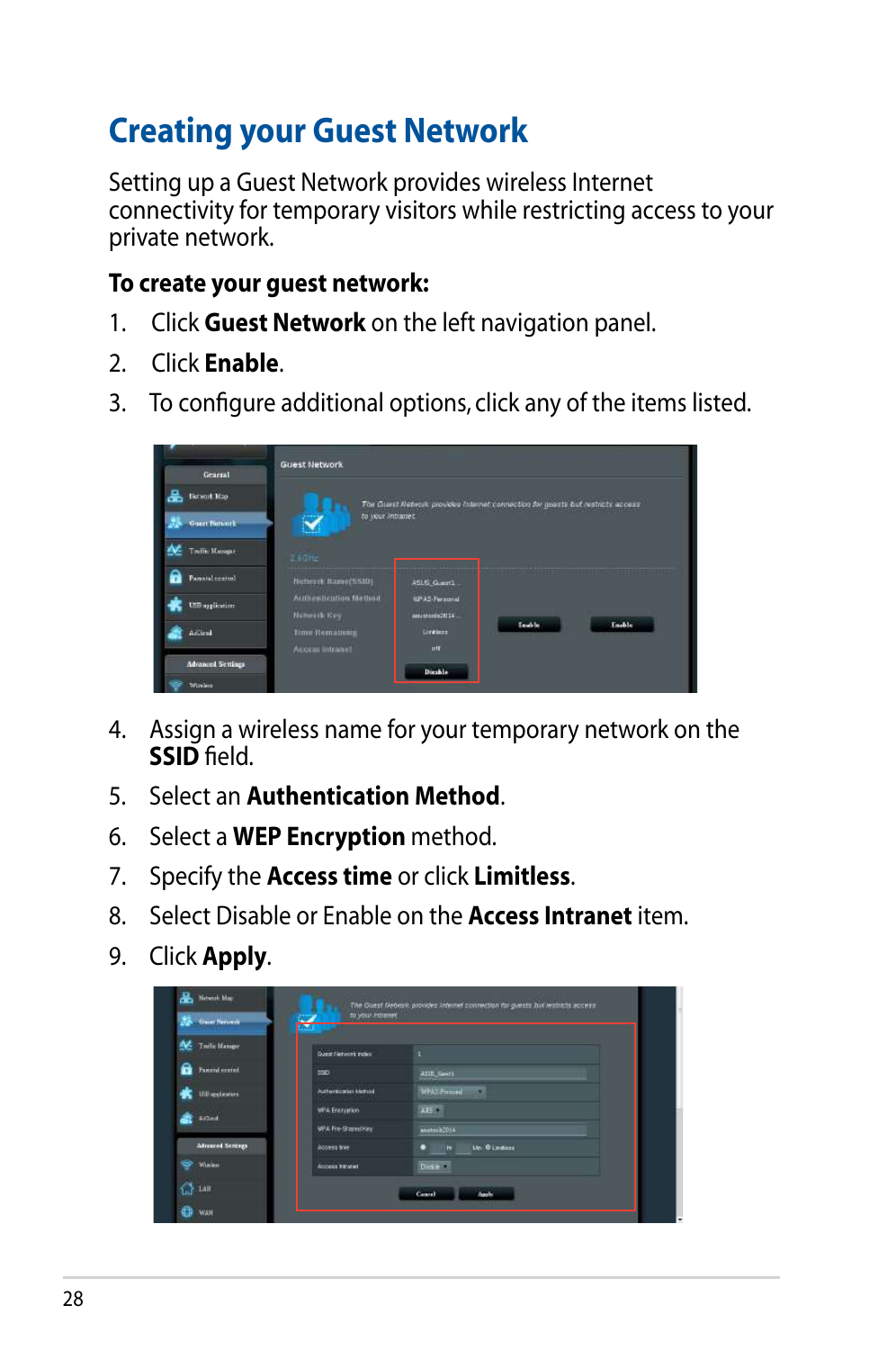# <span id="page-28-0"></span>**Using the Traffic Manager**

# **Managing QoS (Quality of Service) Bandwidth**

The **Quality of Service** feature allows you to set the bandwidth priority and manage network traffic.

## **To set up QoS:**

- 1. Click **Traffic Manager** on the left navigation panel and click the **QoS** tab.
- 2. Click **ON** to enable QoS.
- 3. Input values for **Upload Bandwidth** and **Download Bandwidth**.



Your bandwidth information is available from your ISP.

- 4. Click **Save**.
- 5. If you want to prioritize specific network applications and network services, click **User-defined Priority** on the upperright hand corner.



6. Adjust the values as needed. Click **Apply**.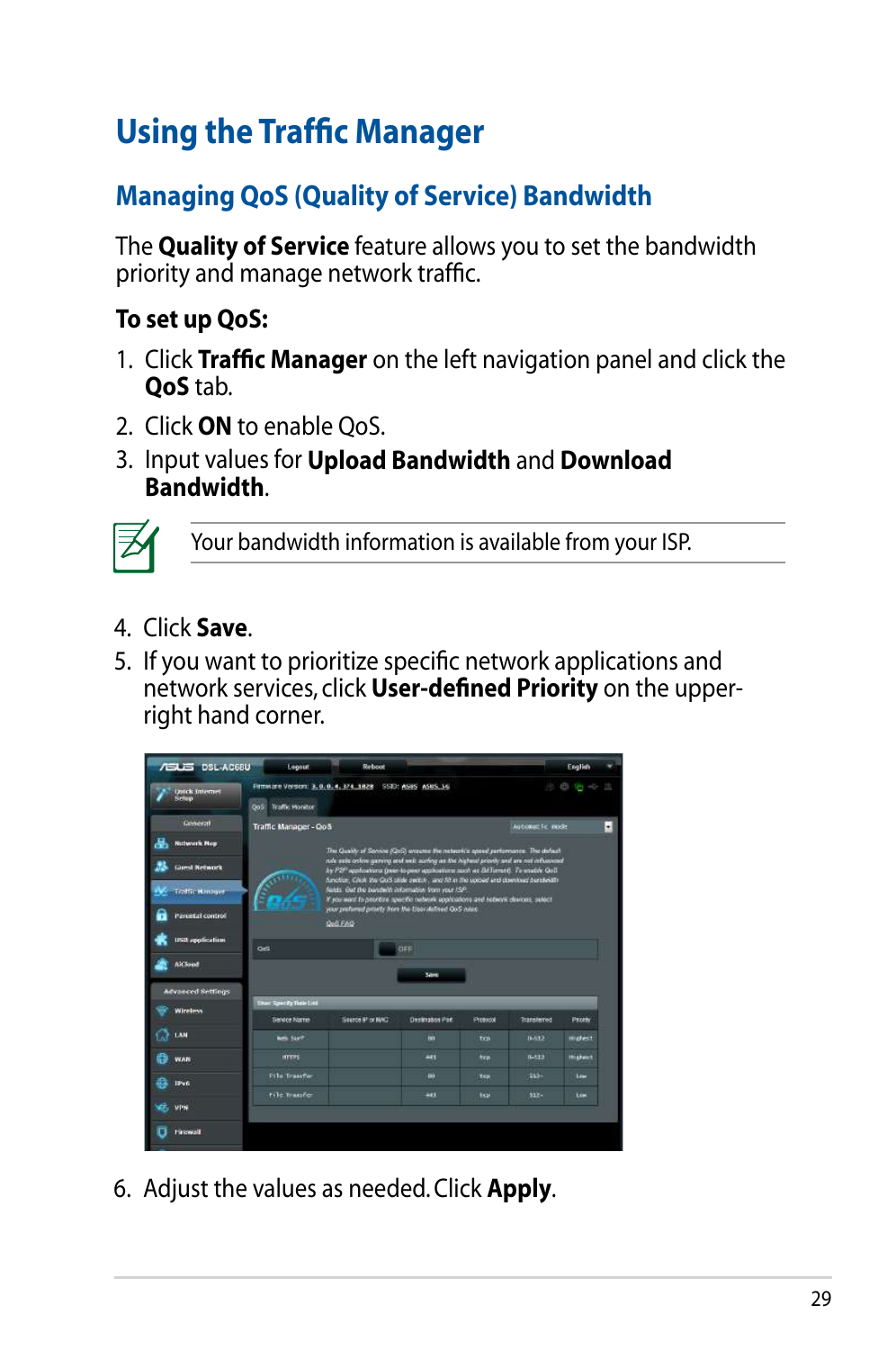# <span id="page-29-0"></span>**Monitoring Traffic**

Click the **Traffic Monitor** tab to view the network activity of your Internet, Wired, and Wireless connections for the last 24 hours, daily or in real-time.

| <b>/ISUS DSL-AC68U</b>     | Logout                                          | Reboot                                                 |                                                                                           | Emplish                                    |
|----------------------------|-------------------------------------------------|--------------------------------------------------------|-------------------------------------------------------------------------------------------|--------------------------------------------|
| Quick Internet<br>Setup    |                                                 | Firmware Version: 3.0.0.4.374_1828  SSID: ASUS ASUS SG |                                                                                           | BV.<br>00001                               |
|                            | <b>Trame Mentor</b><br>Qos                      |                                                        |                                                                                           |                                            |
| General                    |                                                 | Traffic Manager - Traffic Monitor                      |                                                                                           | ٠<br>Real-time                             |
| æ<br><b>Network Map</b>    |                                                 |                                                        | Traffic Montor allows you to monitor the incoming or cutgoing packets of the following.   |                                            |
| <b>Guest Network</b>       |                                                 | <b>Internet</b>                                        | Wired                                                                                     | Wireless                                   |
| Traffic Manager            | Reception                                       | <b>Remnathmik promit</b>                               | International School Williams<br>The World                                                | WEITER DURBS from WINNIES<br><b>County</b> |
| b<br>Parental control      | Transmission                                    | Основни изнание рассит-                                | biagonic planets to wind unwant                                                           | Dalphing packets to winkins<br>retwork.    |
| <b>USB application</b>     |                                                 |                                                        | HOTE: Packats from the informations eventy transmitted to the wired and wireless devices. |                                            |
| <b>AiCloud</b>             | <b>Traffic Monitor FAQ</b><br>Internet<br>Wired | Windess (2.46Hz)                                       | Wineless (SGRr)                                                                           |                                            |
| <b>Advanced Settings</b>   | 85.45 KB/s                                      |                                                        |                                                                                           | Man 05:52 pm / 73.73 K8/s                  |
| Wireless                   |                                                 |                                                        |                                                                                           |                                            |
| LAN                        | 59.81 KB/s                                      |                                                        |                                                                                           |                                            |
| 月<br><b>WAN</b>            | 42.72 KB/s                                      |                                                        |                                                                                           |                                            |
| <b>IPv6</b>                |                                                 |                                                        |                                                                                           |                                            |
| <b>VPK</b>                 | 21.36 KB/s                                      |                                                        |                                                                                           |                                            |
| n<br>Firewall              |                                                 |                                                        |                                                                                           |                                            |
| Q<br><b>Administration</b> | <b>Current</b>                                  | литаде                                                 | Maumum                                                                                    | Tutat                                      |
| System Log                 | 2.29 KBn                                        | 0.17 KBh                                               | 12.13 KB/s                                                                                | 102.54 KB                                  |
| হি<br><b>Network Tools</b> | <b>2.BR KIVE</b>                                | D.15 KGNs                                              | 11/02 KBMs                                                                                | 95.21 KB                                   |
|                            | <b>C</b> Help & Support Manual   Dility         |                                                        | FAQ                                                                                       | p                                          |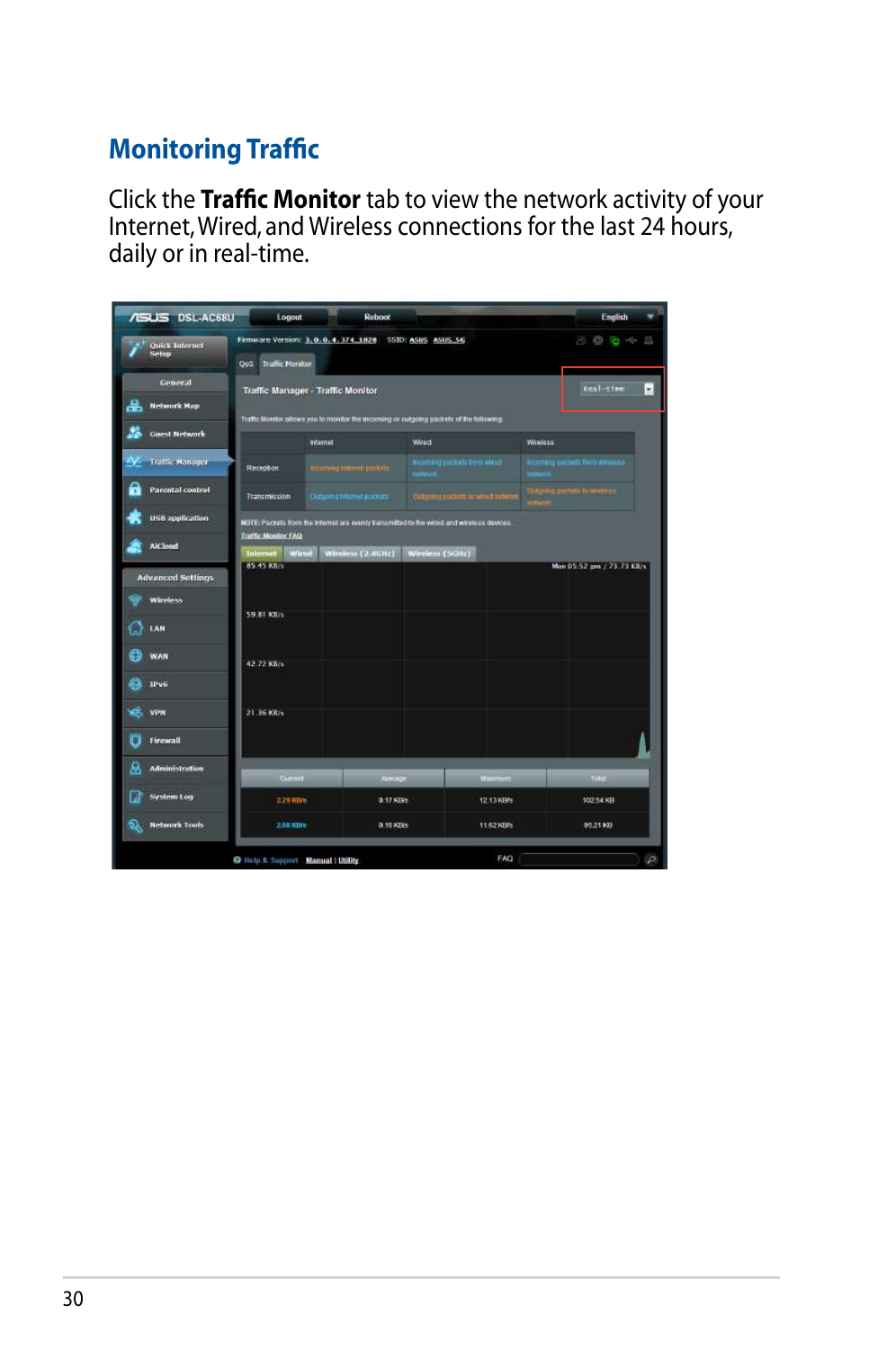# <span id="page-30-0"></span>**Using USB application**

The USB application menu displays several options including **AiDisk**, **Servers Center**, and **Network Printer Server.**



# **Using AiDisk for File Sharing**

AiDisk allows you to share files stored in a connected USB storage device through the network.

> Before using AiDisk, connect a USB storage device, such as a USB hard disk or USB flash drive, to the USB 3.0 port on the rear panel of your wireless router. The USB storage device should be formatted and partitioned properly. Refer to the **Plug-n-Share Disk Support List** for disk format, file and partition size at http://event.asus.com/networks/disksupport



To avoid data loss or damage to the USB storage device, always follow the steps to safely remove your USB device.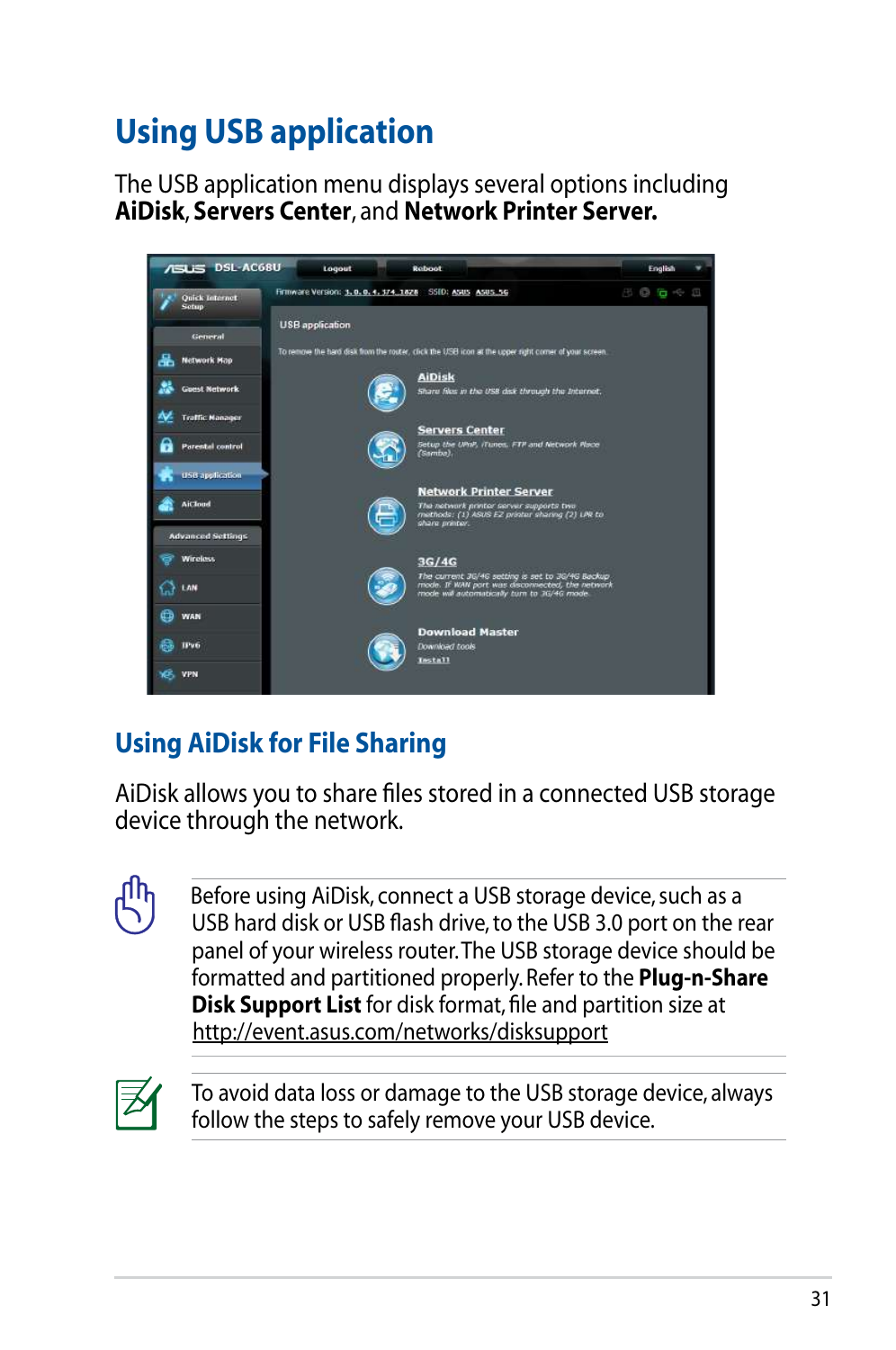### **To use AiDisk:**

- 1. Click **USB application** on the left navigation panel and click the **AiDisk icon.**
- 2. From the **Welcome to AiDisk wizard** screen, click **Go**.

| <b>/ISLIS DSL-AC68U</b>        | Logout<br>Reboot                                                                                         | English<br>٠ |  |
|--------------------------------|----------------------------------------------------------------------------------------------------------|--------------|--|
| Quick Internet<br><b>Setup</b> | Firmware Version: 3.0.0.4.374 1828<br>SSID: ASUS ASUS SG                                                 | 生心者专业        |  |
| General                        | Welcome to AiDisk wizard                                                                                 |              |  |
| 品<br><b>Network Map</b>        | AiDisk enables you to:                                                                                   |              |  |
| <b>Guest Network</b>           | - Share files in the USB dick through the Internet.<br>. Create your own domain name for the FTP series. |              |  |
| A.<br><b>Traffic Manager</b>   | · For advanced file-sharing configuration. Click herea:                                                  |              |  |
| <b>Parental control</b>        | GO                                                                                                       |              |  |
| <b>USB</b> application         |                                                                                                          |              |  |
| AiCloud                        |                                                                                                          |              |  |

3. Assign access rights to the USB storage device. **Select limitless access rights, limited access rights,** and **admin rights** to define read-right privileges to files stored in the USB storage device. Click **Next.**

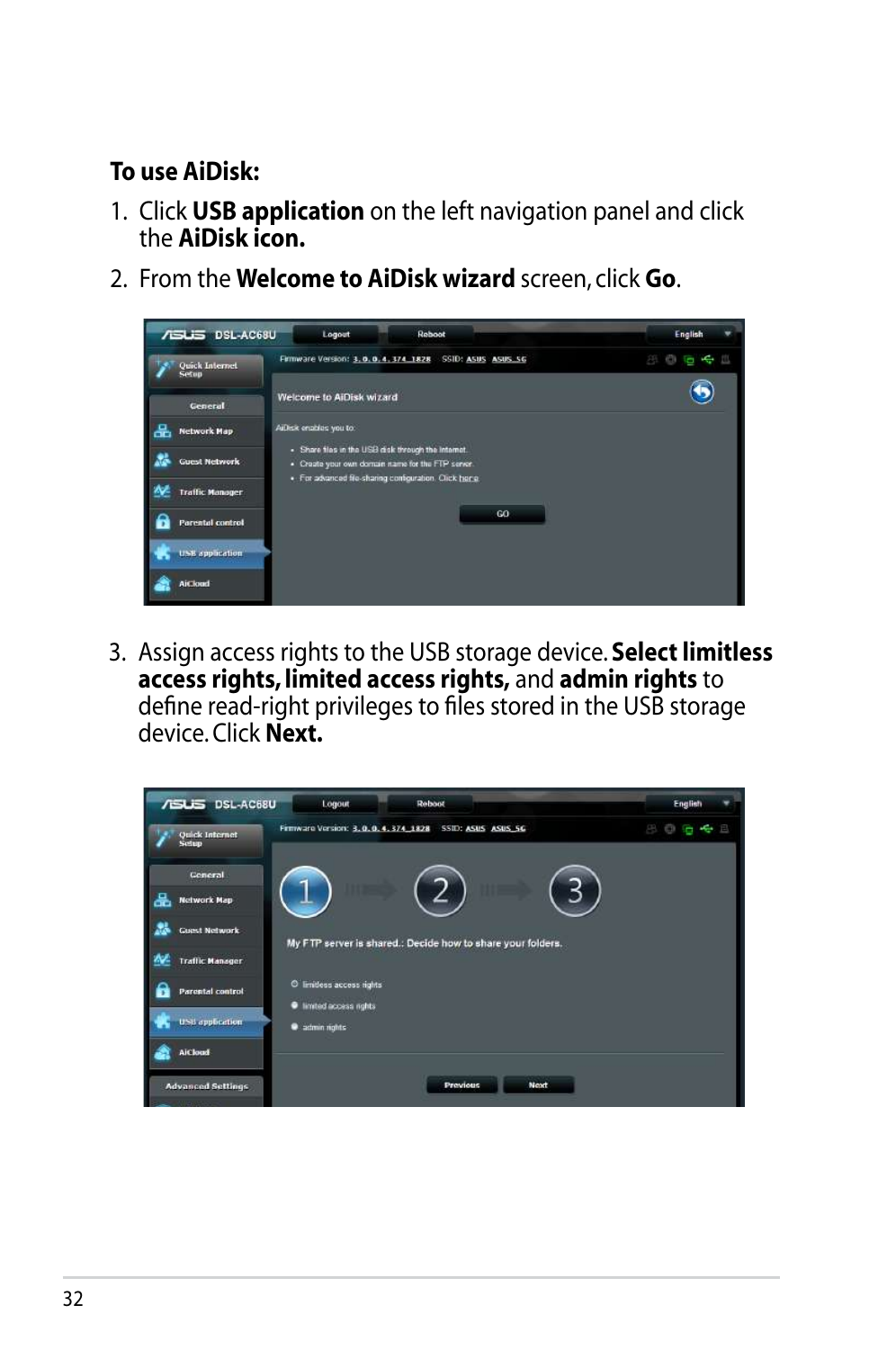- 4. To set up your domain name via the ASUS DDNS service, select **I will use the service and accept Terms of service** and key in your preferred domain name. Your domain name will follow the format **xxx.asuscomm.com**, where xxx is your host name.
- 5. Click **Next**.

| <b>/ISLIS DSL-AC68U</b>       | Reboot<br>Logout                                                                         | English    |
|-------------------------------|------------------------------------------------------------------------------------------|------------|
| Quick Internet<br>Setup       | Firmware Version: 3.0.0.4.374_1828 SSID: ASBS ASUS SG                                    | 0644<br>85 |
| General                       |                                                                                          |            |
| 晶<br><b>Network Map</b>       |                                                                                          |            |
| <b>Guest Network</b>          | Create your domain name via the ASUS DDNS services.                                      |            |
| Ay.<br><b>Traffic Manager</b> |                                                                                          |            |
| A<br><b>Parental control</b>  | O I will use the service and accept Terms of service<br>asuscomm.com<br>Key in the name. |            |
| <b>USB</b> application        | · Dreable DDNS.                                                                          |            |
| AiCloud                       |                                                                                          |            |
| <b>Advanced Settings</b>      | <b>Previous</b><br><b>Next</b>                                                           |            |
| Wireless                      |                                                                                          |            |

- 6. Click **Finish**.
- 7. To access the USB storage device via FTP from a client on the network, launch a web browser or a third-party FTP client utility and key in the FTP link (**ftp://<domain name>**) you previously created.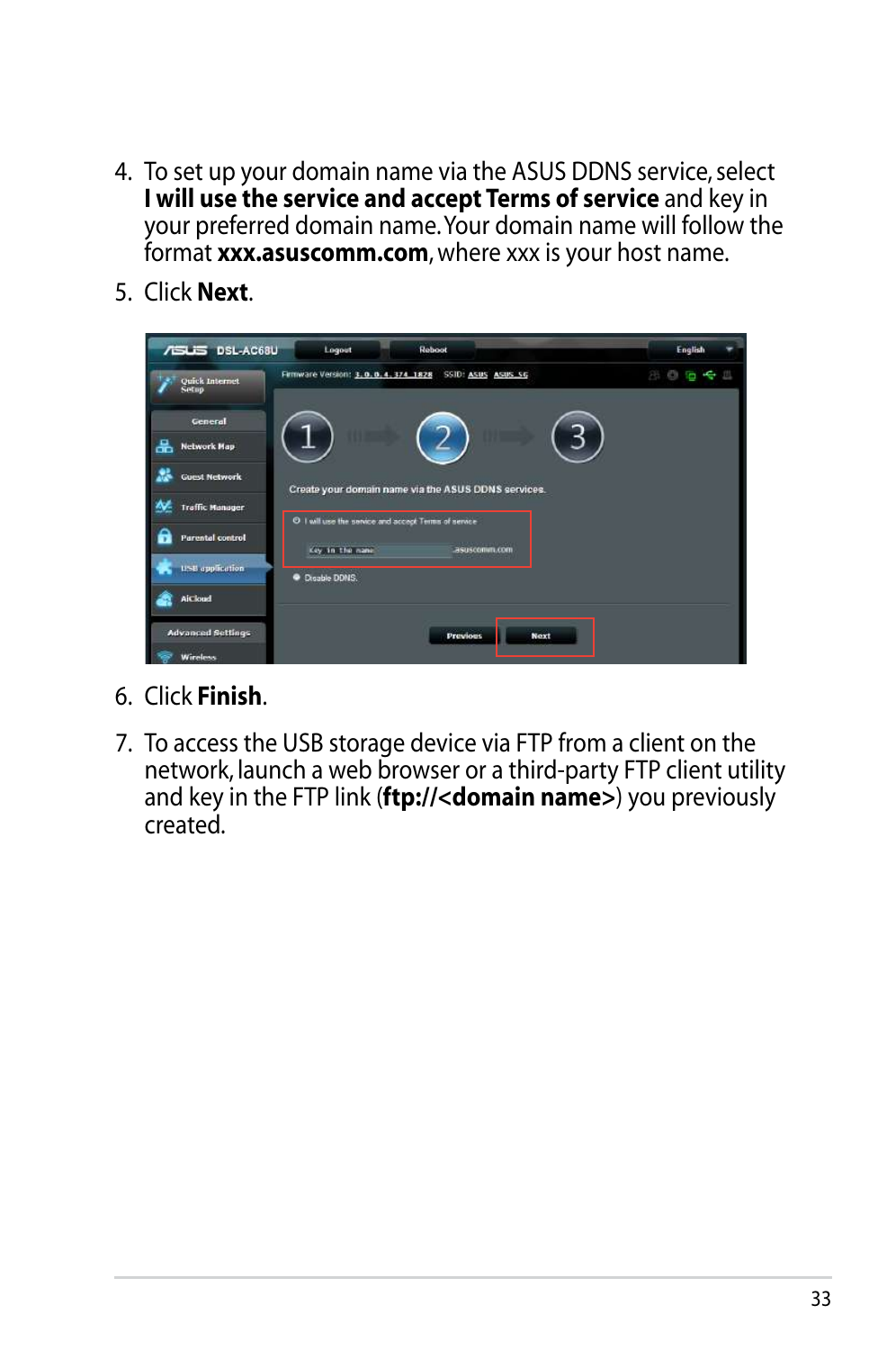# <span id="page-33-0"></span>**Using the Servers Center**

Servers Center provides settings for Samba and FTP Shares.

# **Using the Network Place (Samba) Share service**

The Network Place (Samba) Share feature allows Mac OSX, Windows, and Linux clients to access files on the USB storage device.

### **To use Samba share:**

- 1. Click **USB application** on the left navigation panel and click the **Servers Center** icon.
- 2. Click the **Network place (Samba) Share** tab.
- 3. Click **Share with account**.



4. Click the **Add** button  $\Theta$  to create user accounts for users who will be accessing the USB storage device via Samba.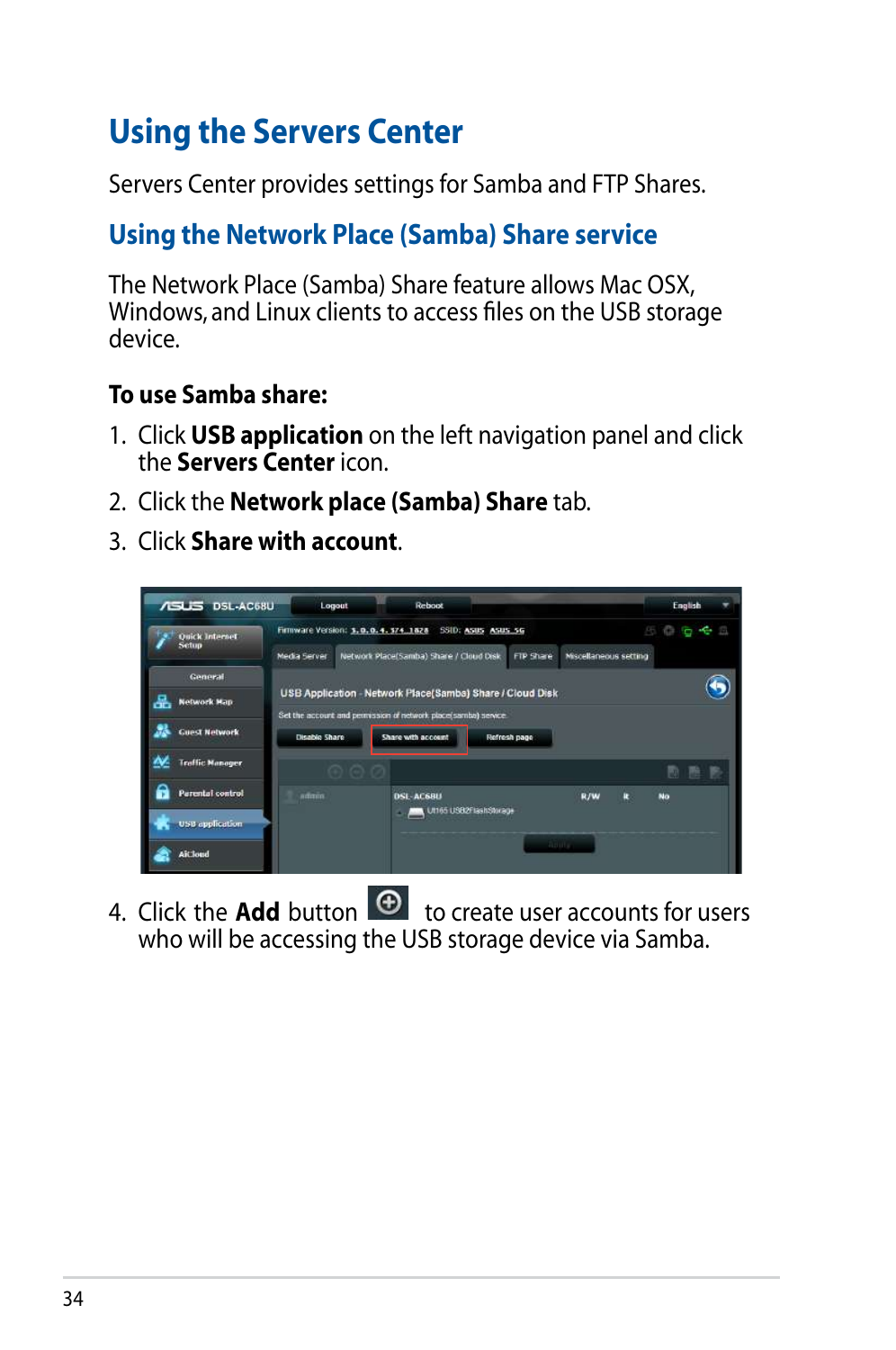5. Assign a name for the user account and key in a password. Click **Add**.

| New account has no read/write access rights. |     |
|----------------------------------------------|-----|
|                                              |     |
| Account:                                     |     |
| Password:                                    |     |
| Retype password:                             |     |
|                                              | Add |

- 6. Use the **Modify** and **Delete** buttons  $\Theta$  **O** to change the password or remove the user account.
- 7. Select a user and assign the type of access rights for files or folders located in the storage device:
	- **R/W**: Select this option to assign read/write access for a specific file/folder.
	- **R**: Select this option to assign read only access for a specific file/folder.
	- **No**: Select this option if you do not want to share a specific file/folder.

| <b>/ELIS DSL-AC68U</b>                            | Logout        | <b>Reboot</b>                                                                                              |                                         |                       |             | English                 |  |
|---------------------------------------------------|---------------|------------------------------------------------------------------------------------------------------------|-----------------------------------------|-----------------------|-------------|-------------------------|--|
| Quick Internet<br>Series                          | Media Server  | Firmware Version: 3.0.0.4.174 1812 SSID: ASUSEEEEE ASUS_30mmmm<br>Network Place(Saniba) Share / Cloud Disk | <b>FTP Share</b>                        | Miscellaneous setting | B           | <b>B 6 6 5</b>          |  |
| Ceneral<br><b>Network Map</b>                     |               | USB Application - Network Place(Samba) Share / Cloud Disk                                                  |                                         |                       |             |                         |  |
| <b>Guest Network</b>                              | Disable Share | Set the account and permission of network place(samba) service.<br>Share with account                      | Refresh page                            |                       |             |                         |  |
| <b>Traffic Manager</b>                            | 10.0          |                                                                                                            |                                         |                       |             | 融<br>巴                  |  |
| <b>Parental control</b><br><b>USB application</b> | admin         | <b>DSL-AC6BU</b>                                                                                           | UH65 USB2RathStorage                    | R/W                   | F           | $\overline{\mathbf{M}}$ |  |
| <b>AiCloud</b>                                    |               |                                                                                                            | asusware high<br>ministria<br>Download? | ø<br>ø                | о<br>п<br>п |                         |  |
| <b>Advanced Settings</b><br><b>Wireless</b>       |               |                                                                                                            | <b>STATISTICS</b>                       | o                     |             |                         |  |

8. Click **Apply**.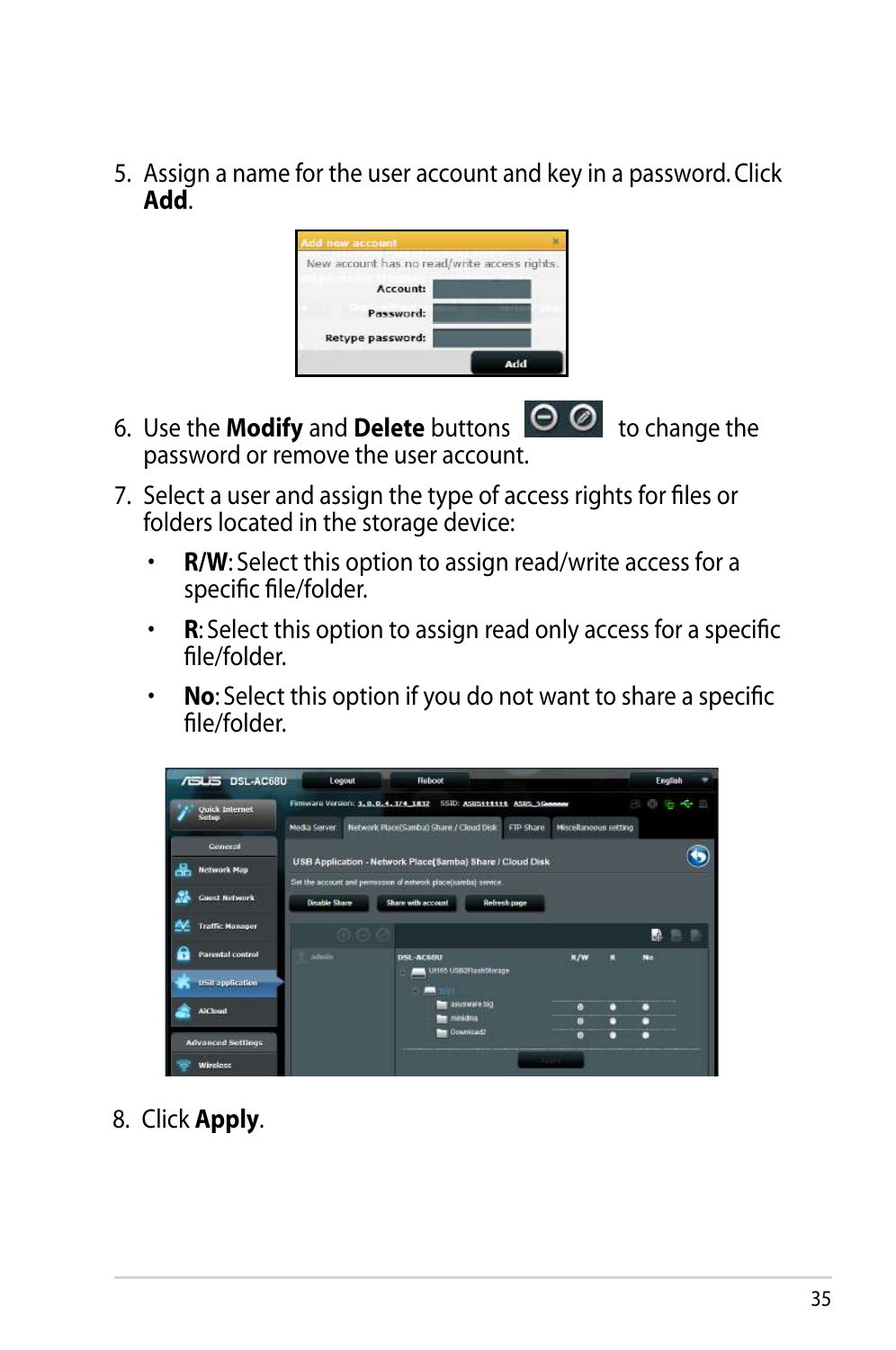# <span id="page-35-0"></span>**Using the FTP Share service**

Your ASUS wireless router can set up the connected USB storage device as an FTP server.

### **To set up the FTP Share service:**

- 1. Configure file sharing using the steps in **Using AiDisk for File Sharing**.
- 2. Click **USB application** on the left navigation panel and click the **Servers Center** icon.
- 3. Click the **FTP Share** tab.
- 4. Click **Enable FTP.**
- 5. Click **Share with account**.



- 6. Click the **Add** button  $\Theta$  to create accounts for users who will be accessing the USB storage device via FTP Server.
- 7. Assign a name for the user account and key in a password. Click **Add**.

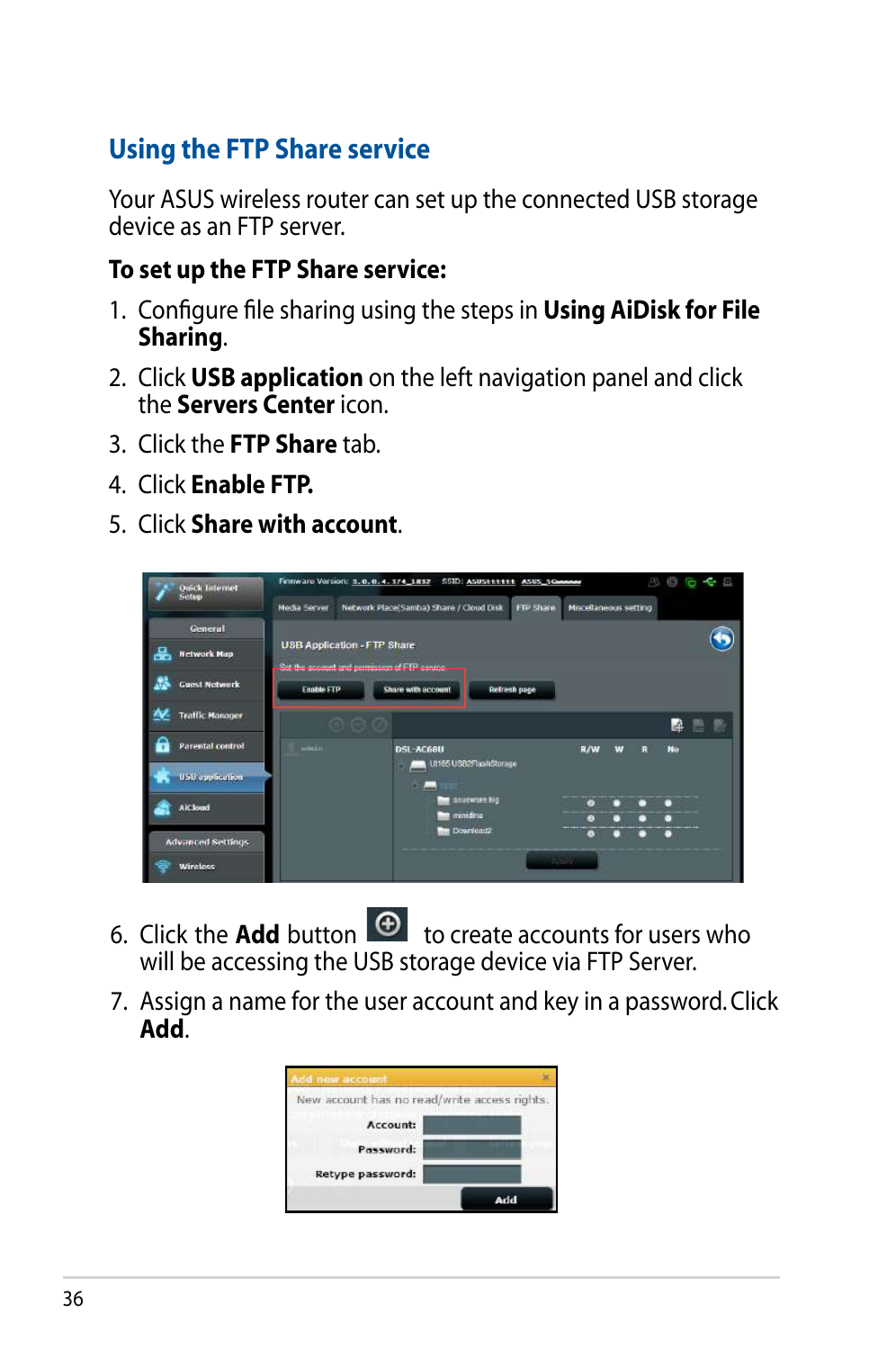- 8. Select the type of access rights for the storage device:
	- **R/W**: Select this option to assign read/write access for a specific file/folder.
	- **W**: Select this option to assign write only access for a specific file/folder.
	- **R**: Select this option to assign read only access for a specific file/folder.
	- **No**: Select this option if you do not want to share a specific file/folder.



## 9. Click **Apply**.

10.To access the FTP server from a client on the network, key in **ftp://<hostname>.asuscomm.com** on a web browser or a third-party FTP utility. Once prompted, key in the account username and password you set up in Step 7.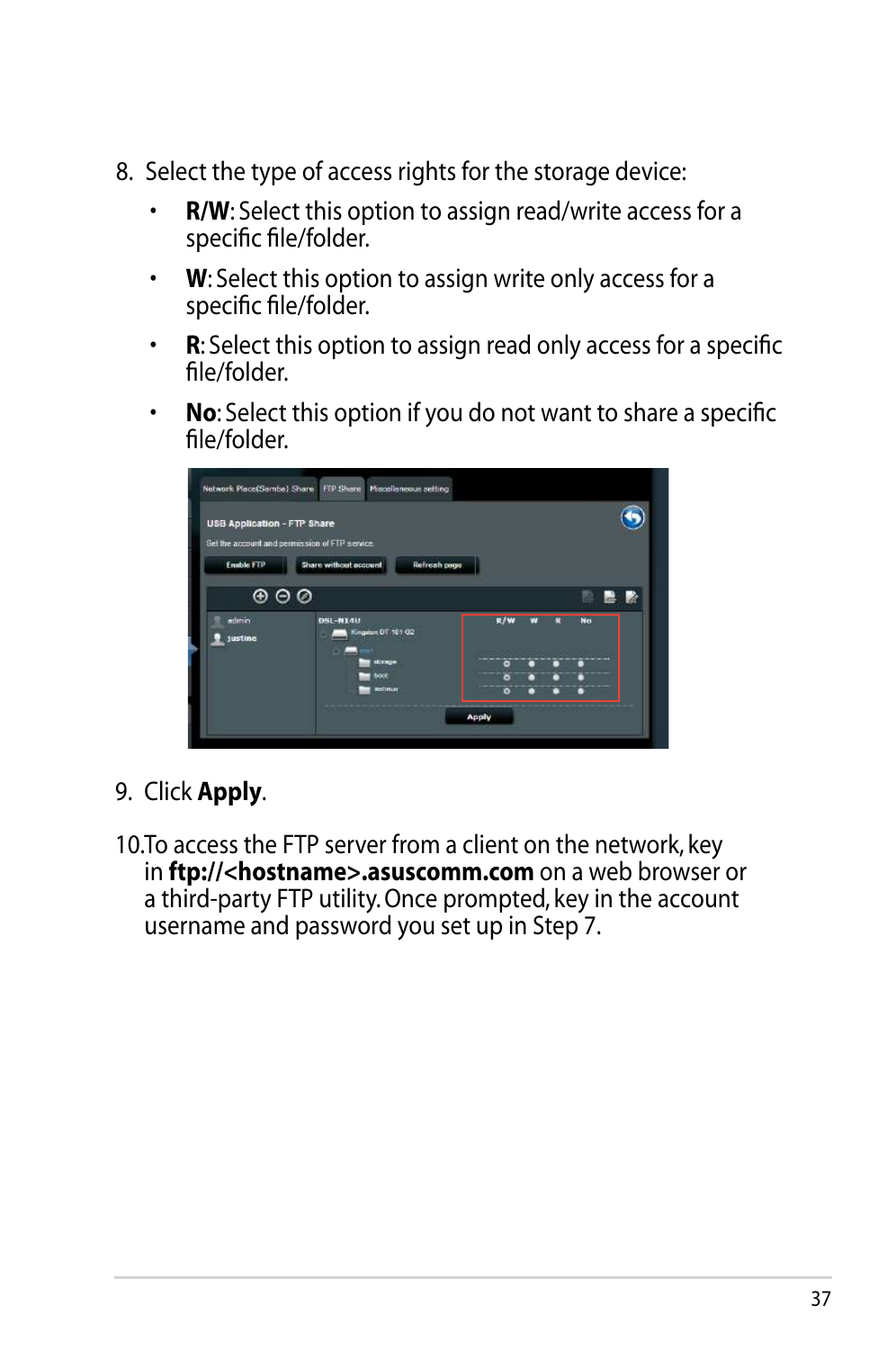# <span id="page-37-0"></span>**Using the Miscellaneous setting**

The Miscellaneous settings page allows you to configure additional properties for the USB disk. You can change the maximum number of users who can access the USB storage device, assign a device name and work group, or specify the language settings for the FTP server.

## **To configure additional USB device settings:**

- 1. Click **USB application** on the left navigation panel and click **Servers Center.**
- 2. Click the **Miscellaneous setting** tab.
- 3. Specify or change configuration settings as needed.
- 3. Click **Apply**.

| <b>ASLIS DSL-AC68U</b>   | Logout                      |                                          | Reboot                                                 |           |                      | English |  |
|--------------------------|-----------------------------|------------------------------------------|--------------------------------------------------------|-----------|----------------------|---------|--|
| Quick Internet           |                             |                                          | Firmware Version: 3.0.0.4.374.1828  SSID: ASUS ASUS 56 |           | 8                    | 0 a c B |  |
|                          | Media Server                |                                          | Network Place(Samba) Share / Cloud Disk                | FTP Share | Mscellaneous setting |         |  |
| General                  |                             |                                          |                                                        |           |                      |         |  |
| Network Map              |                             | USB Application - Miscellaneous setting  |                                                        |           |                      |         |  |
|                          |                             | More detailed settings for the USB Disk. |                                                        |           |                      |         |  |
| <b>Guest Network</b>     | connections                 | Maximum number of concurrent             | ¥,                                                     |           |                      |         |  |
| <b>Traffic Manager</b>   | Davide Name                 |                                          | 05L-AC68U                                              |           |                      |         |  |
| Parental control         | Work Croup                  |                                          | WORKGROUP                                              |           |                      |         |  |
|                          | Character ast on FTP Server |                                          | $urre-8$                                               |           |                      |         |  |
| USB application          | NTFS Sparse Files support   |                                          | <b>Disable</b>                                         |           |                      |         |  |
| Aicloud                  |                             |                                          | Apply                                                  |           |                      |         |  |
|                          |                             |                                          |                                                        |           |                      |         |  |
| <b>Advanced Settings</b> |                             |                                          |                                                        |           |                      |         |  |
| Wireless                 |                             |                                          |                                                        |           |                      |         |  |
| LAN                      |                             |                                          |                                                        |           |                      |         |  |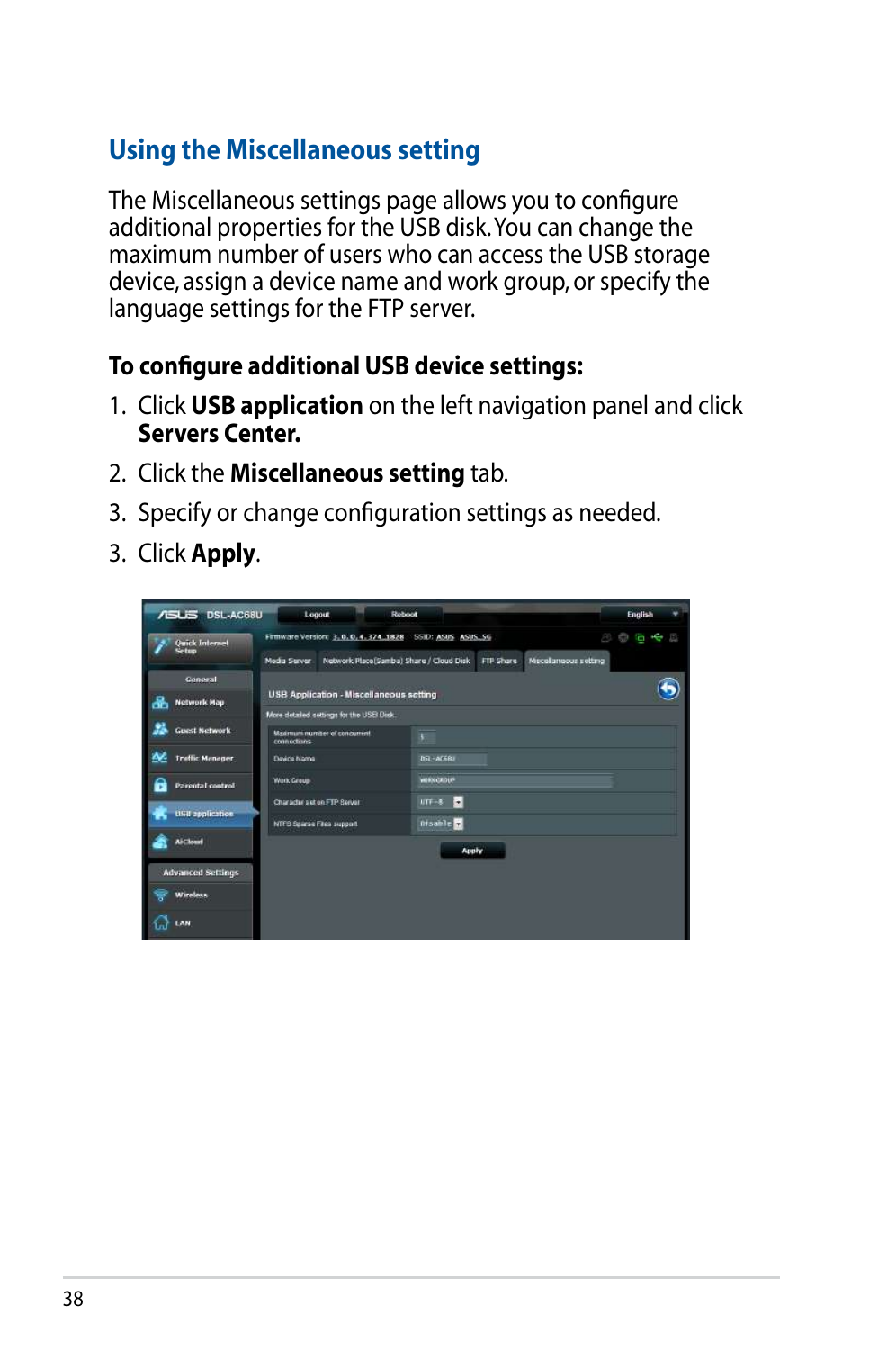# <span id="page-38-0"></span>**Configuring Advanced settings Setting up the DHCP Server**

Your wireless router uses DHCP to assign IP addresses automatically on your network. You can specify the IP address range and lease time for the clients on your network.

## **To configure the DHCP server:**

- 1. Click **LAN** on the left navigation panel.
- 2. Click the **DHCP Server** tab.
- 3. In the **Enable the DHCP Server?** field, tick **Yes**.
- 4. In the **IP Pool Starting Address** field, key in the starting IP address.
- 5. In the **IP Pool Ending Address** field, key in the ending IP address.
- 6. In the **Lease Time** field, specify in seconds when an assigned IP address will expire. Once it reaches this time limit, the DHCP server will then assign a new IP address.

| <b>/ISUS DSL-AC68U</b>         | Logout                                                                                 | Reboot                                                                                                                                                                                                                                       | <b>English</b>           |
|--------------------------------|----------------------------------------------------------------------------------------|----------------------------------------------------------------------------------------------------------------------------------------------------------------------------------------------------------------------------------------------|--------------------------|
| <b>Ouick Interact</b><br>Setup | Femware Version: 3, 0, 0, 4, 374, 1828<br><b>DHCP Server</b><br><b>LANCID</b><br>Route | <b>SSID: ASUS ASUS SG</b><br>Switch Control<br><b>IPTV</b>                                                                                                                                                                                   | 0 <sub>0</sub><br>æ<br>田 |
| General<br><b>Network Map</b>  | <b>LAN - DHCP Server</b>                                                               |                                                                                                                                                                                                                                              |                          |
| <b>Guest Network</b>           | Manually Assigned IP around the DACP list FAQ                                          | DHCP (Dynamic Host Configuration Protocol) is a protocol for the automatic configuration used on IP networks. The DHCP server<br>can assign each client on IP address and informs the client of the of DNS series IP and default goteway IP. |                          |
| <b>Traffic Manager</b>         | <b>Maniel Conflid</b>                                                                  |                                                                                                                                                                                                                                              |                          |
| Parental control               | Enable the DHCP Server                                                                 | O'Yes @ No                                                                                                                                                                                                                                   |                          |
| <b>USB</b> application         | DSL-AC68U's Domain Name<br>IP Pool Starting Address                                    | 192,186,1,2                                                                                                                                                                                                                                  |                          |
| AiCloud                        | IP Pool Ending Address                                                                 | 192.168.1.254                                                                                                                                                                                                                                |                          |
| <b>Advanced Settings</b>       | Lease Time                                                                             | 55400                                                                                                                                                                                                                                        |                          |
| <b>Wireless</b>                | <b>Default Gateway</b>                                                                 |                                                                                                                                                                                                                                              |                          |
|                                | <b>DNS and WMS Server Section</b>                                                      |                                                                                                                                                                                                                                              |                          |



- ASUS recommeds that you use an IP address format of 192.168.1.xxx (where xxx can be any number between 2 and 254) when specifying an IP address range.
- An IP Pool Starting Address should not be greater than the IP Pool Ending Address.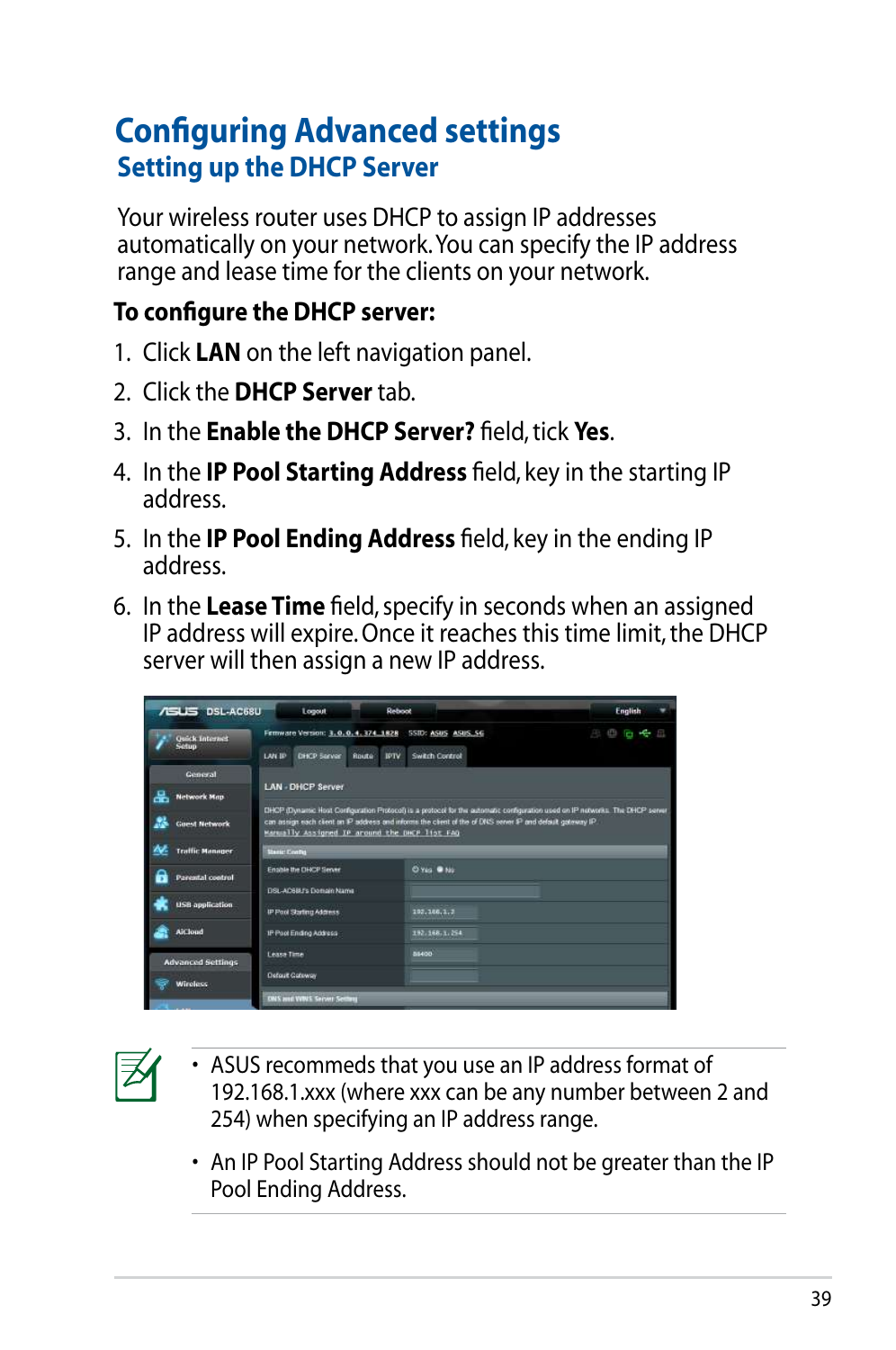# <span id="page-39-0"></span>**Upgrading the firmware**



Download the latest firmware from the ASUS website at **http://support.asus.com**

### **To upgrade the firmware:**

- 1. Click **Administration** from the left navigation panel.
- 2. Click the **Firmware Upgrade** tab.
- 3. In the **New Firmware File** item, click **Choose File**. Navigate to the downloaded firmware file.
- 4. Click **Upload**.

| <b>/ISUS DSL-AC68U</b>                  | Logout                            | Reboot                                                                                                                                                                                             |                    | English |
|-----------------------------------------|-----------------------------------|----------------------------------------------------------------------------------------------------------------------------------------------------------------------------------------------------|--------------------|---------|
| <b>Quick Internet</b><br><b>Barbara</b> |                                   | Firmware Version: 3.0.0.4.374.1828 SSID: ASIS ASIS SG                                                                                                                                              |                    |         |
|                                         | Firmware Upgrade<br>System        | Restoru/Save/Uplnad Satting                                                                                                                                                                        | <b>DSL Setting</b> |         |
| General                                 |                                   |                                                                                                                                                                                                    |                    |         |
| Network Map                             | Administration - Firmware Upgrade |                                                                                                                                                                                                    |                    |         |
| <b>Great Network</b>                    | <b>Note:</b>                      | 1. The latest timiware version include updates on the previous version.<br>2. I'm a configuration parameter existing both in the old and new firmware, its setting will be kept during the upgrade |                    |         |
| <b>Traffic Manager</b>                  | process.                          | 3. In case the regrade process fails. DSL.AC683 enters the imagency mode automatically. The LED signals at the front of                                                                            |                    |         |
| <b>Parental control</b>                 |                                   | DSL-AC58U will indicate such situation. Use the Firmware Restoration utility on the CD to do system recovery.                                                                                      |                    |         |
| USB application                         |                                   | Out the latest firmware version from ASUB Support site at http://support.com/upport                                                                                                                |                    |         |
| <b>ALC Sound</b>                        | Product ID                        | DIE ACBBU                                                                                                                                                                                          |                    |         |
|                                         | <b>Firmware Yersion</b>           | 3.0.4.374_1878-g3c3f8c0                                                                                                                                                                            | Check              |         |
|                                         |                                   |                                                                                                                                                                                                    |                    |         |
| <b>Advanced Settings</b>                | <b>FORM FRIDAYA'S FTDS</b>        | <b>System Fig. 10 Bit (10 year)</b>                                                                                                                                                                |                    |         |

| . .<br>v<br>۰.<br>r |
|---------------------|
|                     |

If the upgrade process fails, the wireless router automatically enters rescue mode and the power LED indicator on the front panel starts flashing slowly. To recover or restore the system, use the Firmware Restoration utility.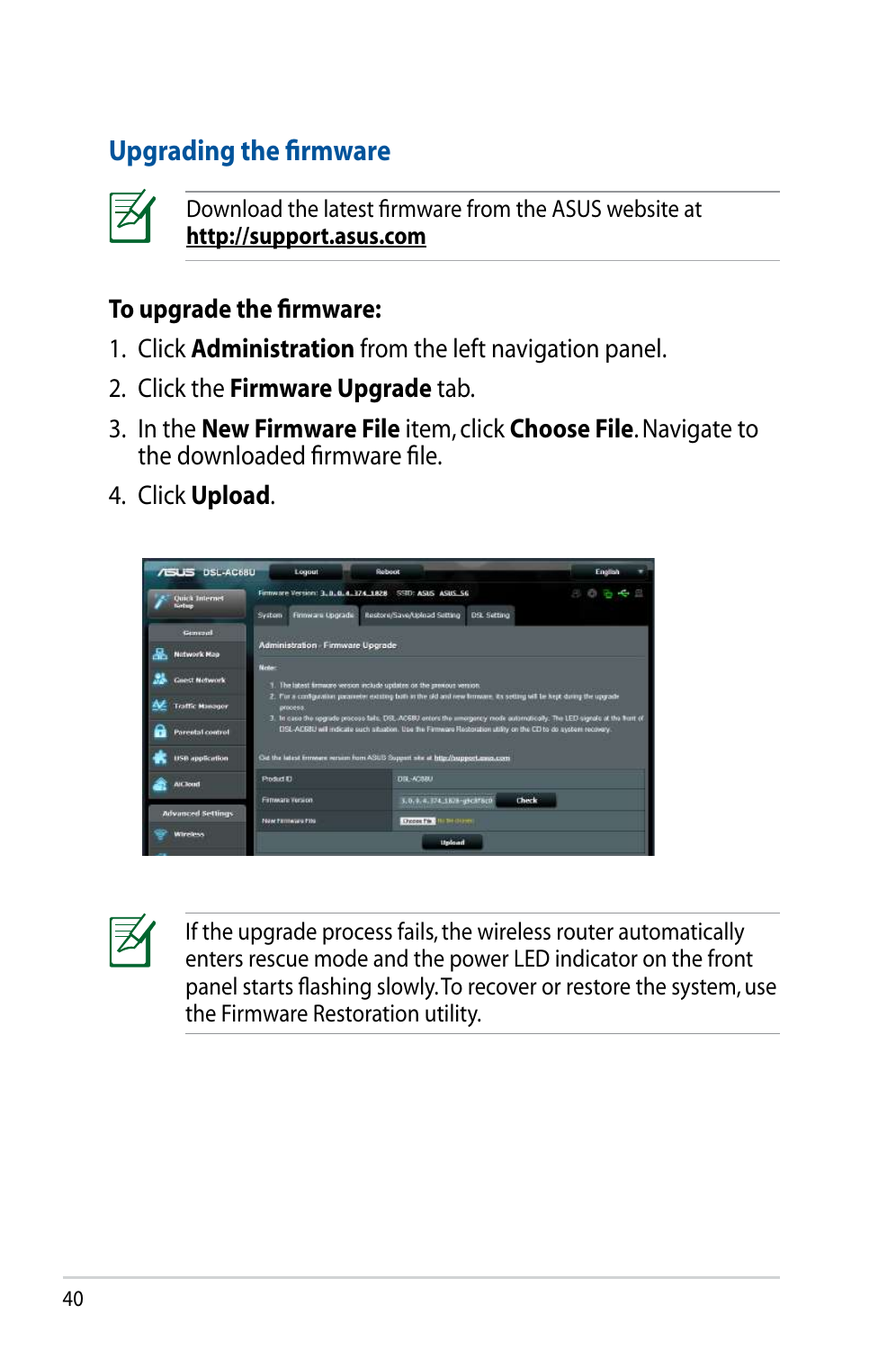# <span id="page-40-0"></span>**Restoring/Saving/Uploading settings**

### **To restore/save/upload wireless router settings:**

- 1. Click **Administration** on the left navigation panel.
- 2. Click the **Restore/Save/Upload Setting** tab.

| <b>/ISUS DSL-AC68U</b>        | Logout                                       | <b>Reboot</b>                                                                                           | English |
|-------------------------------|----------------------------------------------|---------------------------------------------------------------------------------------------------------|---------|
| <b>Quick Internet</b>         | Firmware Version: 3.0.0.4.374 1828           | <b>55ID: ASUS ASUS 56</b>                                                                               | .<br>æ  |
| Setup                         | Firmware Uporade<br>System                   | Restore/Save/Upload Setting<br><b>DSL Setting</b>                                                       |         |
| General                       |                                              |                                                                                                         |         |
| æ<br><b>Network Map</b>       | Administration - Restore/Save/Upload Setting |                                                                                                         |         |
|                               |                                              | This function allows you to save current settings of DSL-AC58U to a file, or load settings from a file. |         |
| <b>Guest Network</b>          | Factory default                              | <b>Restore</b>                                                                                          |         |
| <b>Traffic Manager</b><br>Ay. | Save setting                                 | Save                                                                                                    |         |
|                               |                                              |                                                                                                         |         |
| Parental control              | Restore setting                              | <b>MIRAR HAIRAR</b><br><b>Upload</b>                                                                    |         |
| <b>USB application</b>        |                                              |                                                                                                         |         |
|                               |                                              |                                                                                                         |         |

- 3. Select a task from the configuration options:
	- To restore to default factory settings, click **Restore**, and click **OK** once prompted.
	- To save the current system settings, click **Save**, navigate to the folder where you intend to save the file and click **Save**.
	- To restore from a saved system settings file, click **Browse** to locate your file, then click **Upload**.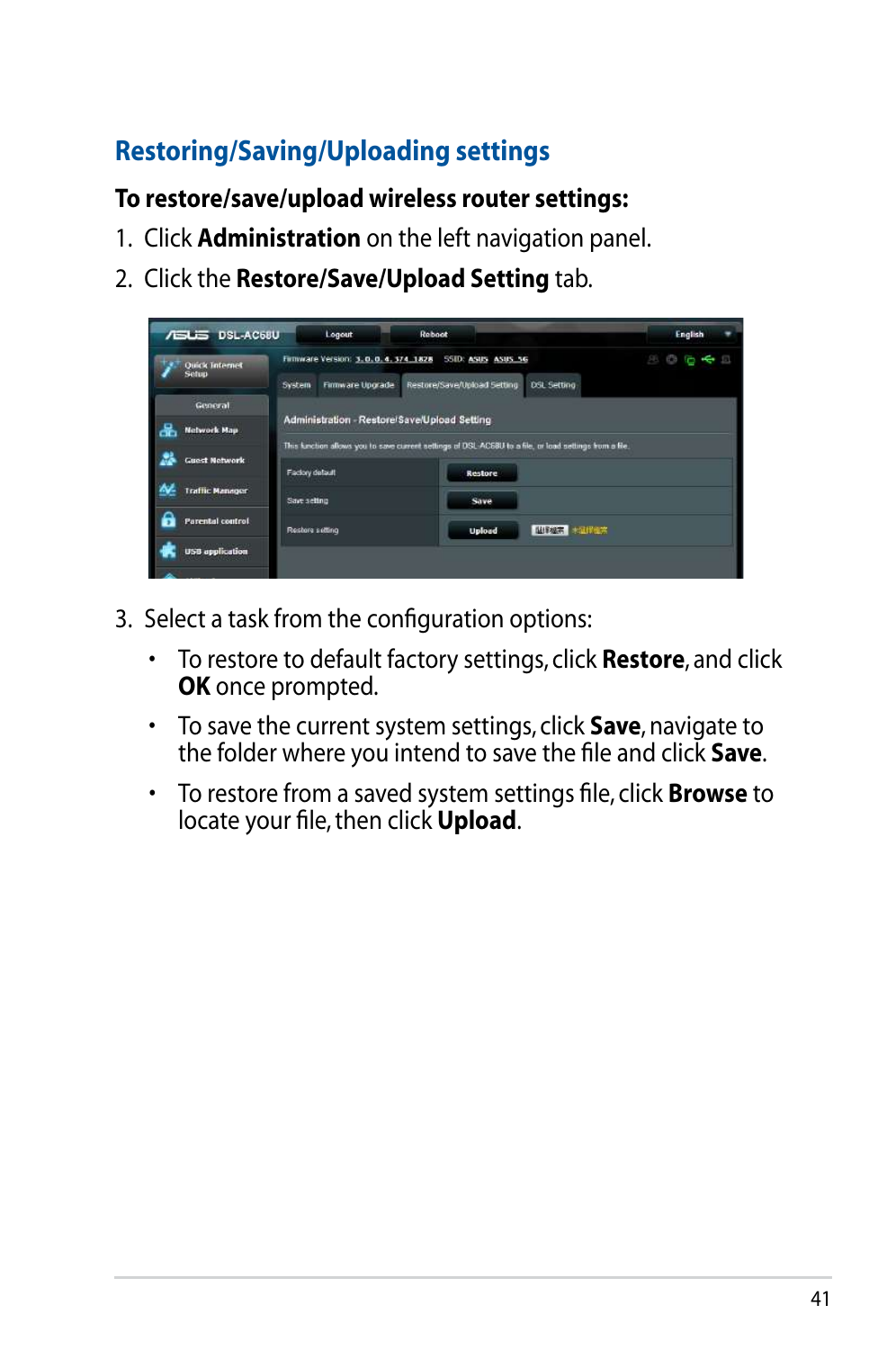# <span id="page-41-0"></span>**Setting up your network printer**

Use the Network Printer Setup utility to set up a USB printer on your wireless router and share the printer with other devices on the network.



- To check if your USB printer is compatible with your ASUS wireless router, refer to the Plug-n-Share Disk Support List at **http://event.asus.com/networks/printersupport**
- The wireless router's printer server function is not supported on Windows® 2000.

## **To set up your USB Printer:**

- 1. Click **USB application** from the left navigation panel, then click **Network Printer Server**.
- 2. Click **Download Now!** in the ASUS EZ printer sharing mode to download the network printer utility.

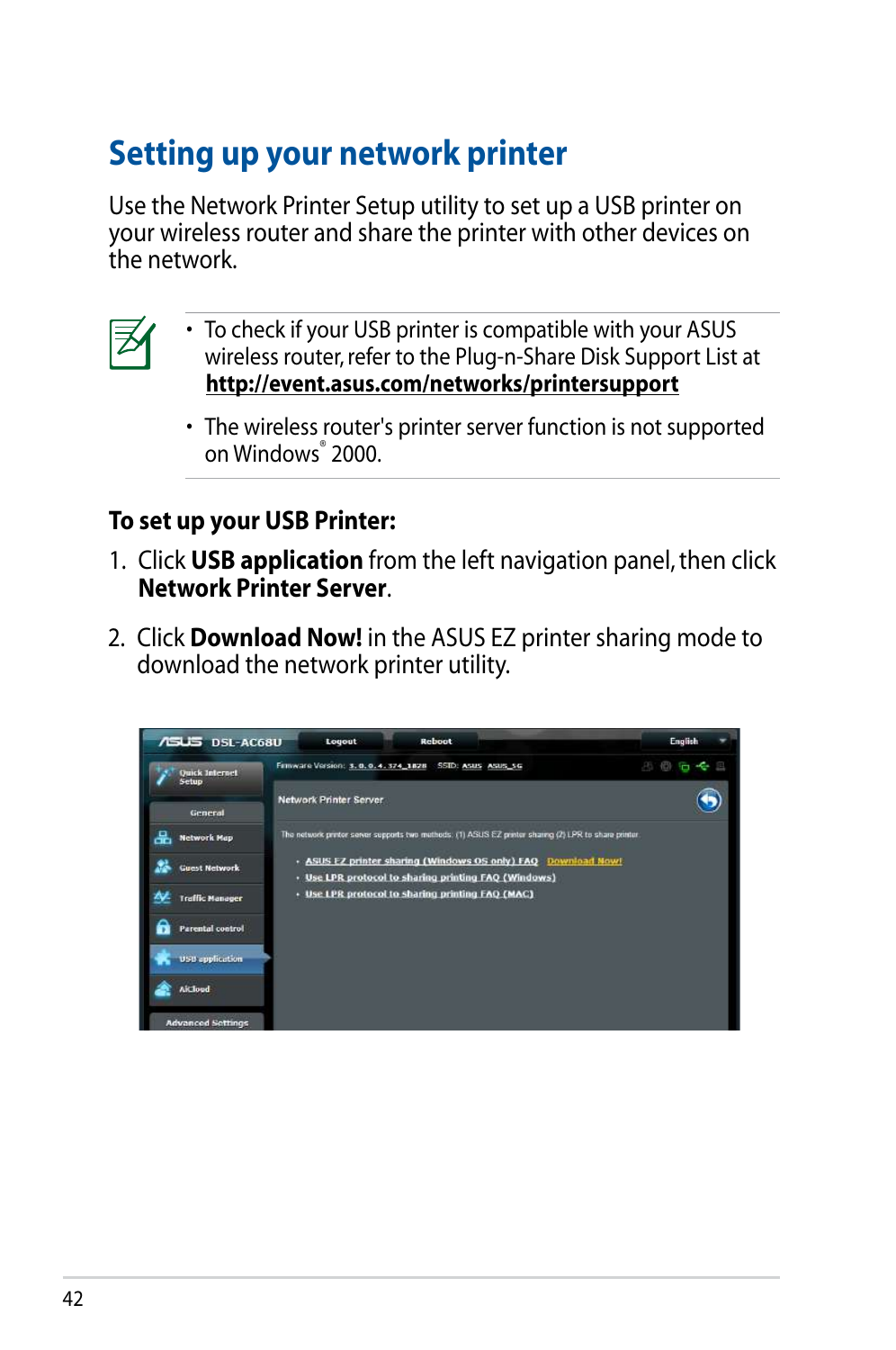3. Unzip the downloaded file and click the Printer icon to run the network printer setup program.



4. Follow the onscreen instructions to set up your hardware, then click **Next**.



5. Wait for a few minutes for the initial setup to finish. Click **Next**.

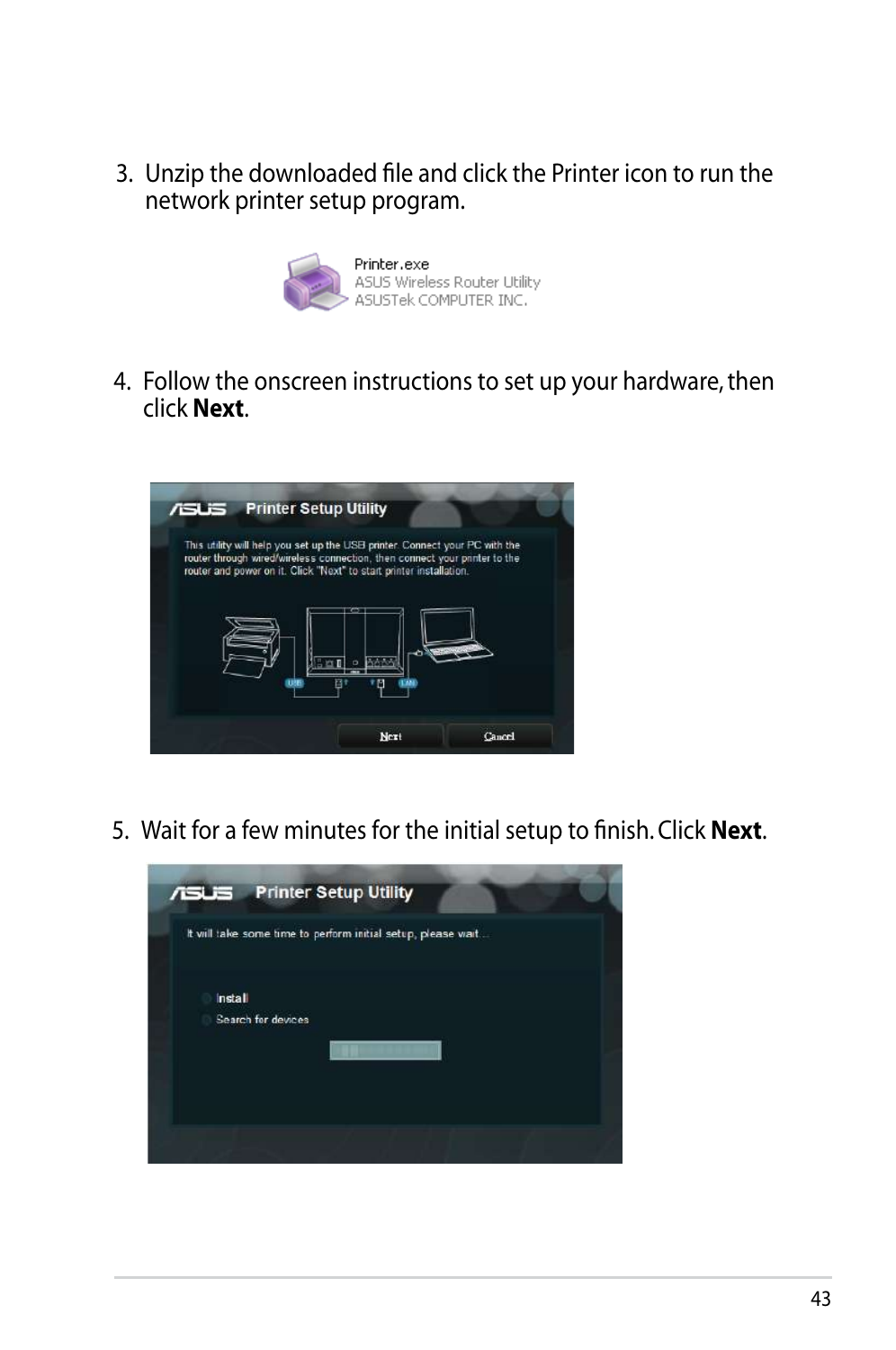6. Click **Finish** to complete the installation.



7. Follow the Windows® OS instructions to install the printer driver.



8. After printer driver installation is complete, computers on the network will now be able to access the printer.

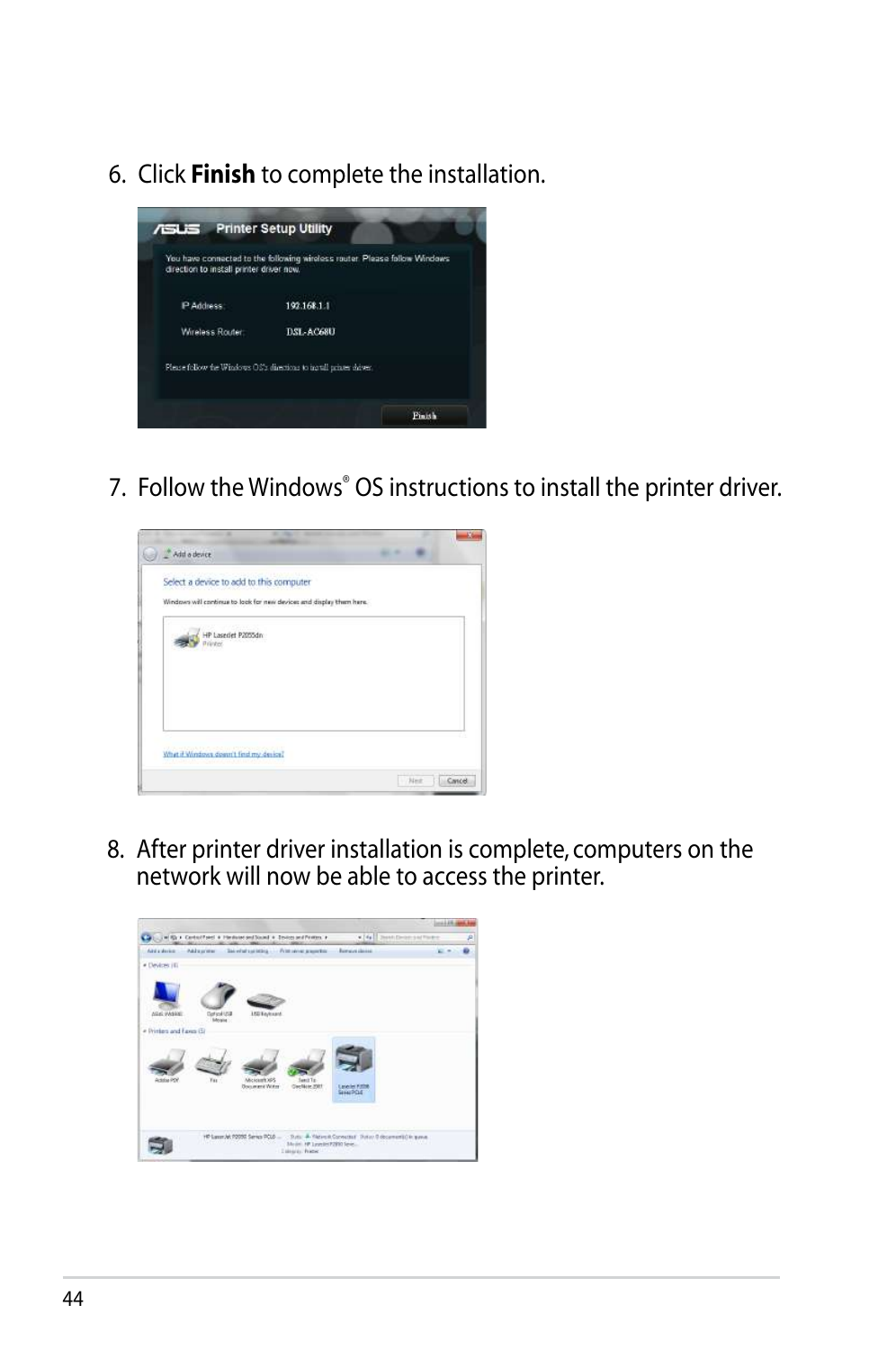# <span id="page-44-0"></span>**4 Using the utilities**



- Install the wireless router's utilities from the bundled support CD.
- If Autorun is disabled, run **setup.exe** from the root directory of the support CD.

# **Device Discovery**

Device Discovery is an ASUS WLAN utility that detects any ASUS wireless routers available on the wireless network and allows you to configure the device.

## **To launch the Device Discovery utility:**

Click **Start** > **All Programs** > **ASUS Utility** > **DSL-AC68U Wireless Router** > **Device Discovery**.



When you set the router to Access Point mode, you need to use Device Discovery to get the router's IP address.

| 7515                      | DSL-AC68U   |             |               |         |  |
|---------------------------|-------------|-------------|---------------|---------|--|
| Device                    | SSID        | IP Address  | Subnet Mask   | Printer |  |
| DSL-AC68U                 | <b>ASUS</b> | 192 166.1.1 | 255.265.255.0 |         |  |
|                           |             | Configure   | Search        | Exit    |  |
| Number of devices found 1 |             |             |               |         |  |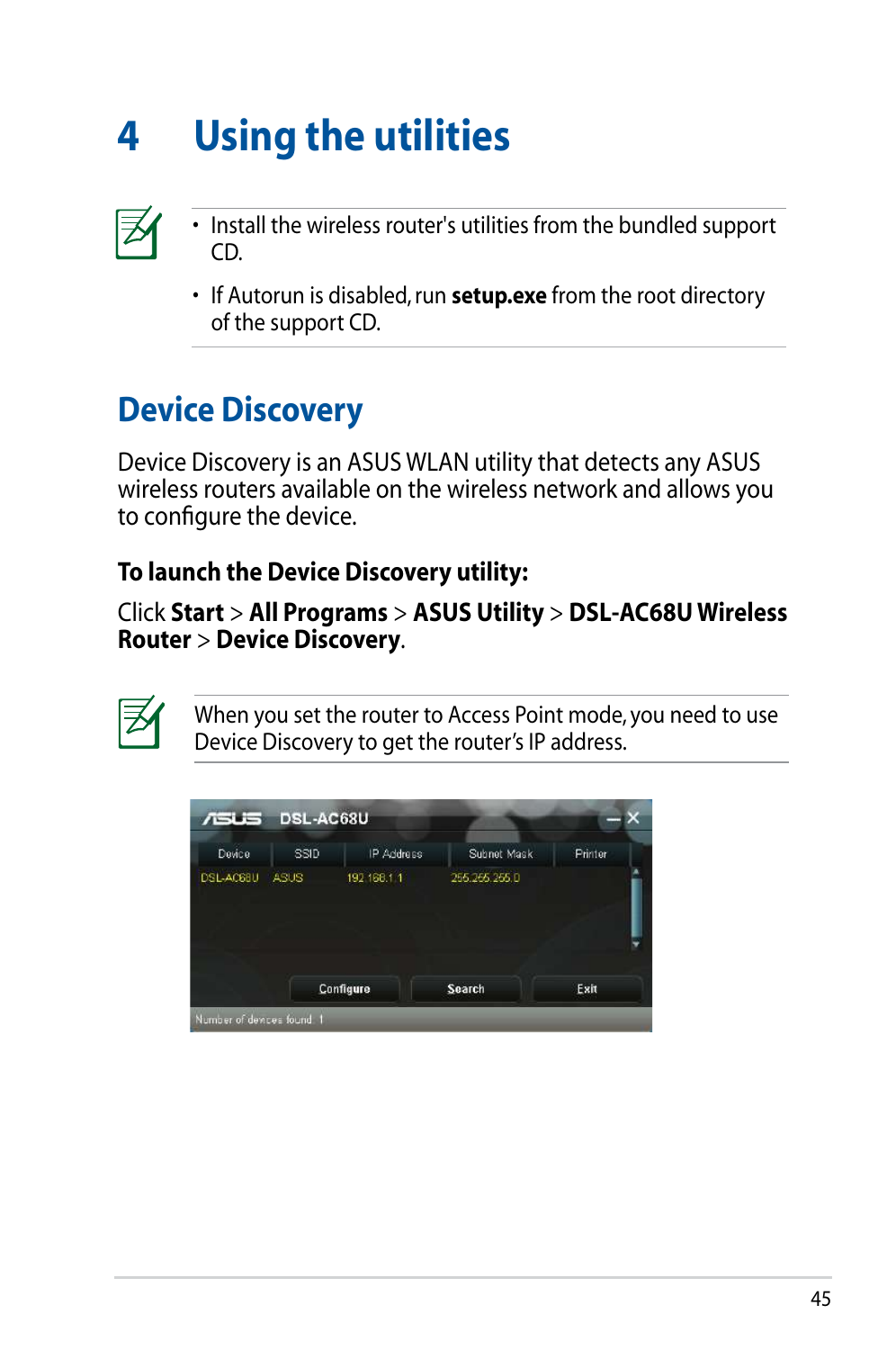# <span id="page-45-0"></span>**Firmware Restoration**

Firmware Restoration is used on an ASUS Wireless Router after a failed firmware upgrade. This utility uploads a firmware file to the wireless router. The process takes about three to four minutes.



Launch rescue mode before using the Firmware Restoration utility.

### **To launch rescue mode and use the Firmware Restoration utility:**

- 1. Unplug the wireless router from its power source.
- 2. While holding down the Reset button at the back of the wireless router, plug the wireless router into a power source. Release the Reset button when the Power LED at the front panel begins to flash slowly, which indicates that the wireless router is in rescue mode.
- 3. Use the following to set up your TCP/IP settings:

**IP address**: 192.168.1.x **Subnet mask**: 255.255.255.0

4. From your computer's desktop, click

**Start** > **All Programs** > **ASUS Utility** > **DSL-AC68U Wireless Router** > **Firmware Restoration**.



5. Click **Browse** to navigate to the firmware file, then click **Upload**.



The Firmware Restoration utility is not used to upgrade the firmware of a working ASUS Wireless Router. Normal firmware upgrades must be done through the web GUI. Refer to **Upgrading the firmware** for more details.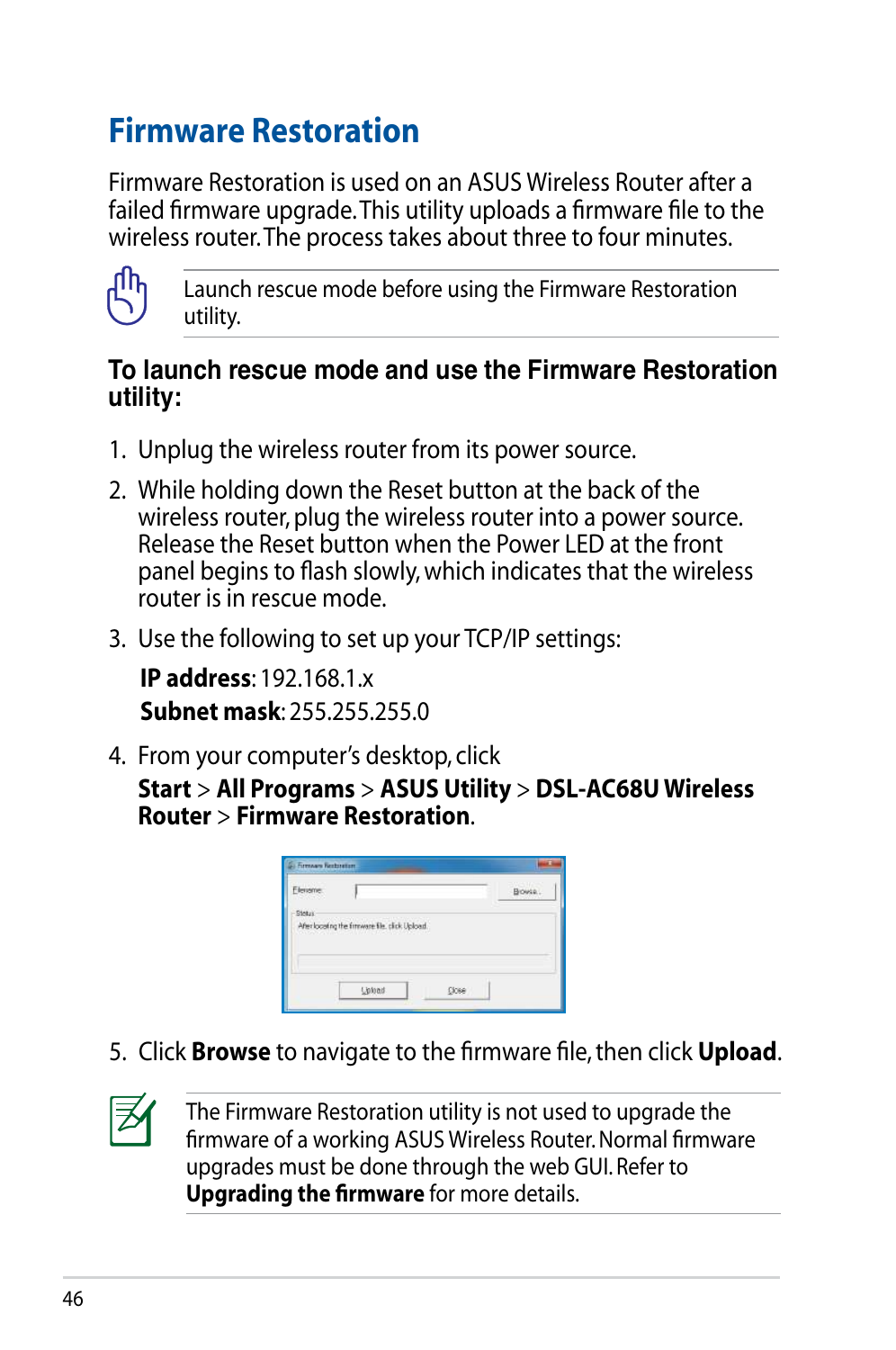# <span id="page-46-0"></span>**5 Troubleshooting**



If you encounter problems that are not mentioned in this chapter, contact ASUS Technical Support.

# **Troubleshooting**

## **I cannot access the router GUI for configuring the router.**

- Delete the cookies and temporary files in your web browser. To do this in Internet Explorer 8:
	- 1. Launch your web browser, then click **Tools** > **Internet Options.**

2.On the General tab, click **Delete** under Browsing history**.**

3.Tick **Temporary Internet Files** and **Cookies**. Click **Delete**.



Instructions for deleting cookies and temporary Internet files vary with the web browser.

• Disable the proxy server settings, remove any dial-up connections, and set the TCP/IP settings to obtain IP addresses automatically. For more details, refer to the section **Before you proceed** in this user manual.

### **The client cannot establish a wireless connection with the router.**

## **Out of Range:**

•Place the router closer to the wireless client.

•Change the channel settings.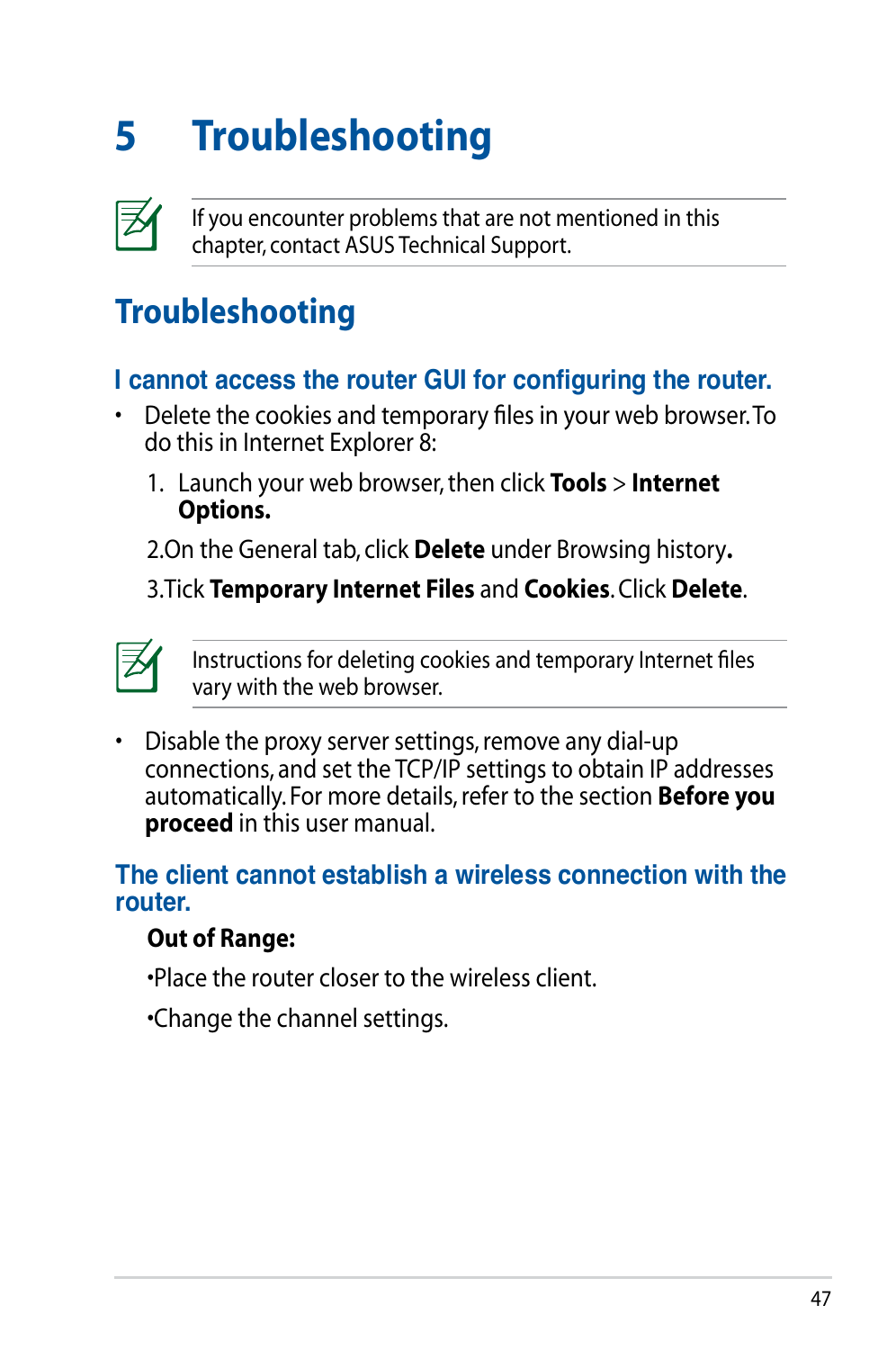### **Authentication:**

- Use a wired connection to connect to the router.
- Check the wireless security settings.
- Press the Reset button at the rear panel for more than five seconds.

### **Cannot find the router:**

- Press the Reset button at the rear panel for more than five seconds.
- Check the settings in the wireless adapter such as SSID and encryption method.

### **Cannot access the Internet using a wireless LAN adapter.**

- Place the router closer to the wireless client.
- Check whether the wireless adapter is connected to the correct wireless router.
- Check whether the wireless channel in use conforms to the channels available in your country/area.
- Check the encryption settings.
- Check if the ADSL or VDSL connection is connected.
- Use a different Ethernet cable.

## **Internet is not accessible.**

- Check the status indicators on the VDSL/ADSL modem and the wireless router.
- Check if the WAN LED on the wireless router is on. If the LED is off, switch Ethernet cables and try again.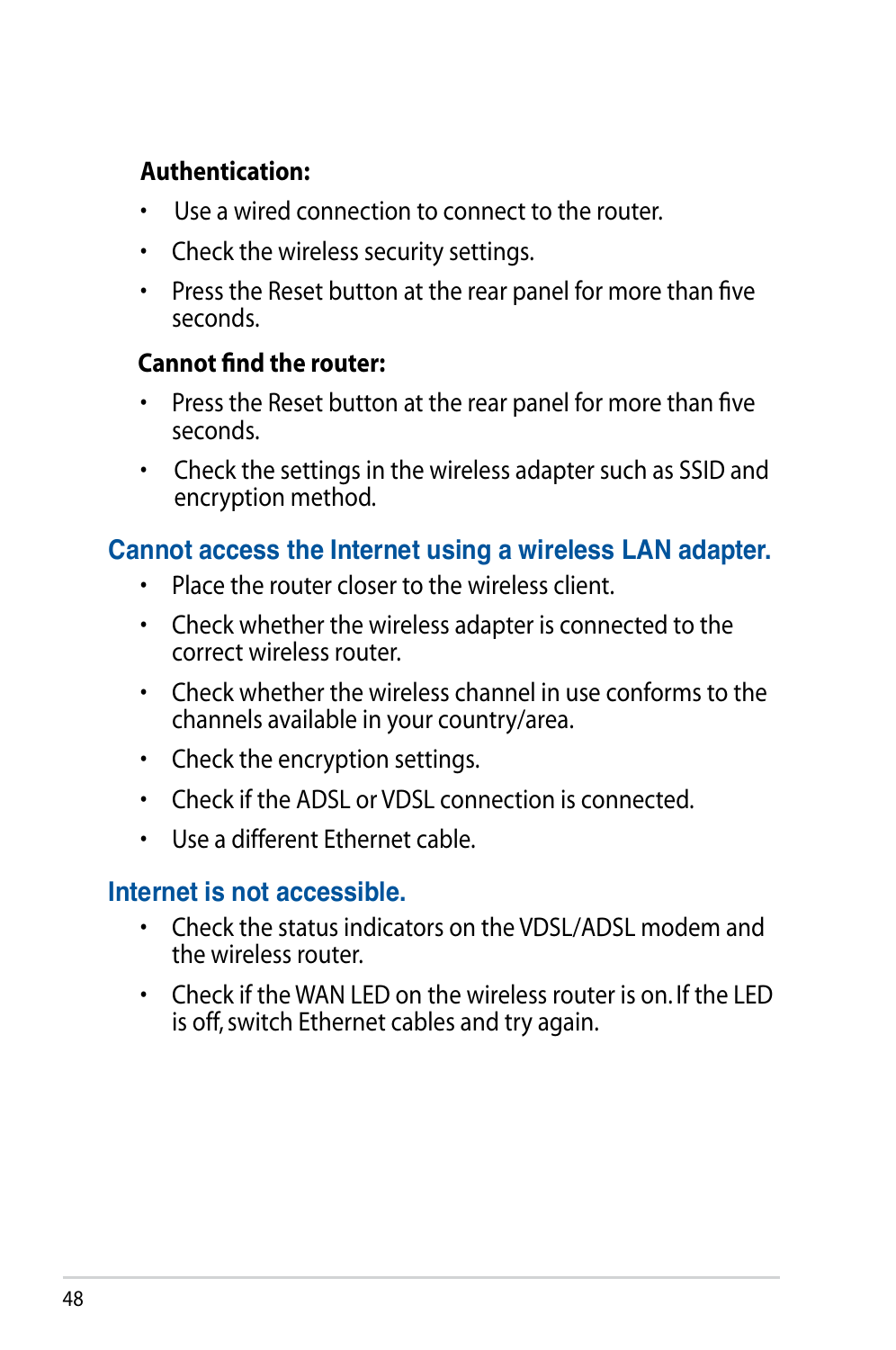### **The DSL light is ON (steady and not blinking) and means Internet access is possible, but I still cannot browse the Internet.**

- Restart your computer.
- Check if the WAN LED on the wireless router is on.
- Check the wireless encryption settings.
- Check if the computer can get an IP address (using both a wired or wireless connection).
- Check that your web browser is configured to use the local LAN and is not configured to use a proxy server.

### **If the DSL light blinks continuously or stays off, Internet access is not possible - the Router is unable to establish a connection with the ADSL network.**

- Ensure that all your cables are properly connected .
- Disconnect the power cord from the ADSL/VDSL or cable modem, wait a few minutes, then reconnect the cord.
- If the ADSL/VDSL light continues to blink or stays OFF, contact your Internet service provider.

### **Network name or encryption keys are forgotten.**

- Set up a wired connection and reconfigure the wireless security settings.
- Press the Reset button at the rear panel of the wireless router for more than five seconds.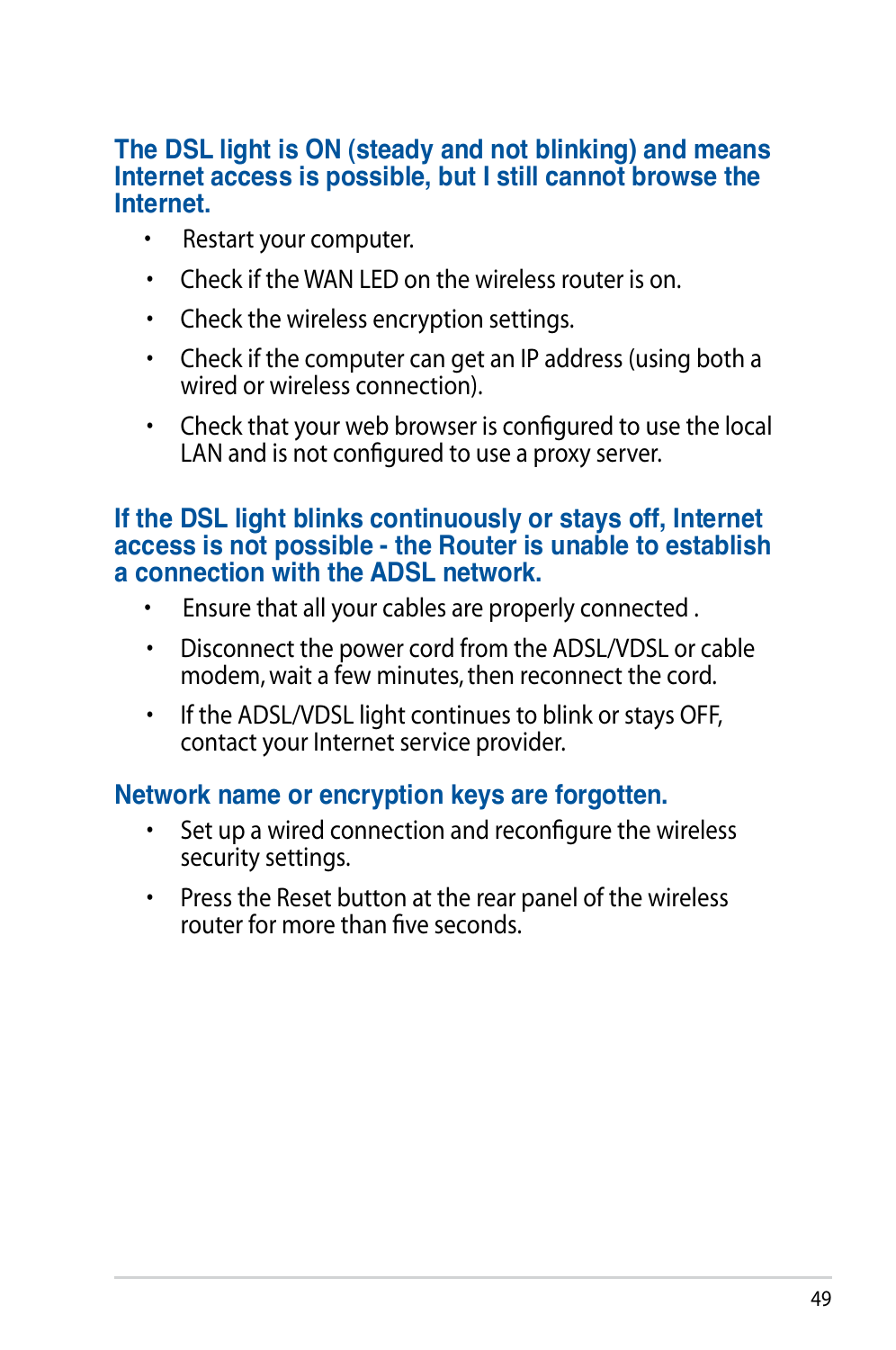## **How do you restore the system to its default settings?**

- Press the Reset button at the rear panel of the wireless router for more than five seconds.
- Refer to the section **Restoring/Saving/Uploading settings** of this user manual.

The following are the factory default settings:

| <b>User name:</b>    | admin         |
|----------------------|---------------|
| Password:            | admin         |
| <b>Enable DHCP:</b>  | Yes           |
| <b>IP</b> address:   | 192.168.1.1   |
| <b>Domain name:</b>  | (Blank)       |
| Subnet Mask          | 255.255.255.0 |
| <b>DNS Server 1:</b> | 192.168.1.1   |
| <b>DNS Server 2:</b> | (Blank)       |
| SSID:                | ASUS          |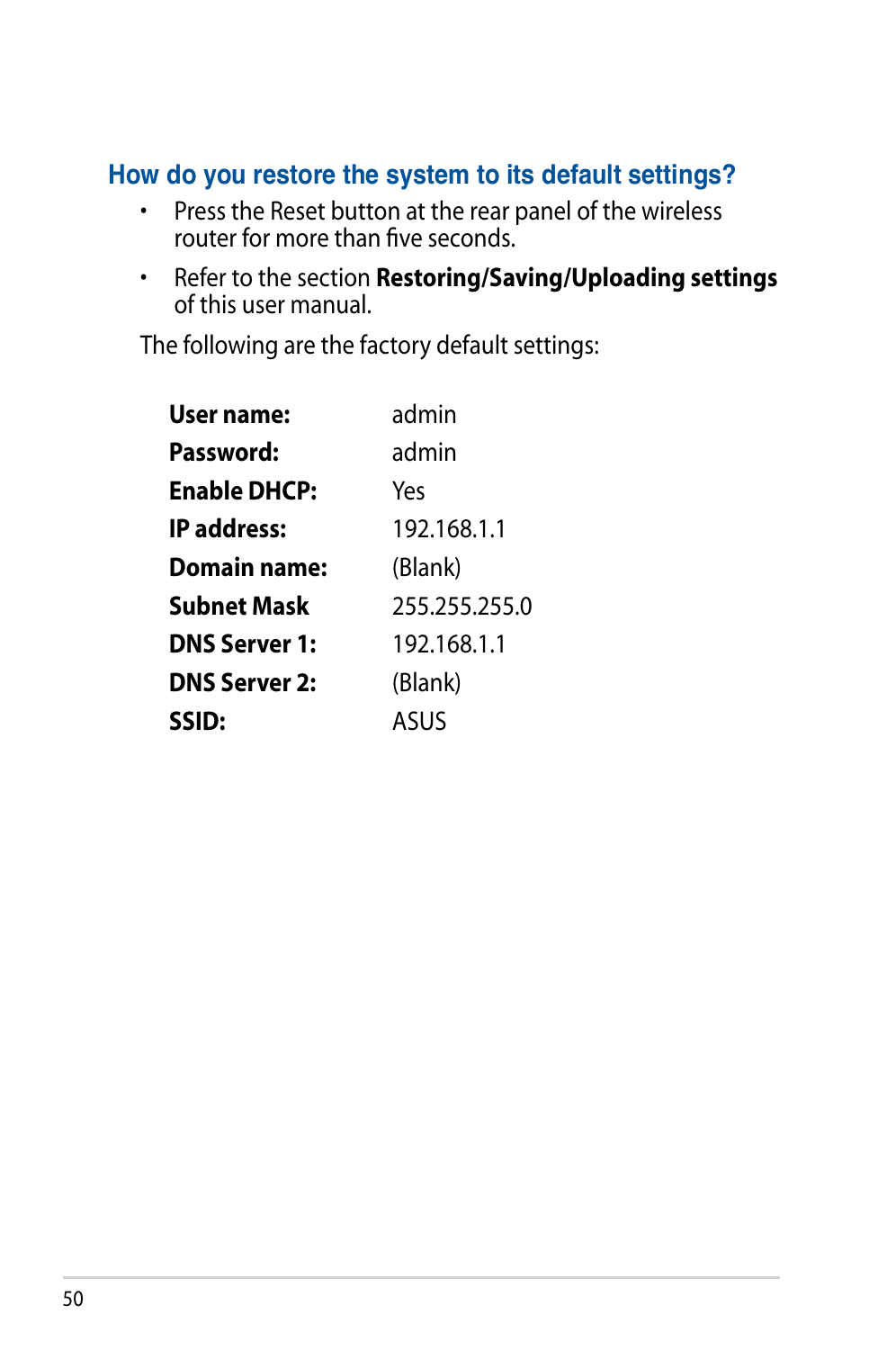# <span id="page-50-0"></span>**ASUS DDNS Service**

The ASUS DSL-AC68U WiFi Modem Router supports the ASUS DDNS service. If you have registered for the ASUS DDNS service but need to exchange devices at the service center, inform the service center that you want to keep the original domain name and retain the DDNS service. Visit your local service center for more information.



- If there is no activity in the domain such as reconfiguring the router or accessing the registered domain name - within 90 days, the system automatically deletes the registered information.
- If you encounter any problem or difficulty in using your device, contact the service center.

# **Frequently Asked Questions (FAQs)**

### **1. Will the registered information be lost or registered by others?**

If you have not updated the registered information in 90 days, the system automatically deletes the registered information and the domain name may be registered by others.

### **2. I did not register the ASUS DDNS for the router I bought six months ago. Can I still register it?**

Yes, you can still register the ASUS DDNS service for your router. The DDNS service is embedded in your router, so you can register the ASUS DDNS service anytime. Before registering, click **Query** to check if the hostname has been registered or not. If the hostname is available, the system registers the hostname automatically.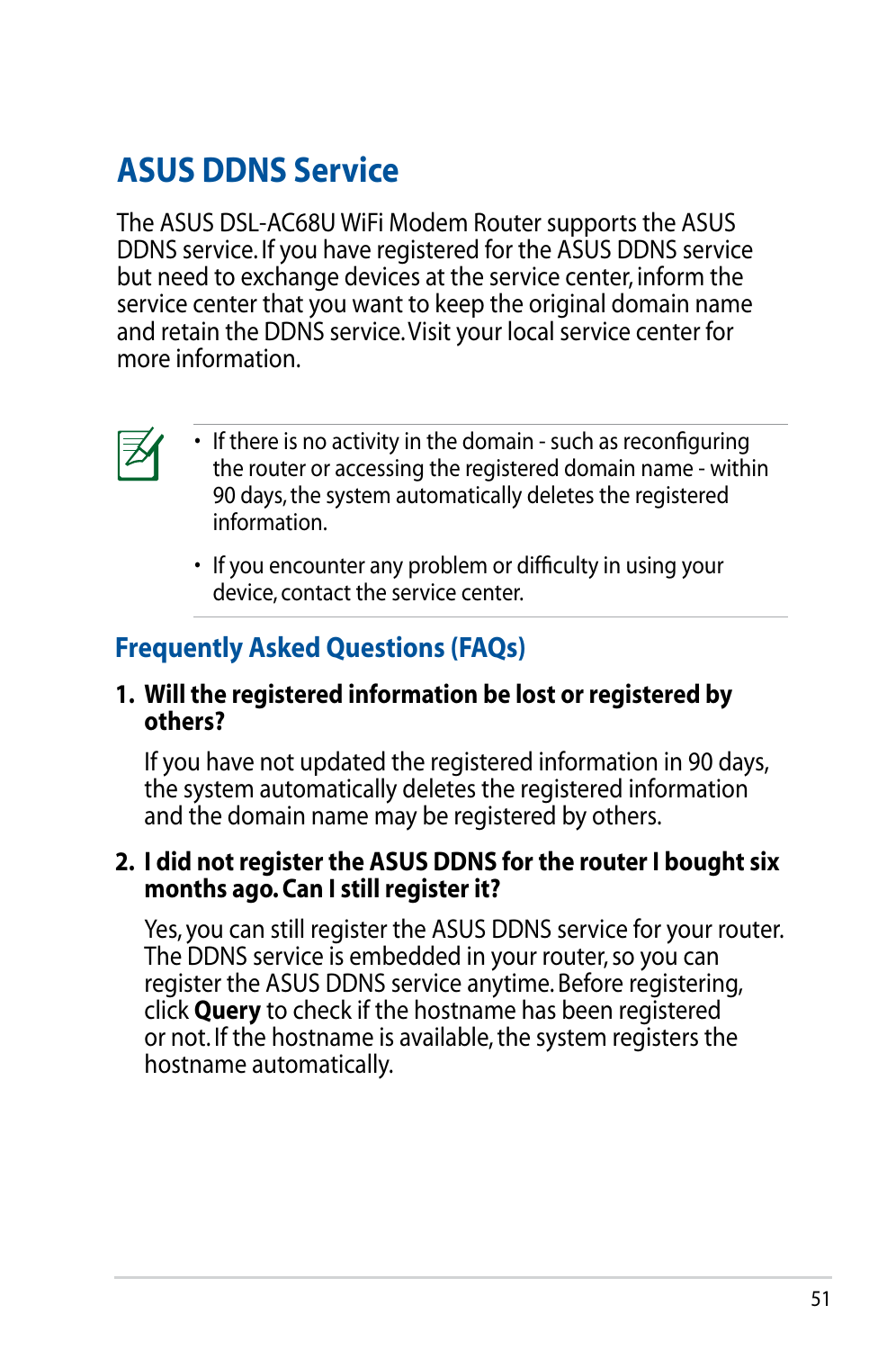**3. I have registered a domain name before and it has been working well until my friends told me that they could not access my domain name.**

Check the following:

- 1. Internet connection is available.
- 2. The DNS server is working properly.
- 3. The last time you updated the domain name.

If there are still problems in accessing your domain name, contact the service center.

### **4. Can I register two domain names so I can access my HTTP and FTP servers separately?**

No, you cannot. You can only register one domain name for one router. You can use port mapping to implement both services and make them available from outside your local network.

### **5. After restarting the router, why is it that I see a different WAN IP address in MS-DOS and in the router configuration page?**

This is normal. The interval time between the ISP DNS server and ASUS DDNS results in different WAN IPs in MS-DOS and in the router configuration page. Different ISPs may have different interval times for updating IP addresses.

## **6. Is the ASUS DDNS service free, or is it just a trial version?**

The ASUS DDNS service is a free and embedded service in some ASUS routers. Check your ASUS router if it supports the ASUS DDNS service.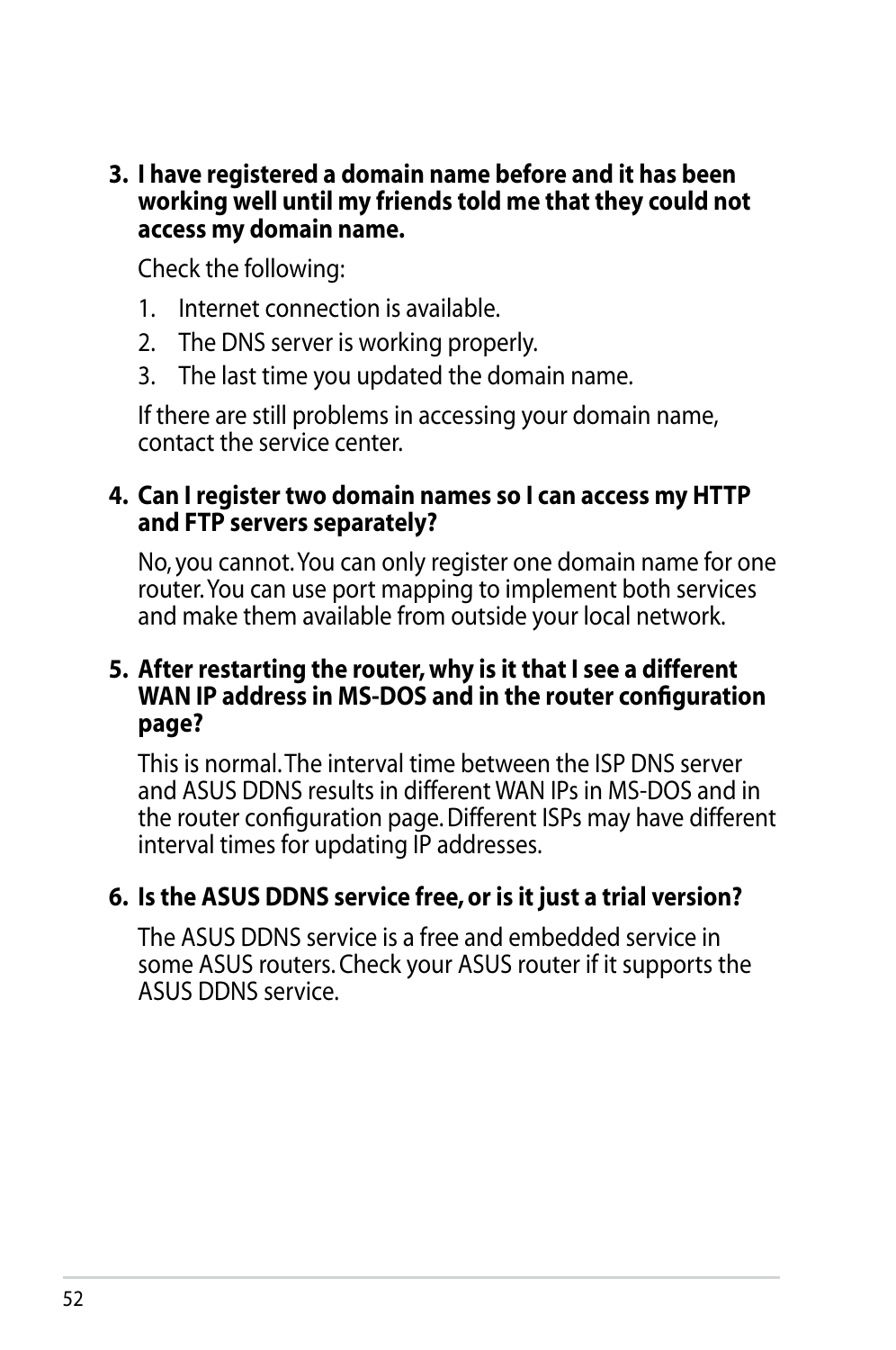# <span id="page-52-0"></span>**Appendices**

# **Notices**

# **ASUS Recycling/Takeback Services**

ASUS recycling and takeback programs come from our commitment to the highest standards for protecting our environment. We believe in providing solutions for you to be able to responsibly recycle our products, batteries, other components. as well as the packaging materials. Please go to http://csr.asus. com/english/Takeback.htm for the detailed recycling information in different regions.

# **REACH**

Complying with the REACH (Registration, Evaluation, Authorisation, and Restriction of Chemicals) regulatory framework, we published the chemical substances in our products at ASUS REACH website at **http://csr.asus.com/english/index.aspx**

# **Federal Communications Commission Statement**

This device complies with Part 15 of the FCC Rules. Operation is subject to the following two conditions:

- This device may not cause harmful interference.
- This device must accept any interference received, including interference that may cause undesired operation.

This equipment has been tested and found to comply with the limits for a class B digital device, pursuant to part 15 of the FCC Rules. These limits are designed to provide reasonable protection against harmful interference in a residential installation.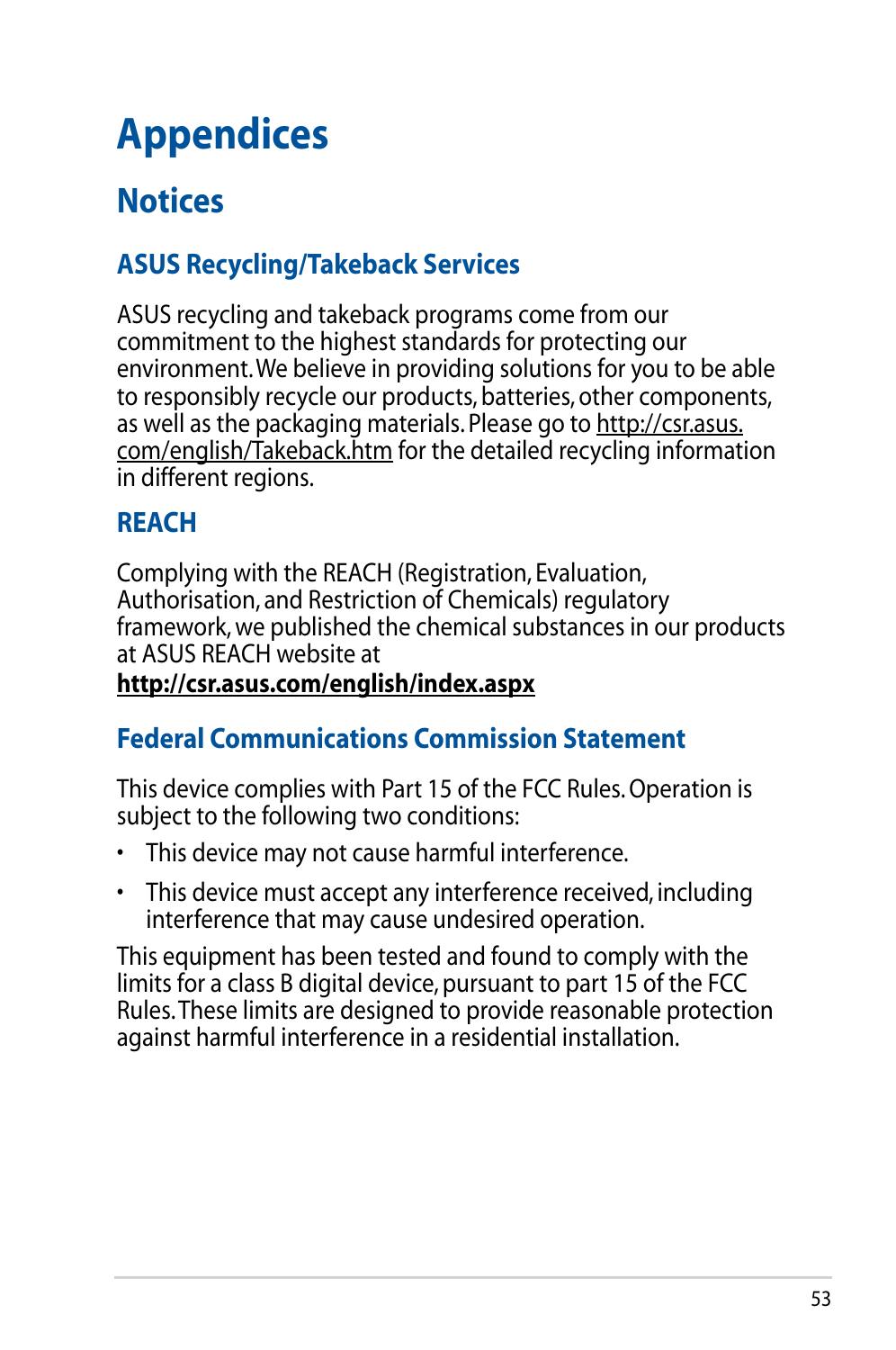This equipment generates, uses and can radiate radio frequency energy and, if not installed and used in accordance with the instructions, may cause harmful interference to radio communications. However, there is no quarantee that interference will not occur in a particular installation. If this equipment does cause harmful interference to radio or television reception, which can be determined by turning the equipment off and on, the user is encouraged to try to correct the interference by one or more of the following measures:

- Reorient or relocate the receiving antenna.
- Increase the separation between the equipment and receiver.
- Connect the equipment into an outlet on a circuit different from that to which the receiver is connected.
- Consult the dealer or an experienced radio/TV technician for help.



Any changes or modifications not expressly approved by the party responsible for compliance could void the user's authority to operate the equipment.

## **Prohibition of Co-location**

This device and its antenna(s) must not be co-located or operating in conjunction with any other antenna or transmitter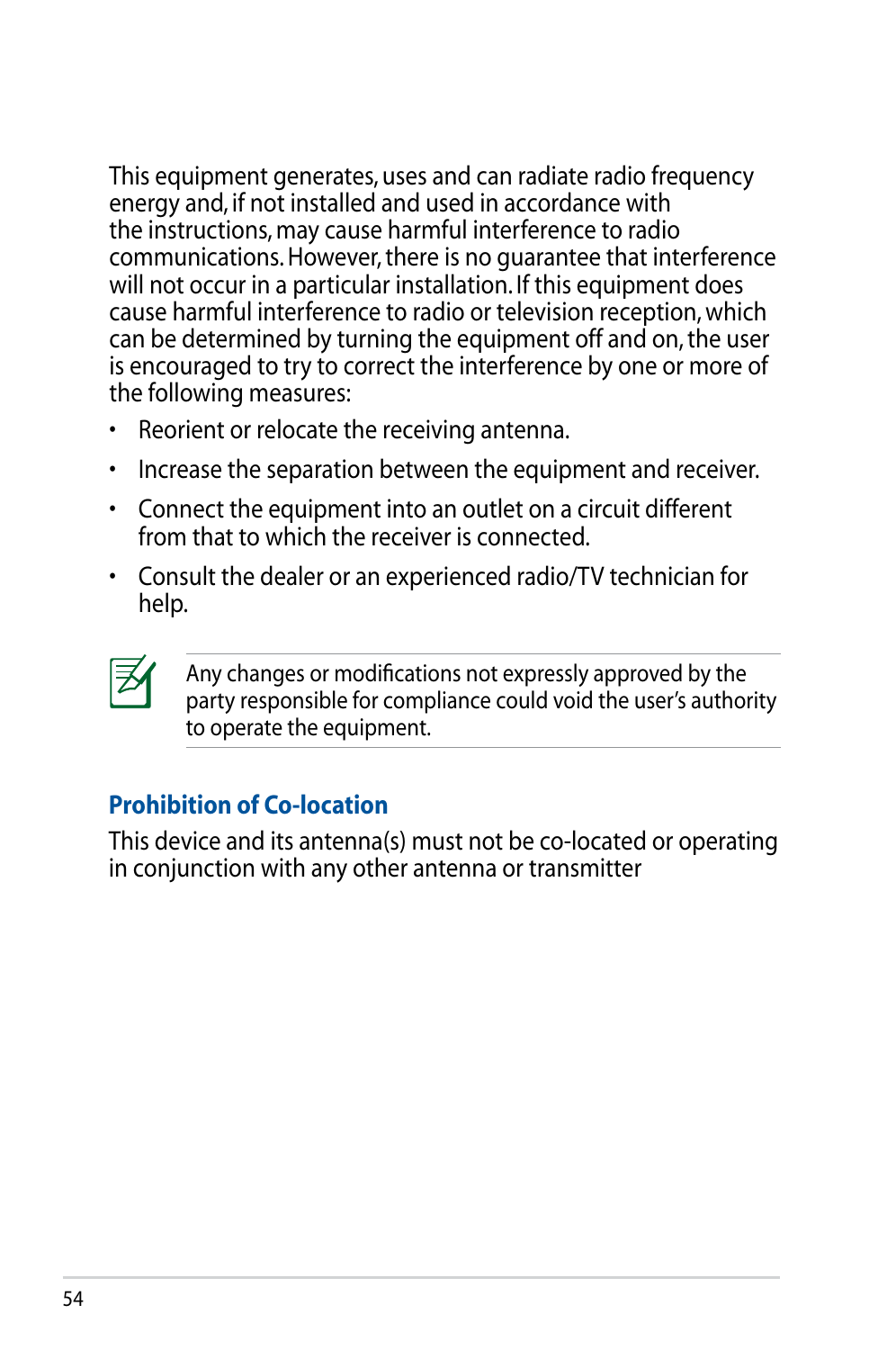# **Safety Information**

To maintain compliance with FCC's RF exposure guidelines, this equipment should be installed and operated with minimum distance 20cm between the radiator and your body. Use on the supplied antenna.

## **Declaration of Conformity for R&TTE directive 1999/5/EC**

Essential requirements – Article 3 Protection requirements for health and safety – Article 3.1a Testing for electric safety according to EN 60950-1 has been conducted. These are considered relevant and sufficient. Protection requirements for electromagnetic compatibility – Article 3.1b Testing for electromagnetic compatibility according to EN 301 489-1 and EN 301 489-17 has been conducted. These are considered relevant and sufficient. Effective use of the radio spectrum – Article 3.2

Testing for radio test suites according to EN 300 328- 2 has been conducted. These are considered relevant and sufficient.

# **CE Mark Warning**

This is a Class B product, in a domestic environment, this product may cause radio interference, in which case the user may be required to take adequate measures.

## **Canada, Industry Canada (IC) Notices**

This Class B digital apparatus complies with Canadian ICES-003 and RSS-210.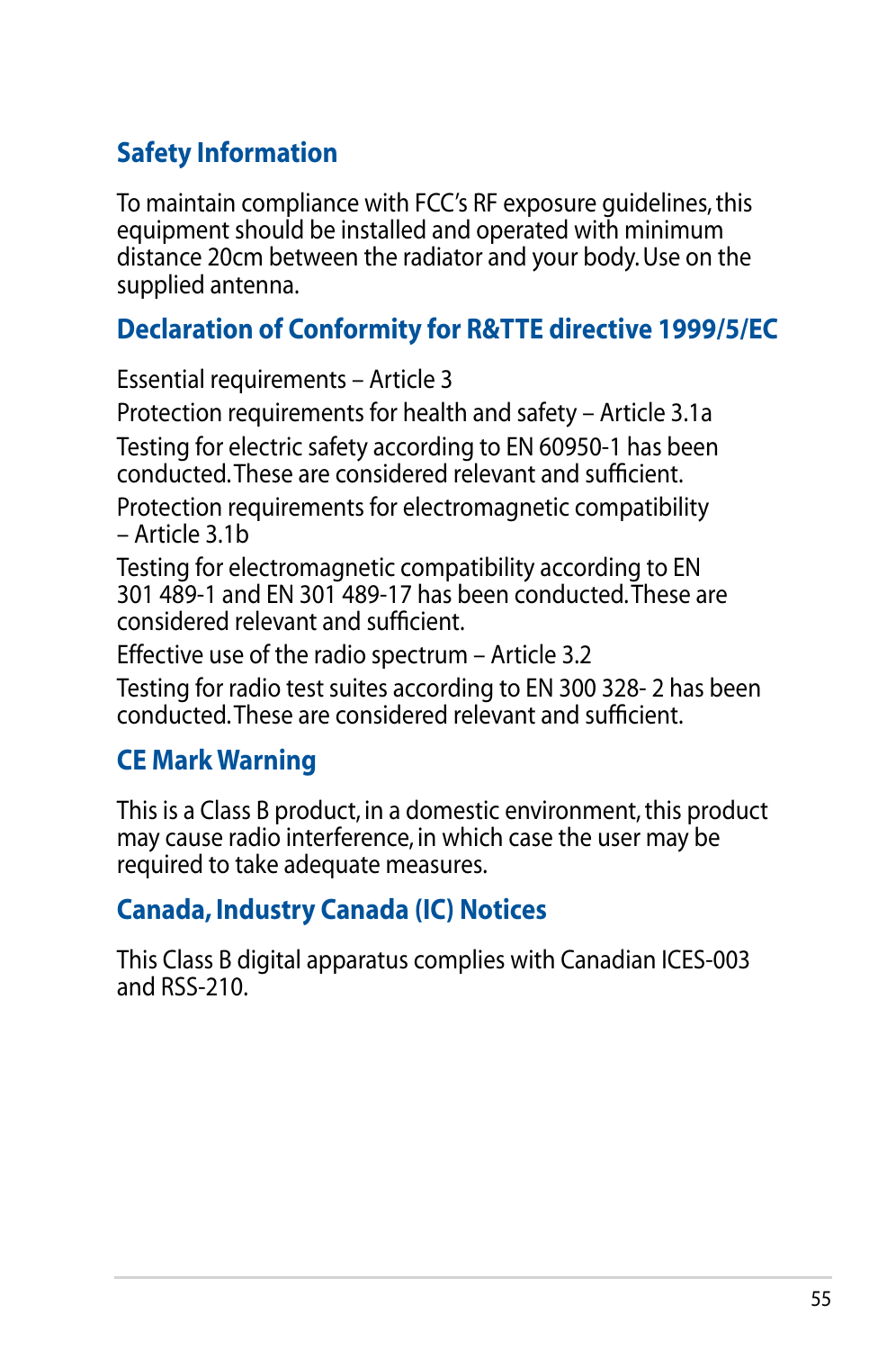Operation is subject to the following two conditions: (1) this device may not cause interference, and (2) this device must accept any interference, including interference that may cause undesired operation of the device.

# **Radio Frequency (RF) Exposure Information**

The radiated output power of the Wireless Device is below the Industry Canada (IC) radio frequency exposure limits. The Wireless Device should be used in such a manner such that the potential for human contact during normal operation is minimized.

This device has been evaluated for and shown compliant with the IC Specific Absorption Rate ("SAR") limits when installed in specific host products operated in portable exposure conditions (antennas are less than 20 centimeters of a person's body).

This device has been certified for use in Canada. Status of the listing in the Industry Canada's REL (Radio Equipment List) can be found at the following web address: http://www.ic.gc.ca/app/sitt/ reltel/srch/nwRdSrch.do?lang=eng

Additional Canadian information on RF exposure also can be found at the following web: http://www.ic.gc.ca/eic/site/smt-gst. nsf/eng/sf08792.html

# **Canada, avis d'Industry Canada (IC)**

Cet appareil numérique de classe B est conforme aux normes canadiennes ICES-003 et RSS-210.

Son fonctionnement est soumis aux deux conditions suivantes: (1) cet appareil ne doit pas causer d'interférence et (2) cet appareil doit accepter toute interférence, notamment les interférences qui peuvent a ecter son fonctionnement.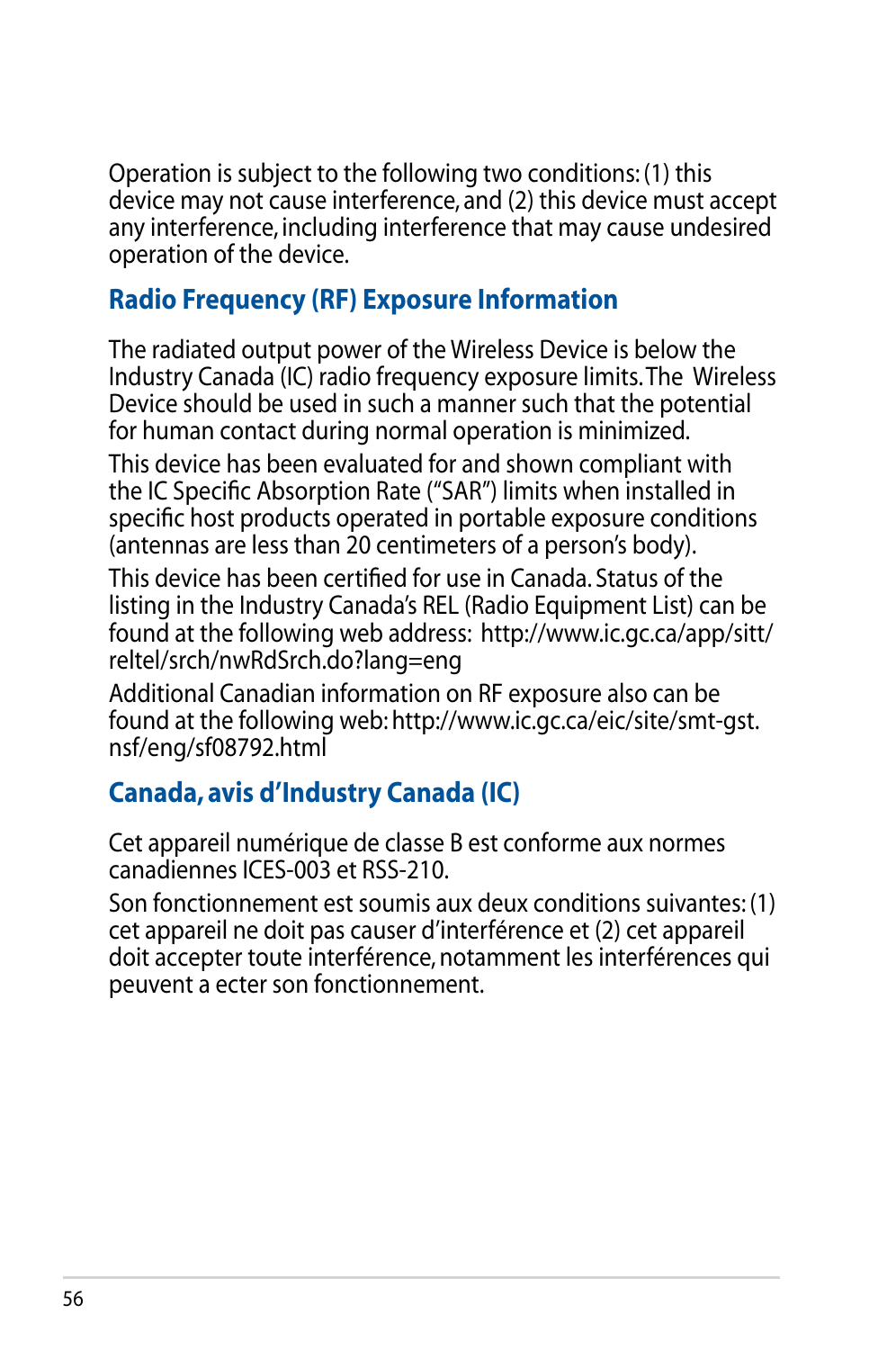

經型式認證合格之低功率射頻電機,非經許可,公司、商號或 使用者均不得擅自變更頻率、加大功率或變更原設計之特性及<br>功能。低功率射頻電機之使用不得影響飛航安全及干擾合法通 功能。低功率射頻電機之使用不得影響飛航安全及干擾合法通<br>信;經發現有干擾現象時,應立即停用,並改善至無干擾時方 信;經發現有干擾現象時,應立即停用,並改善至無 得繼續使用。前項合法通信,指依電信法規定作業之無線電通 信。低功率射頻電機須忍受合法通信或工業、科學及醫療用電 波輻射性電機設備之干擾。

## **Authorised distributors in Turkey**

### **BOGAZICI BIL GISAYAR SAN. VE TIC. A.S.**

| Tel:      | +90 212 3311000                     |
|-----------|-------------------------------------|
| Addrress: | AYAZAGA MAH. KEMERBURGAZ CAD. NO.10 |
|           | AYAZAGA/ISTANBUL                    |

### **CIZGI Elektronik San. Tic. Ltd. Sti.**

| Tel:     | +90 212 3567070                           |
|----------|-------------------------------------------|
| Address: | CEMAL SURURI CD. HALIM MERIC IS MERKEZI   |
|          | No: 15/C D:5-6 34394 MECIDIYEKOY/ISTANBUL |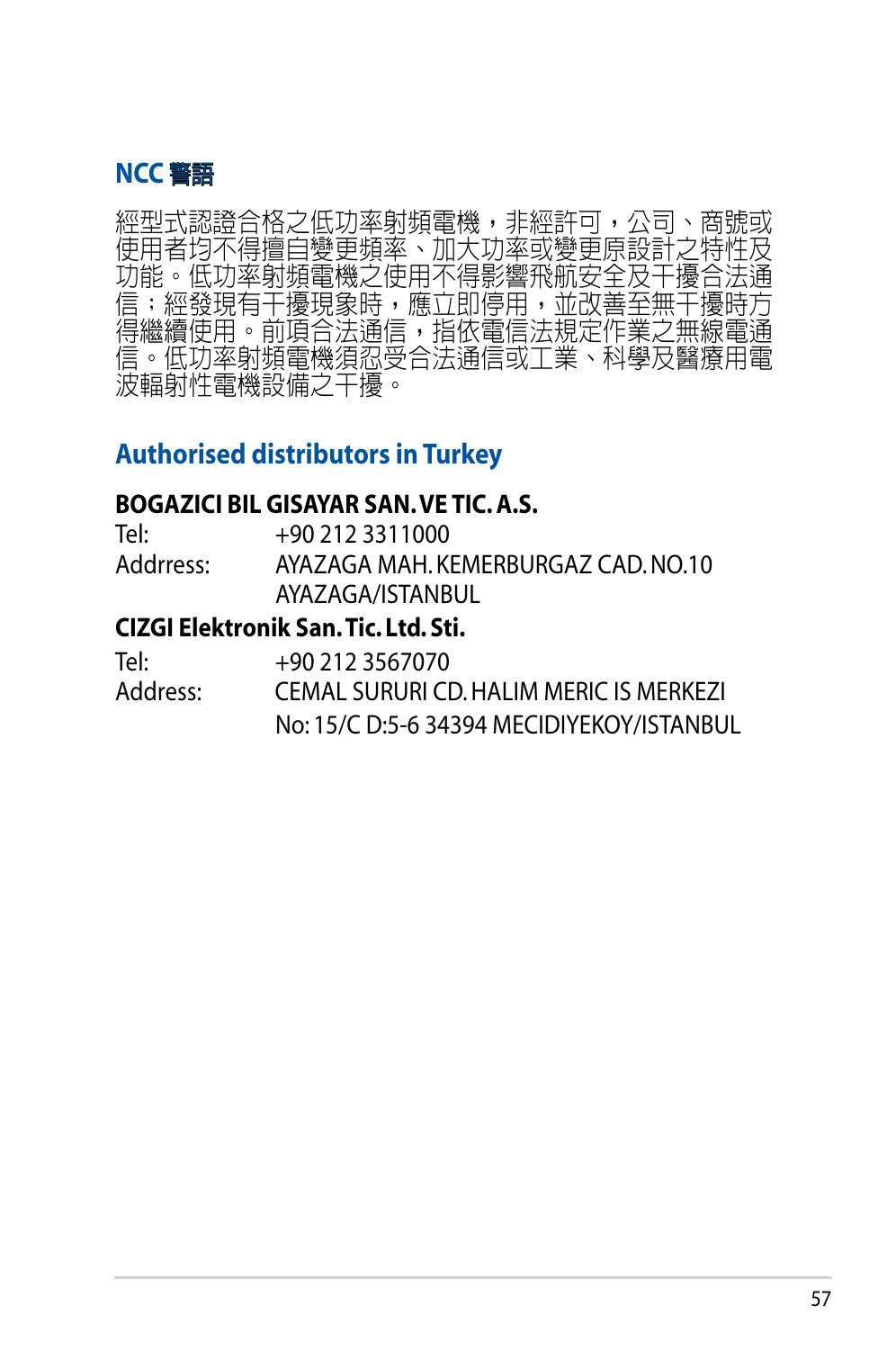## **GNU General Public License**

### **Licensing information**

This product includes copyrighted third-party software licensed under the terms of the GNU General Public License. Please see The GNU General Public License for the exact terms and conditions of this license. We include a copy of the GPL with every CD shipped with our product. All future firmware updates will also be accompanied with their respective source code. Please visit our web site for updated information. Note that we do not offer direct support for the distribution.

### **GNU GENERAL PUBLIC LICENSE**

Version 2, June 1991

Copyright (C) 1989, 1991 Free Software Foundation, Inc. 59 Temple Place, Suite 330, Boston, MA 02111-1307 USA Everyone is permitted to copy and distribute verbatim copies of this license document, but changing it is not allowed.

### **Preamble**

The licenses for most software are designed to take away your freedom to share and change it. By contrast, the GNU General Public License is intended to guarantee your freedom to share and change free software--to make sure the software is free for all its users. This General Public License applies to most of the Free Software Foundation's software and to any other program whose authors commit to using it. (Some other Free Software Foundation software is covered by the GNU Library General Public License instead.) You can apply it to your programs, too.

When we speak of free software, we are referring to freedom, not price. Our General Public Licenses are designed to make sure that you have the freedom to distribute copies of free software (and charge for this service if you wish), that you receive source code or can get it if you want it, that you can change the software or use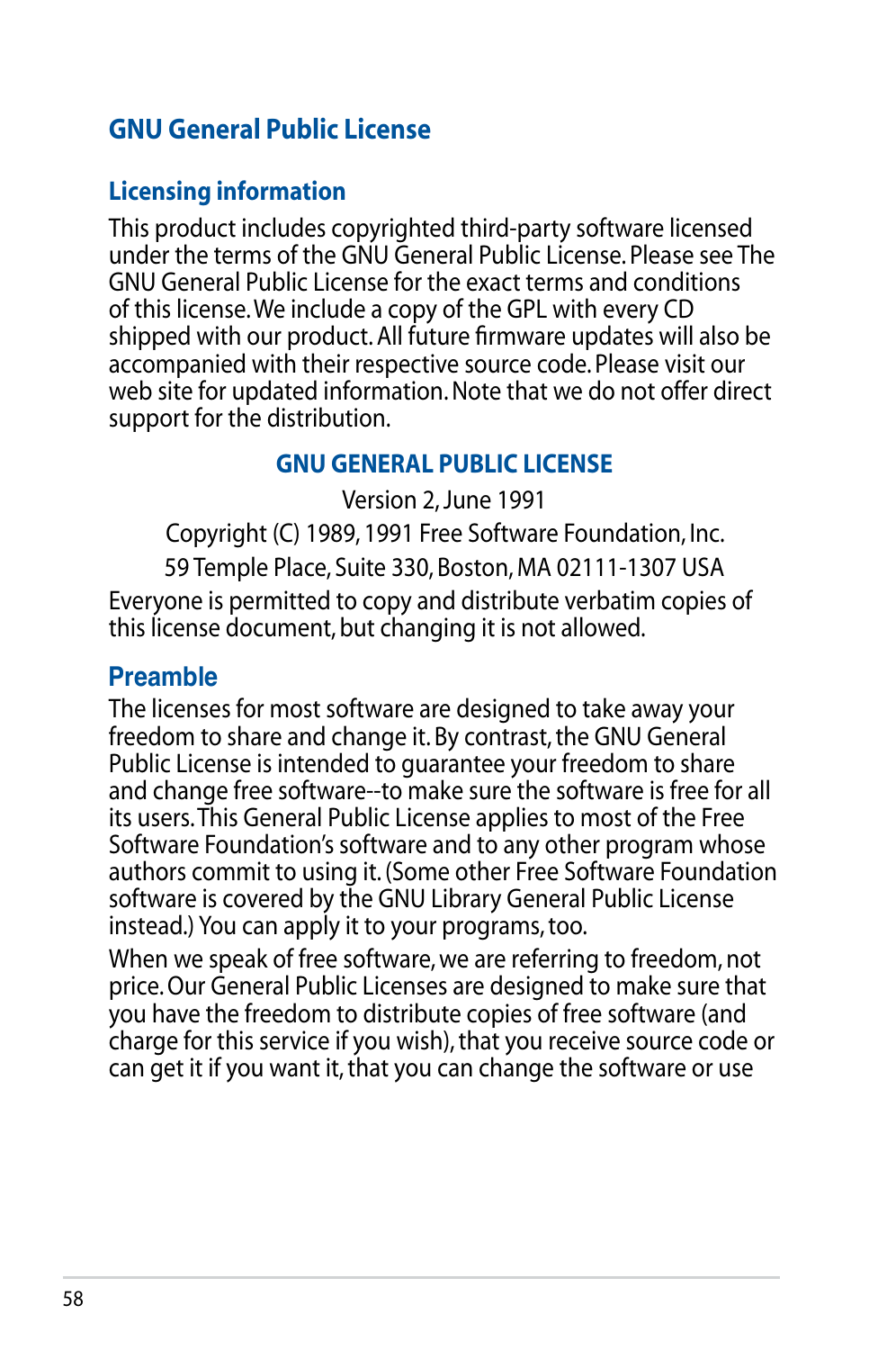pieces of it in new free programs; and that you know you can do these things.

To protect your rights, we need to make restrictions that forbid anyone to deny you these rights or to ask you to surrender the rights. These restrictions translate to certain responsibilities for you if you distribute copies of the software, or if you modify it. For example, if you distribute copies of such a program, whether gratis or for a fee, you must give the recipients all the rights that you have. You must make sure that they, too, receive or can get the source code. And you must show them these terms so they know their rights.

We protect your rights with two steps: (1) copyright the software, and (2) offer you this license which gives you legal permission to copy, distribute and/or modify the software.

Also, for each author's protection and ours, we want to make certain that everyone understands that there is no warranty for this free software. If the software is modified by someone else and passed on, we want its recipients to know that what they have is not the original, so that any problems introduced by others will not reflect on the original authors' reputations.

Finally, any free program is threatened constantly by software patents. We wish to avoid the danger that redistributors of a free program will individually obtain patent licenses, in effect making the program proprietary. To prevent this, we have made it clear that any patent must be licensed for everyone's free use or not licensed at all.

The precise terms and conditions for copying, distribution and modification follow.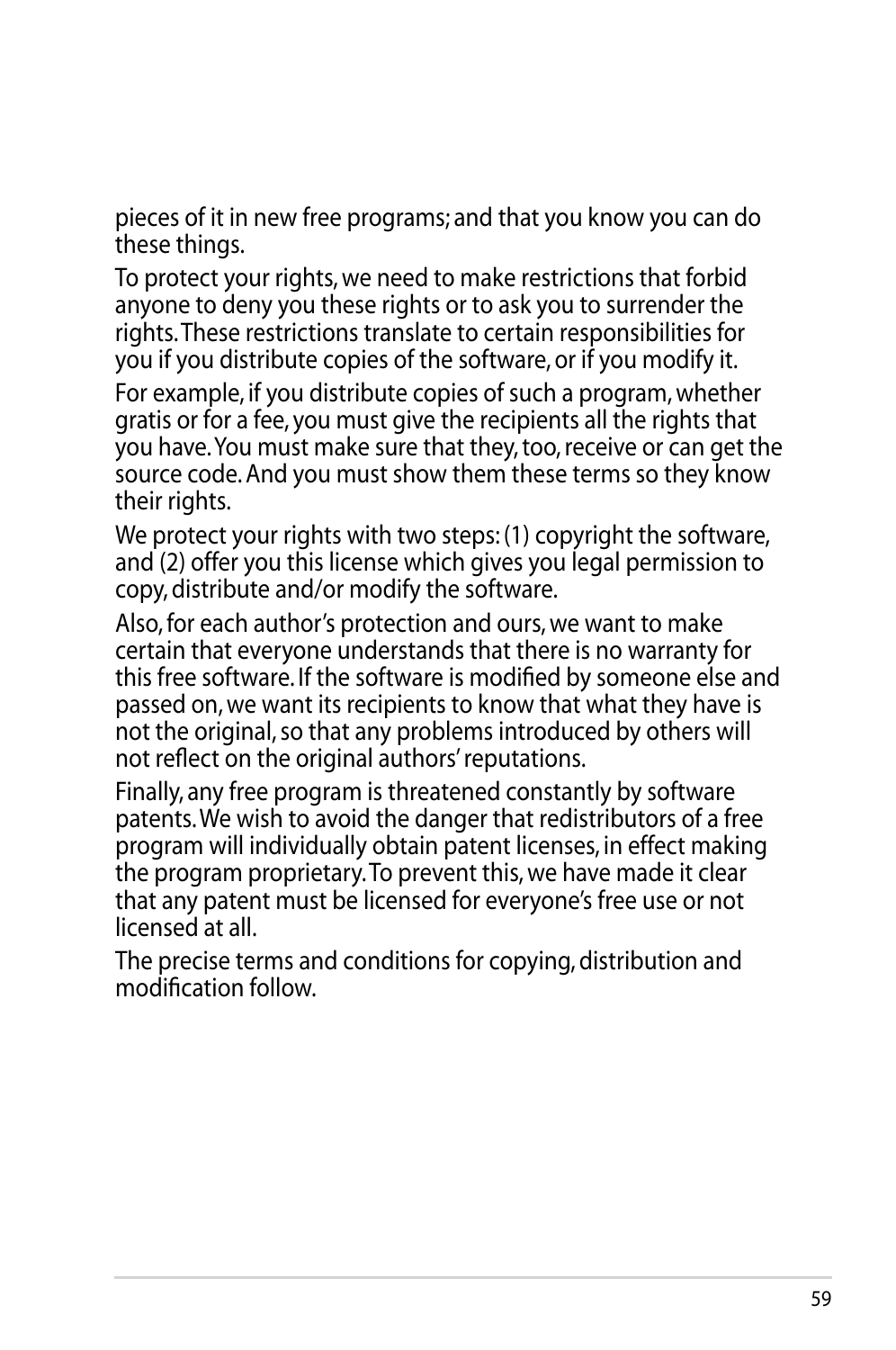### **Terms & conditions for copying, distribution, & modification**

0. This License applies to any program or other work which contains a notice placed by the copyright holder saying it may be distributed under the terms of this General Public License. The "Program", below, refers to any such program or work, and a "work based on the Program" means either the Program or any derivative work under copyright law: that is to say, a work containing the Program or a portion of it, either verbatim or with modifications and/or translated into another language. (Hereinafter, translation is included without limitation in the term "modification".) Each licensee is addressed as "you".

Activities other than copying, distribution and modification are not covered by this License; they are outside its scope. The act of running the Program is not restricted, and the output from the Program is covered only if its contents constitute a work based on the Program (independent of having been made by running the Program). Whether that is true depends on what the Program does.

1. You may copy and distribute verbatim copies of the Program's source code as you receive it, in any medium, provided that you conspicuously and appropriately publish on each copy an appropriate copyright notice and disclaimer of warranty; keep intact all the notices that refer to this License and to the absence of any warranty; and give any other recipients of the Program a copy of this License along with the Program.

You may charge a fee for the physical act of transferring a copy, and you may at your option offer warranty protection in exchange for a fee.

2. You may modify your copy or copies of the Program or any portion of it, thus forming a work based on the Program, and copy and distribute such modifications or work under the terms of Section 1 above, provided that you also meet all of these conditions: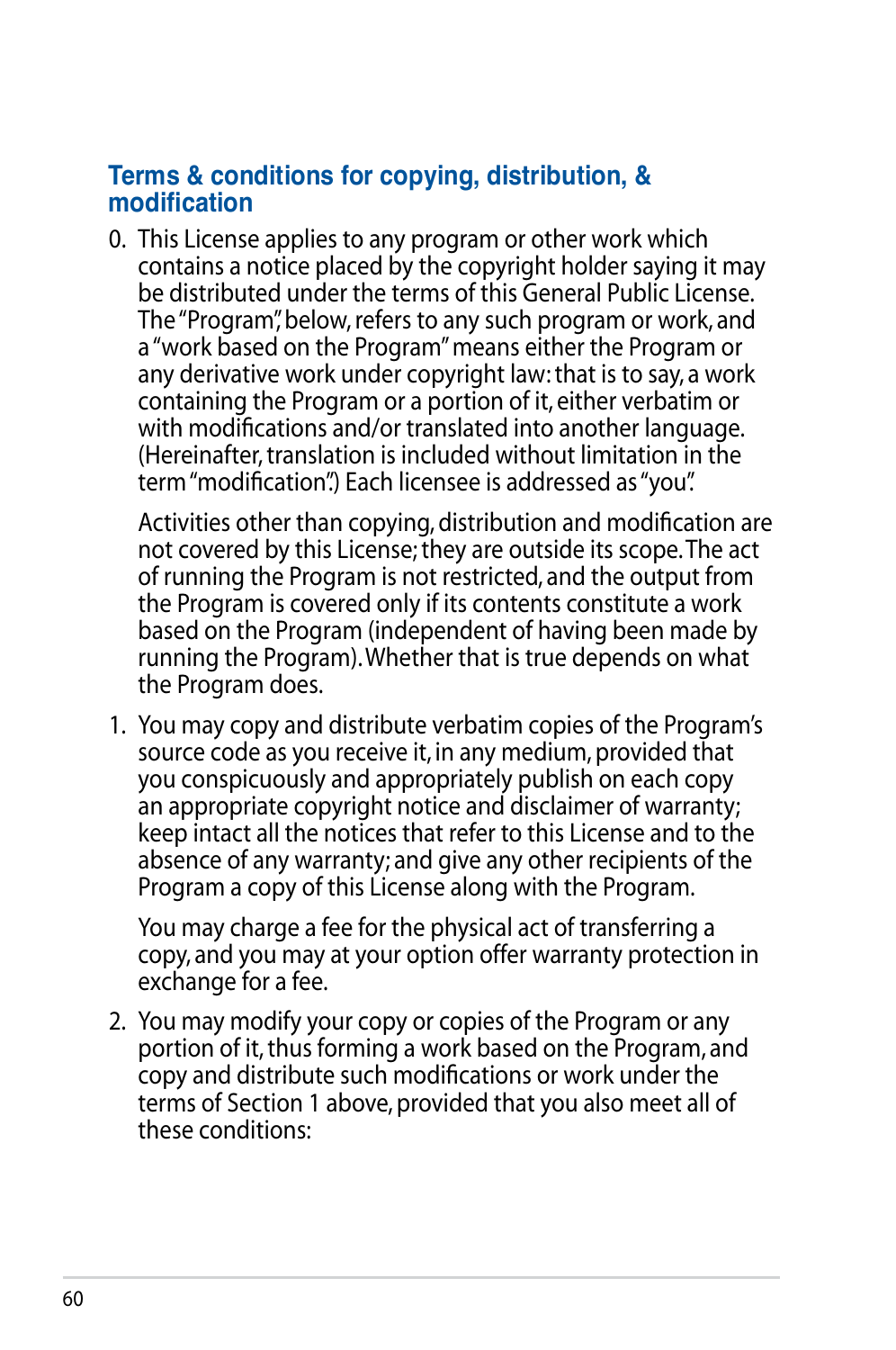a) You must cause the modified files to carry prominent notices stating that you changed the files and the date of any change.

b) You must cause any work that you distribute or publish, that in whole or in part contains or is derived from the Program or any part thereof, to be licensed as a whole at no charge to all third parties under the terms of this License.

c) If the modified program normally reads commands interactively when run, you must cause it, when started running for such interactive use in the most ordinary way, to print or display an announcement including an appropriate copyright notice and a notice that there is no warranty (or else, saying that you provide a warranty) and that users may redistribute the program under these conditions, and telling the user how to view a copy of this License. (Exception: if the Program itself is interactive but does not normally print such an announcement, your work based on the Program is not required to print an announcement.)

These requirements apply to the modified work as a whole. If identifiable sections of that work are not derived from the Program, and can be reasonably considered independent and separate works in themselves, then this License, and its terms, do not apply to those sections when you distribute them as separate works. But when you distribute the same sections as part of a whole which is a work based on the Program, the distribution of the whole must be on the terms of this License, whose permissions for other licensees extend to the entire whole, and thus to each and every part regardless of who wrote it.

Thus, it is not the intent of this section to claim rights or contest your rights to work written entirely by you; rather, the intent is to exercise the right to control the distribution of derivative or collective works based on the Program.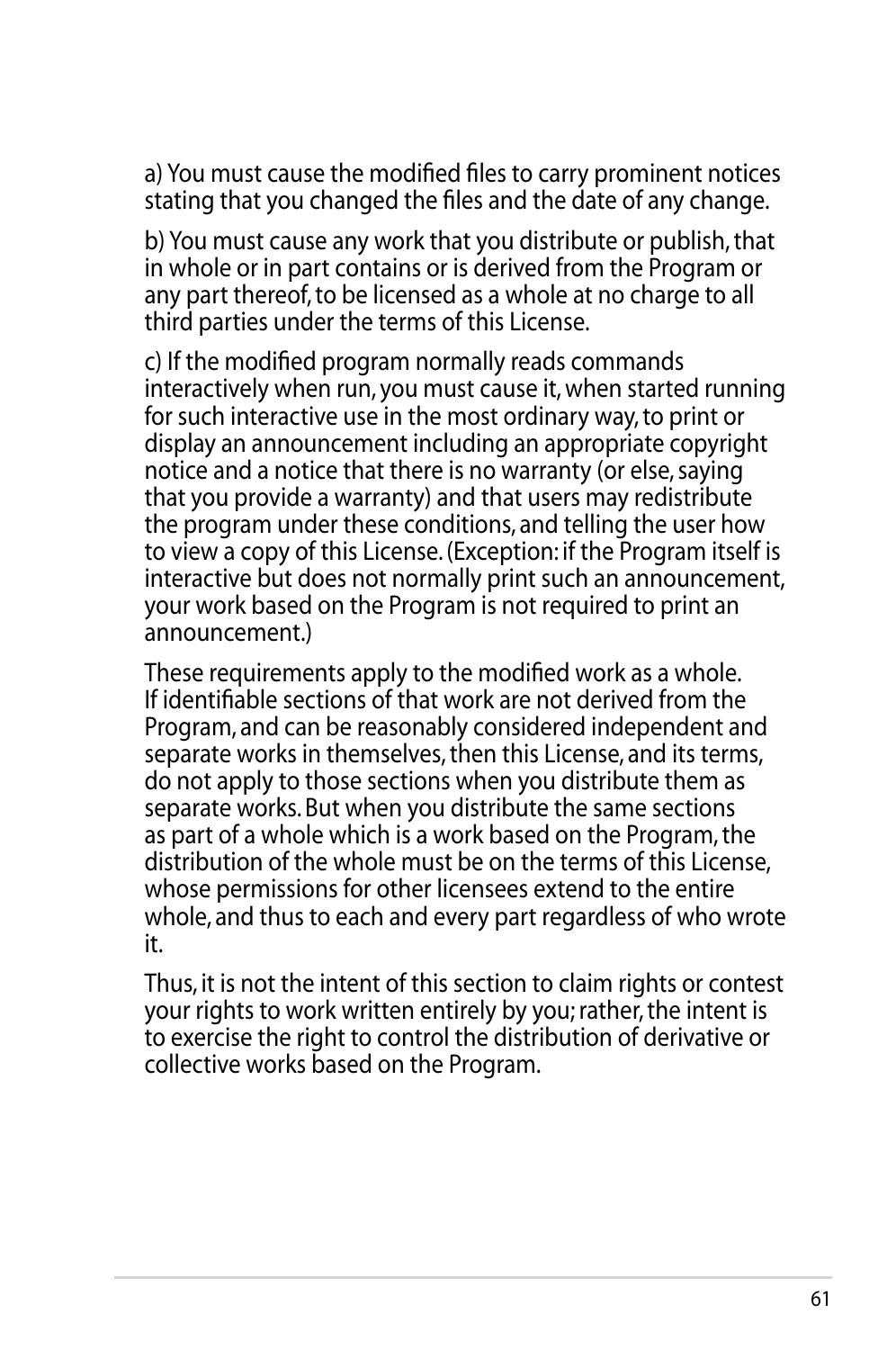In addition, mere aggregation of another work not based on the Program with the Program (or with a work based on the Program) on a volume of a storage or distribution medium does not bring the other work under the scope of this License.

3. You may copy and distribute the Program (or a work based on it, under Section 2) in object code or executable form under the terms of Sections 1 and 2 above provided that you also do one of the following:

a) Accompany it with the complete corresponding machinereadable source code, which must be distributed under the terms of Sections 1 and 2 above on a medium customarily used for software interchange; or,

b) Accompany it with a written offer, valid for at least three years, to give any third party, for a charge no more than your cost of physically performing source distribution, a complete machine-readable copy of the corresponding source code, to be distributed under the terms of Sections 1 and 2 above on a medium customarily used for software interchange; or,

c) Accompany it with the information you received as to the offer to distribute corresponding source code. (This alternative is allowed only for noncommercial distribution and only if you received the program in object code or executable form with such an offer, in accord with Subsection b above.)

The source code for a work means the preferred form of the work for making modifications to it. For an executable work, complete source code means all the source code for all modules it contains, plus any associated interface definition files, plus the scripts used to control compilation and installation of the executable. However, as a special exception, the source code distributed need not include anything that is normally distributed (in either source or binary form) with the major components (compiler, kernel, and so on) of the operating system on which the executable runs, unless that component itself accompanies the executable.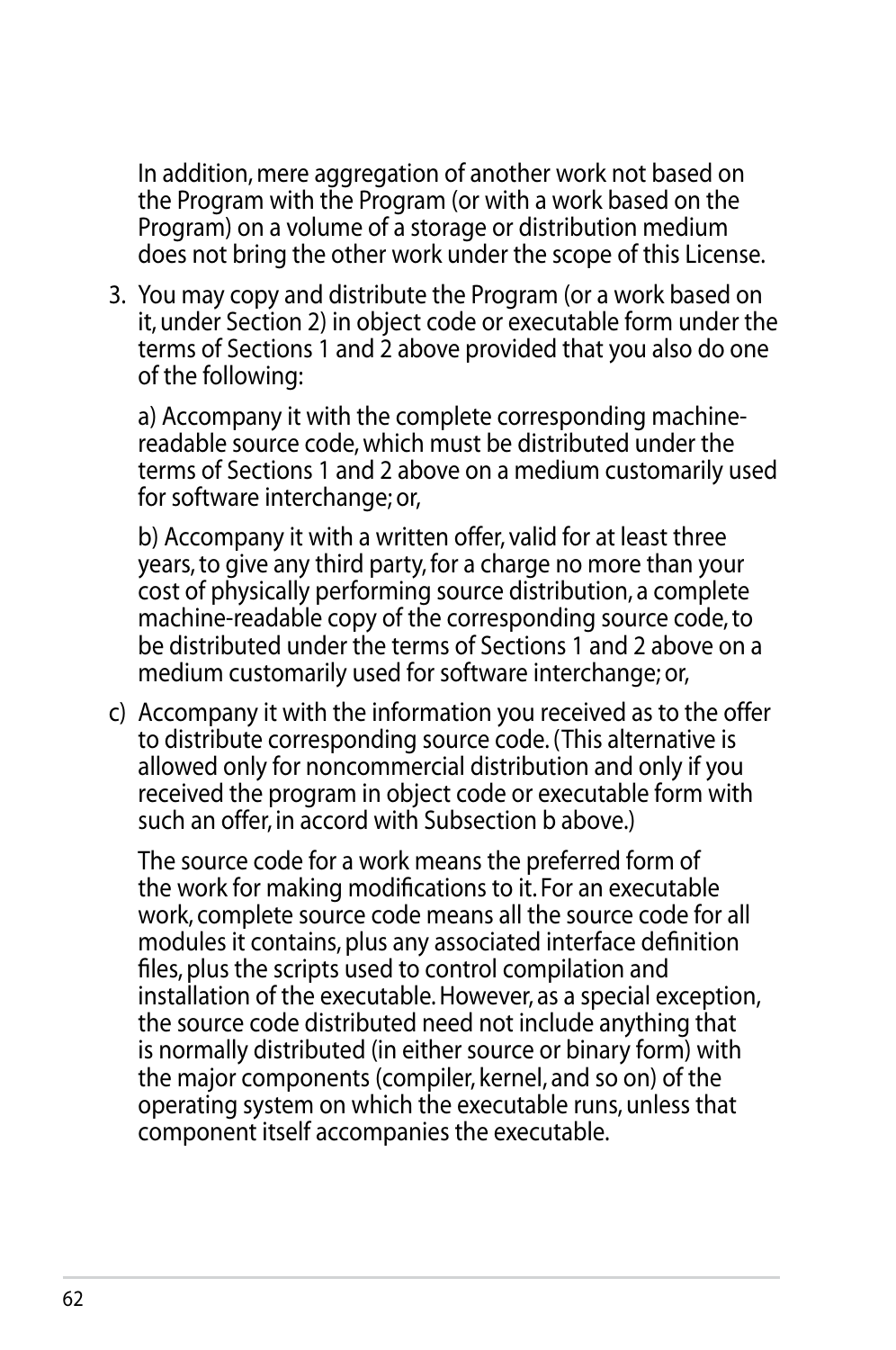If distribution of executable or object code is made by offering access to copy from a designated place, then offering equivalent access to copy the source code from the same place counts as distribution of the source code, even though third parties are not compelled to copy the source along with the object code.

- 4. You may not copy, modify, sublicense, or distribute the Program except as expressly provided under this License. Any attempt otherwise to copy, modify, sublicense or distribute the Program is void, and will automatically terminate your rights under this License. However, parties who have received copies, or rights, from you under this License will not have their licenses terminated so long as such parties remain in full compliance.
- 5. You are not required to accept this License, since you have not signed it. However, nothing else grants you permission to modify or distribute the Program or its derivative works. These actions are prohibited by law if you do not accept this License. Therefore, by modifying or distributing the Program (or any work based on the Program), you indicate your acceptance of this License to do so, and all its terms and conditions for copying, distributing or modifying the Program or works based on it.
- 6. Each time you redistribute the Program (or any work based on the Program), the recipient automatically receives a license from the original licensor to copy, distribute or modify the Program subject to these terms and conditions. You may not impose any further restrictions on the recipients' exercise of the rights granted herein. You are not responsible for enforcing compliance by third parties to this License.
- 7. If, as a consequence of a court judgment or allegation of patent infringement or for any other reason (not limited to patent issues), conditions are imposed on you (whether by court order, agreement or otherwise) that contradict the conditions of this License, they do not excuse you from the conditions of this License. If you cannot distribute so as to satisfy simultaneously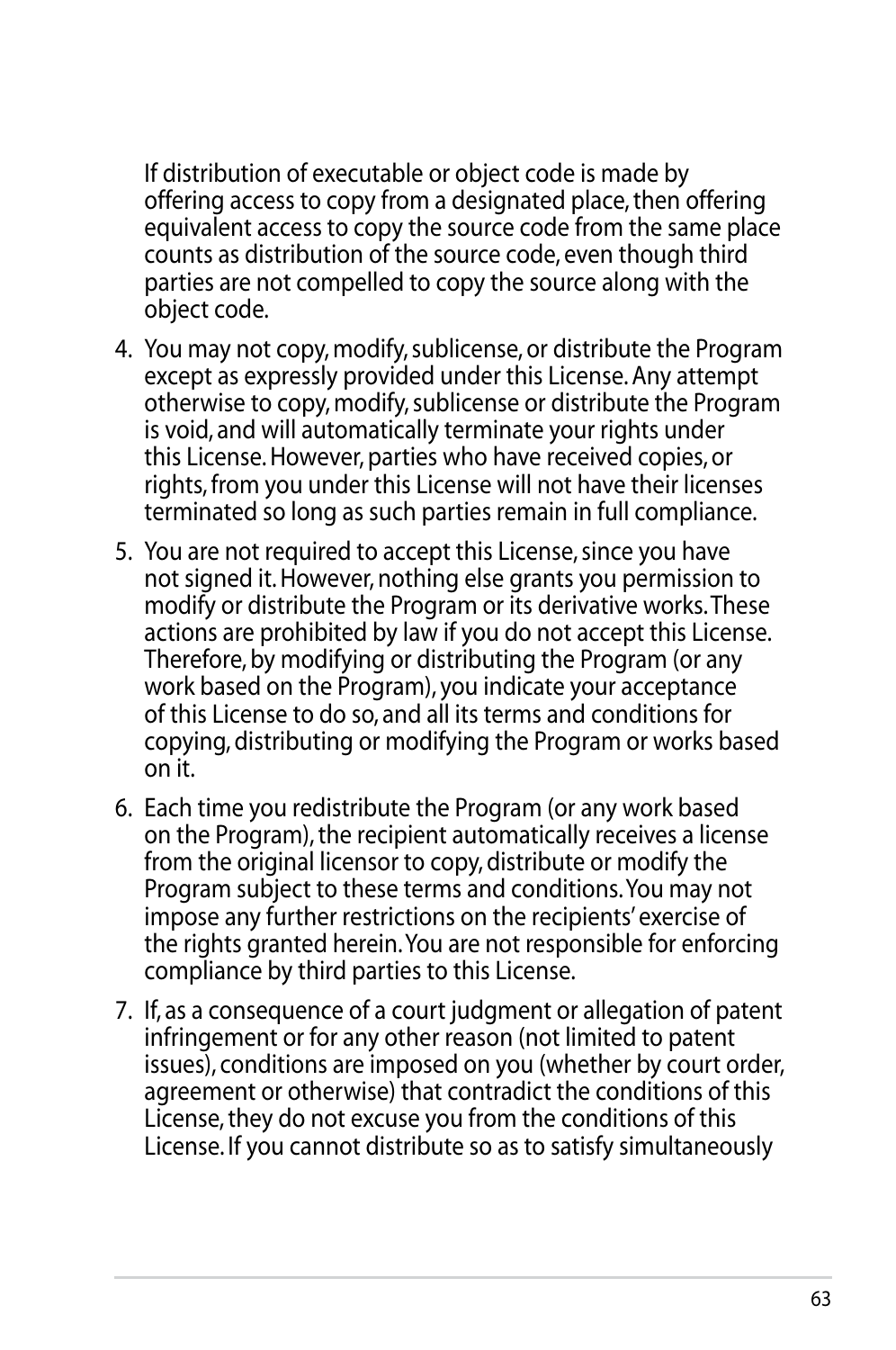your obligations under this License and any other pertinent obligations, then as a consequence you may not distribute the Program at all. For example, if a patent license would not permit royalty-free redistribution of the Program by all those who receive copies directly or indirectly through you, then the only way you could satisfy both it and this License would be to refrain entirely from distribution of the Program.

If any portion of this section is held invalid or unenforceable under any particular circumstance, the balance of the section is intended to apply and the section as a whole is intended to apply in other circumstances.

It is not the purpose of this section to induce you to infringe any patents or other property right claims or to contest validity of any such claims; this section has the sole purpose of protecting the integrity of the free software distribution system, which is implemented by public license practices. Many people have made generous contributions to the wide range of software distributed through that system in reliance on consistent application of that system; it is up to the author/ donor to decide if he or she is willing to distribute software through any other system and a licensee cannot impose that choice.

This section is intended to make thoroughly clear what is believed to be a consequence of the rest of this License.

- 8. If the distribution and/or use of the Program is restricted in certain countries either by patents or by copyrighted interfaces, the original copyright holder who places the Program under this License may add an explicit geographical distribution limitation excluding those countries, so that distribution is permitted only in or among countries not thus excluded. In such case, this License incorporates the limitation as if written in the body of this License.
- 9. The Free Software Foundation may publish revised and/or new versions of the General Public License from time to time. Such new versions will be similar in spirit to the present version, but may differ in detail to address new problems or concerns.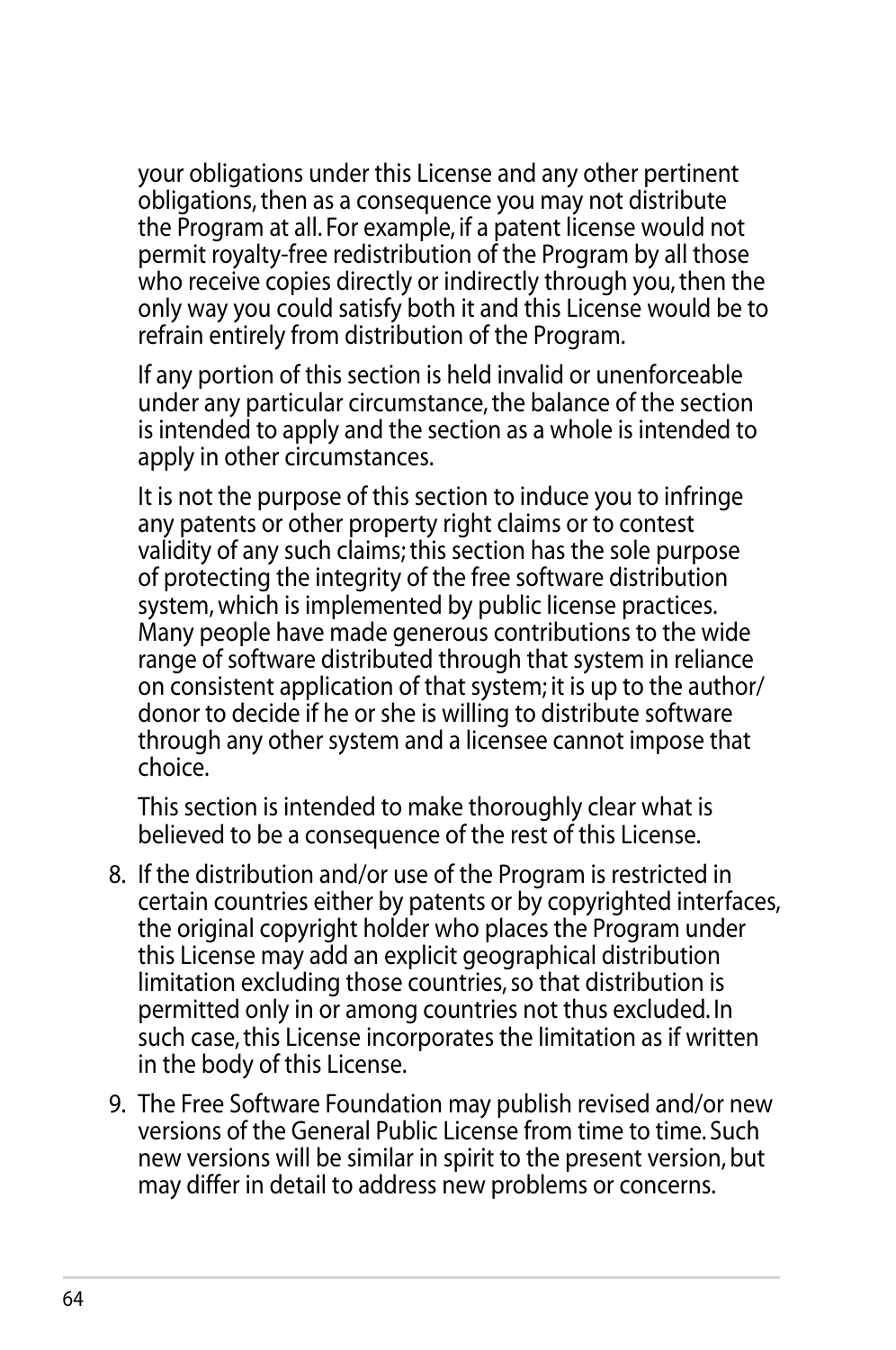Each version is given a distinguishing version number. If the Program specifies a version number of this License which applies to it and "any later version", you have the option of following the terms and conditions either of that version or of any later version published by the Free Software Foundation. If the Program does not specify a version number of this License, you may choose any version ever published by the Free Software Foundation.

10. If you wish to incorporate parts of the Program into other free programs whose distribution conditions are different, write to the author to ask for permission.

For software which is copyrighted by the Free Software Foundation, write to the Free Software Foundation; we sometimes make exceptions for this. Our decision will be guided by the two goals of preserving the free status of all derivatives of our free software and of promoting the sharing and reuse of software generally.

## **NO WARRANTY**

11.BECAUSE THE PROGRAM IS LICENSED FREE OF CHARGE, THERE IS NO WARRANTY FOR THE PROGRAM, TO THE EXTENT PERMITTED BY APPLICABLE LAW. EXCEPT WHEN OTHERWISE STATED IN WRITING THE COPYRIGHT HOLDERS AND/OR OTHER PARTIES PROVIDE THE PROGRAM "AS IS" WITHOUT WARRANTY OF ANY KIND, EITHER EXPRESSED OR IMPLIED, INCLUDING, BUT NOT LIMITED TO, THE IMPLIED WARRANTIES OF MERCHANTABILITY AND FITNESS FOR A PARTICULAR PURPOSE. THE ENTIRE RISK AS TO THE QUALITY AND PERFORMANCE OF THE PROGRAM IS WITH YOU. SHOULD THE PROGRAM PROVE DEFECTIVE, YOU ASSUME THE COST OF ALL NECESSARY SERVICING, REPAIR OR CORRECTION.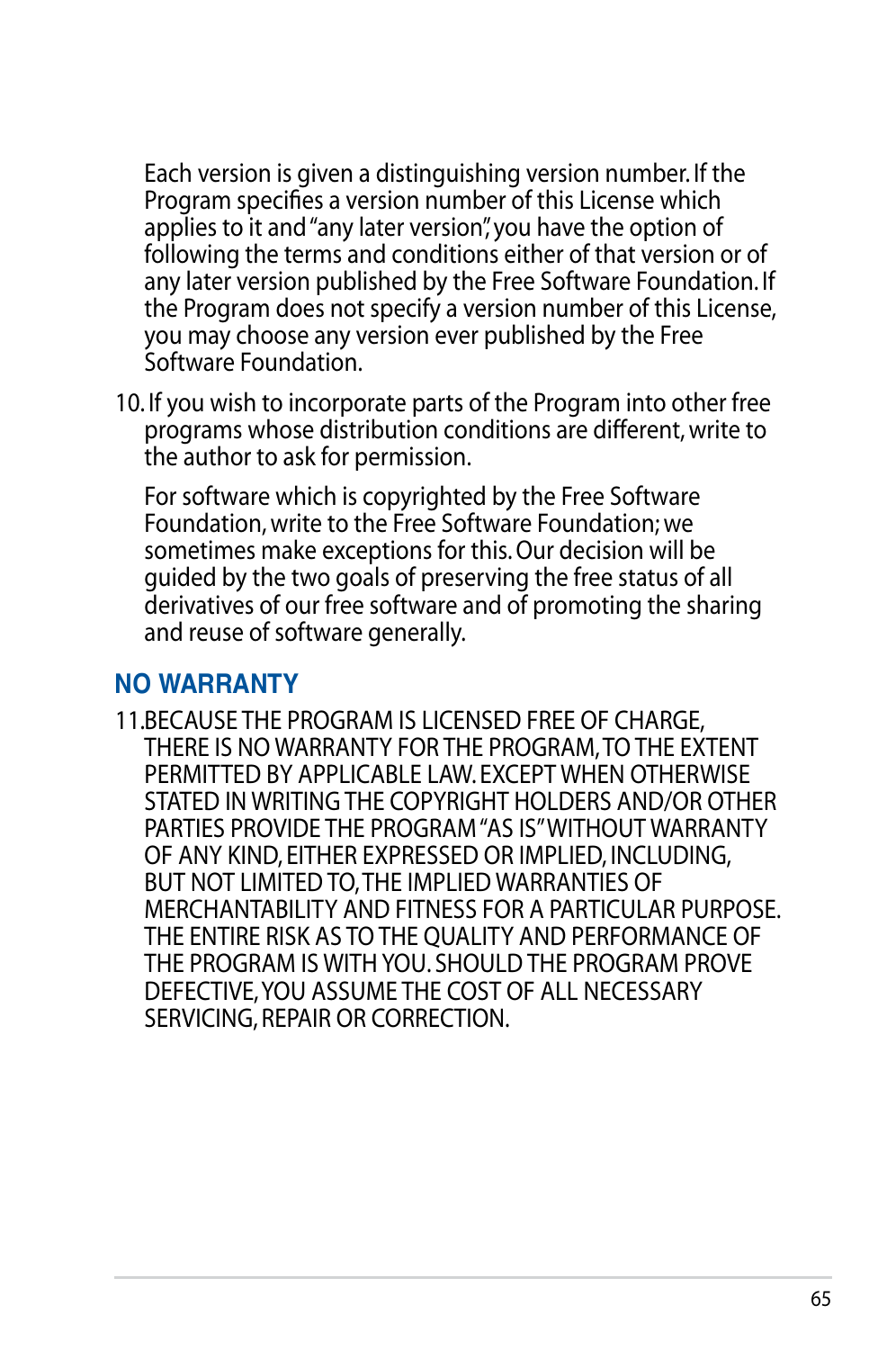12 IN NO EVENT UNLESS REQUIRED BY APPLICABLE LAW OR AGREED TO IN WRITING WILL ANY COPYRIGHT HOLDER, OR ANY OTHER PARTY WHO MAY MODIFY AND/OR REDISTRIBUTE THE PROGRAM AS PERMITTED ABOVE, BE LIABLE TO YOU FOR DAMAGES, INCLUDING ANY GENERAL, SPECIAL, INCIDENTAL OR CONSEQUENTIAL DAMAGES ARISING OUT OF THE USE OR INABILITY TO USE THE PROGRAM (INCLUDING BUT NOT LIMITED TO LOSS OF DATA OR DATA BEING RENDERED INACCURATE OR LOSSES SUSTAINED BY YOU OR THIRD PARTIES OR A FAILURE OF THE PROGRAM TO OPERATE WITH ANY OTHER PROGRAMS), EVEN IF SUCH HOLDER OR OTHER PARTY HAS BEEN ADVISED OF THE POSSIBILITY OF SUCH DAMAGES.

END OF TERMS AND CONDITIONS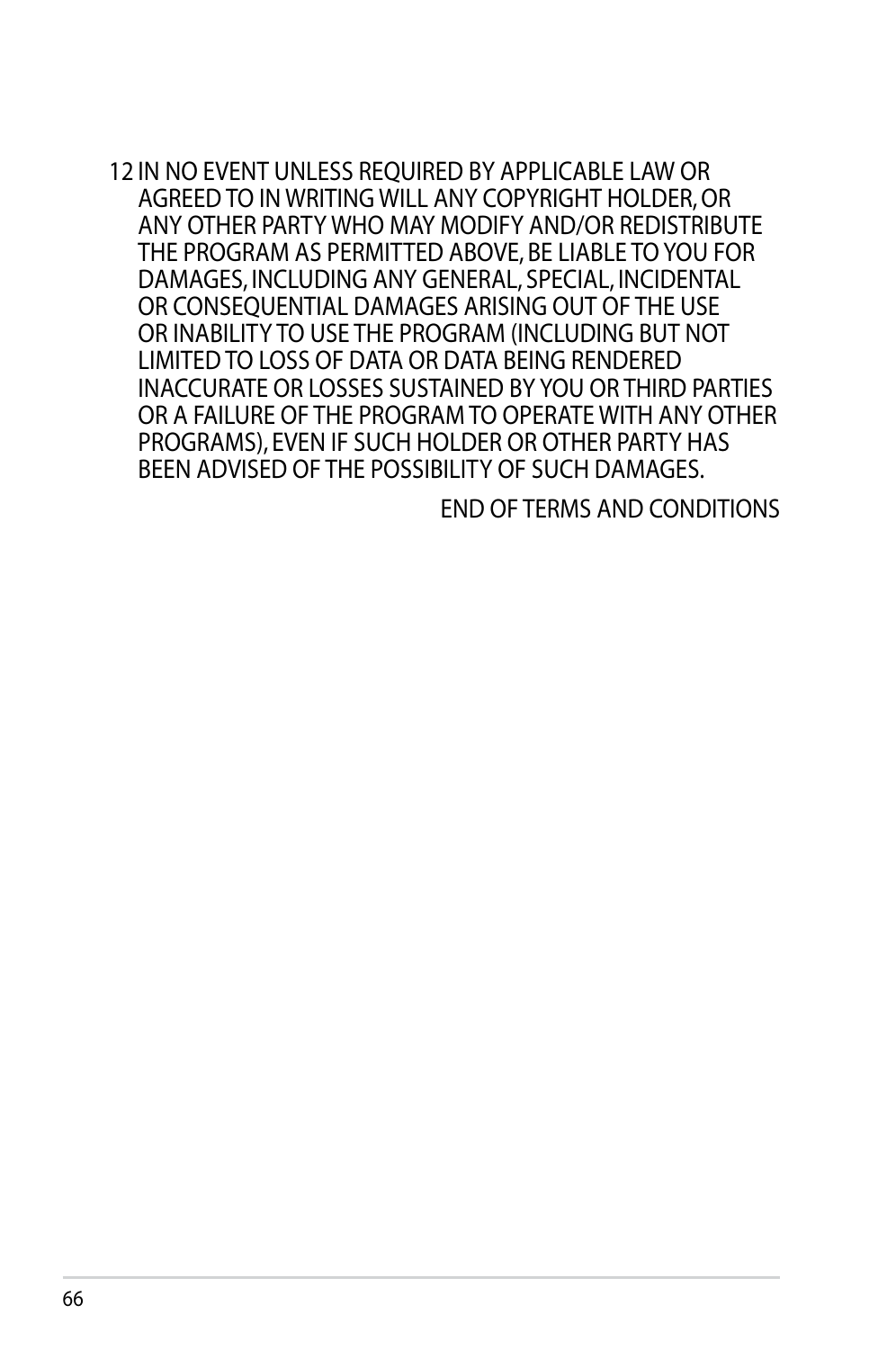# <span id="page-66-0"></span>**Networks Global Hotline Information**

| Region        | <b>Country</b>             | <b>Hotline Number</b>                                                              | <b>Service Hours</b>                       |
|---------------|----------------------------|------------------------------------------------------------------------------------|--------------------------------------------|
|               | Cyprus                     | 800-92491                                                                          | 09:00-13:00;<br>14:00-18:00 Mon-Fri        |
|               | France                     | 0033-170949400                                                                     | 09:00-18:00 Mon-Fri                        |
|               | Germany                    | 0049-1805010920<br>0049-1805010923<br>(component support)<br>0049-2102959911 (Fax) | 09:00-18:00 Mon-Fri<br>10:00-17:00 Mon-Fri |
|               | Hungary                    | 0036-15054561                                                                      | 09:00-17:30 Mon-Fri                        |
|               | Italy                      | 199-400089                                                                         | 09:00-13:00;<br>14:00-18:00 Mon-Fri        |
|               | Greece                     | 00800-44142044                                                                     | 09:00-13:00;<br>14:00-18:00 Mon-Fri        |
|               | Austria                    | 0043-820240513                                                                     | 09:00-18:00 Mon-Fri                        |
|               | Netherlands/<br>Luxembourg | 0031-591570290                                                                     | 09:00-17:00 Mon-Fri                        |
|               | Belgium                    | 0032-78150231                                                                      | 09:00-17:00 Mon-Fri                        |
| <b>Europe</b> | Norway                     | 0047-2316-2682                                                                     | 09:00-18:00 Mon-Fri                        |
|               | Sweden                     | 0046-858769407                                                                     | 09:00-18:00 Mon-Fri                        |
|               | Finland                    | 00358-969379690                                                                    | 10:00-19:00 Mon-Fri                        |
|               | Denmark                    | 0045-38322943                                                                      | 09:00-18:00 Mon-Fri                        |
|               | Poland                     | 0048-225718040                                                                     | 08:30-17:30 Mon-Fri                        |
|               | Spain                      | 0034-902889688                                                                     | 09:00-18:00 Mon-Fri                        |
|               | Portugal                   | 00351-707500310                                                                    | 09:00-18:00 Mon-Fri                        |
|               | Slovak Republic            | 00421-232162621                                                                    | 08:00-17:00 Mon-Fri                        |
|               | <b>Czech Republic</b>      | 00420-596766888                                                                    | 08:00-17:00 Mon-Fri                        |
|               | Switzerland-German         | 0041-848111010                                                                     | 09:00-18:00 Mon-Fri                        |
|               | Switzerland-French         | 0041-848111014                                                                     | 09:00-18:00 Mon-Fri                        |
|               | Switzerland-Italian        | 0041-848111012                                                                     | 09:00-18:00 Mon-Fri                        |
|               | <b>United Kingdom</b>      | 0044-8448008340                                                                    | 09:00-17:00 Mon-Fri                        |
|               | Ireland                    | 0035-31890719918                                                                   | 09:00-17:00 Mon-Fri                        |
|               | <b>Russia and CIS</b>      | 008-800-100-ASUS                                                                   | 09:00-18:00 Mon-Fri                        |
|               | Ukraine                    | 0038-0445457727                                                                    | 09:00-18:00 Mon-Fri                        |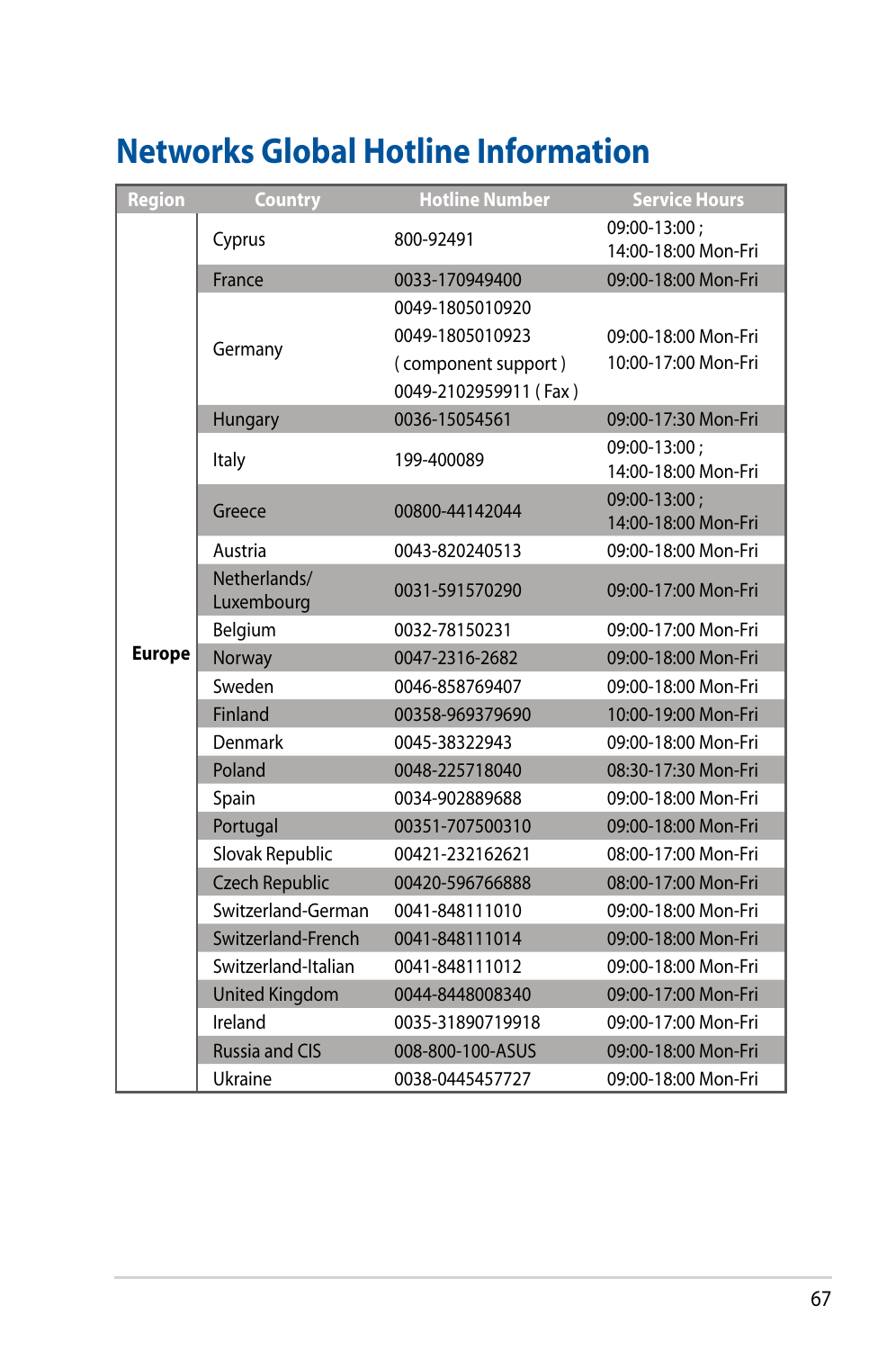| Region          | <b>Country</b> | <b>Hotline Numbers</b> | <b>Service Hours</b>    |
|-----------------|----------------|------------------------|-------------------------|
|                 | Australia      | 1300-278788            | 09:00-18:00 Mon-Fri     |
|                 | New Zealand    | 0800-278788            | 09:00-18:00 Mon-Fri     |
|                 | Japan          | 0800-1232787           | 09:00-18:00 Mon-Fri     |
|                 |                |                        | 09:00-17:00 Sat-Sun     |
|                 |                | 0081-473905630         | 09:00-18:00 Mon-Fri     |
|                 |                | (Non-Toll Free)        | 09:00-17:00 Sat-Sun     |
|                 | Korea          | 0082-215666868         | 09:30-17:00 Mon-Fri     |
|                 | Thailand       | 0066-24011717          | 09:00-18:00 Mon-Fri     |
|                 |                | 1800-8525201           |                         |
|                 | Singapore      | 0065-64157917          | 11:00-19:00 Mon-Fri     |
| Asia-Pacific    |                | 0065-67203835          | 11:00-19:00 Mon-Fri     |
|                 |                | (Repair Status Only)   | 11:00-13:00 Sat         |
|                 | Malaysia       | 0060-320535077         | 10:00-19:00 Mon-Fri     |
|                 | Philippine     | 1800-18550163          | 09:00-18:00 Mon-Fri     |
|                 | India          | 1800-2090365           | 09:00-18:00 Mon-Sat     |
|                 | India(WL/NW)   |                        | 09:00-21:00 Mon-Sun     |
|                 | Indonesia      | 0062-2129495000        | 09:30-17:00 Mon-Fri     |
|                 |                | 500128 (Local Only)    | $9:30 - 12:00$ Sat      |
|                 | Vietnam        | 1900-555581            | 08:00-12:00             |
|                 |                |                        | 13:30-17:30 Mon-Sat     |
|                 | Hong Kong      | 00852-35824770         | 10:00-19:00 Mon-Sat     |
|                 | <b>USA</b>     | 1-812-282-2787         | 8:30-12:00 EST Mon-Fri  |
| <b>Americas</b> | Canada         |                        | 9:00-18:00 EST Sat-Sun  |
|                 | Mexico         | 001-8008367847         | 08:00-20:00 CST Mon-Fri |
|                 |                |                        | 08:00-15:00 CST Sat     |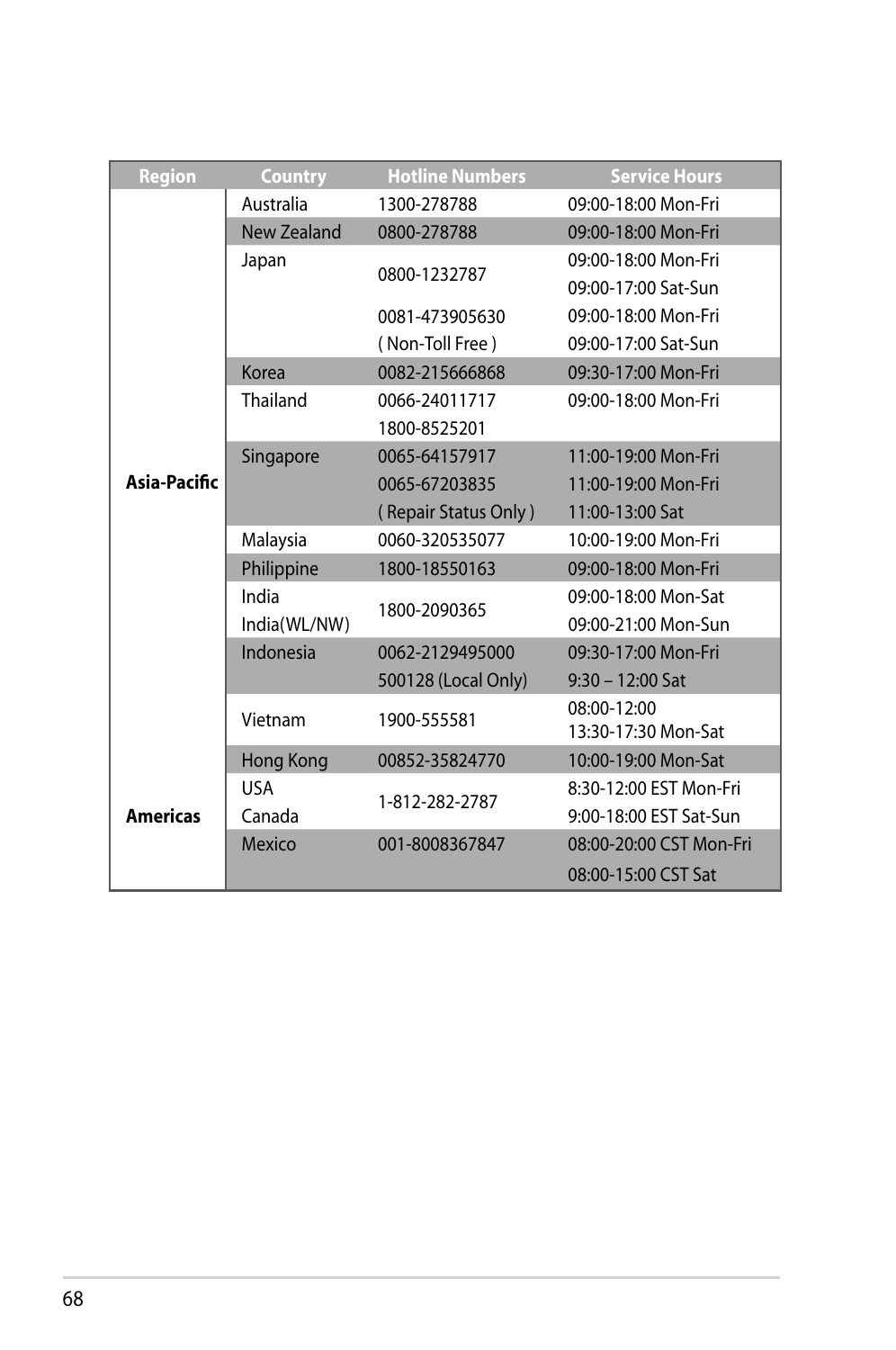| <b>Region</b>    | Country                      | <b>Hotline Numbers</b> | <b>Service Hours</b> |
|------------------|------------------------------|------------------------|----------------------|
|                  | Egypt                        | 800-2787349            | 09:00-18:00 Sun-Thu  |
|                  | Saudi Arabia                 | 800-1212787            | 09:00-18:00 Sat-Wed  |
| Middle           | <b>UAE</b>                   | 00971-42958941         | 09:00-18:00 Sun-Thu  |
| East+            | <b>Turkey</b>                | 0090-2165243000        | 09:00-18:00 Mon-Fri  |
| Africa           | South Africa                 | 0861-278772            | 08:00-17:00 Mon-Fri  |
|                  | <b>Israel</b>                | *6557/00972-39142800   | 08:00-17:00 Sun-Thu  |
|                  |                              | *9770/00972-35598555   | 08:30-17:30 Sun-Thu  |
|                  | Romania                      | 0040-213301786         | 09:00-18:30 Mon-Fri  |
|                  | <b>Bosnia</b><br>Herzegovina | 00387-33773163         | 09:00-17:00 Mon-Fri  |
|                  | <b>Bulgaria</b>              | 00359-70014411         | 09:30-18:30 Mon-Fri  |
| <b>Balkan</b>    |                              | 00359-29889170         | 09:30-18:00 Mon-Fri  |
| <b>Countries</b> | Croatia                      | 00385-16401111         | 09:00-17:00 Mon-Fri  |
|                  | Montenegro                   | 00382-20608251         | 09:00-17:00 Mon-Fri  |
|                  | Serbia                       | 00381-112070677        | 09:00-17:00 Mon-Fri  |
|                  | Slovenia                     | 00368-59045400         | 08:00-16:00 Mon-Fri  |
|                  |                              | 00368-59045401         |                      |
|                  | Estonia                      | 00372-6671796          | 09:00-18:00 Mon-Fri  |
|                  | Latvia                       | 00371-67408838         | 09:00-18:00 Mon-Fri  |
|                  | Lithuania-Kaunas             | 00370-37329000         | 09:00-18:00 Mon-Fri  |
|                  | Lithuania-Vilnius            | 00370-522101160        | 09:00-18:00 Mon-Fri  |



For more information, visit the ASUS support site at: **http://support.asus.com**